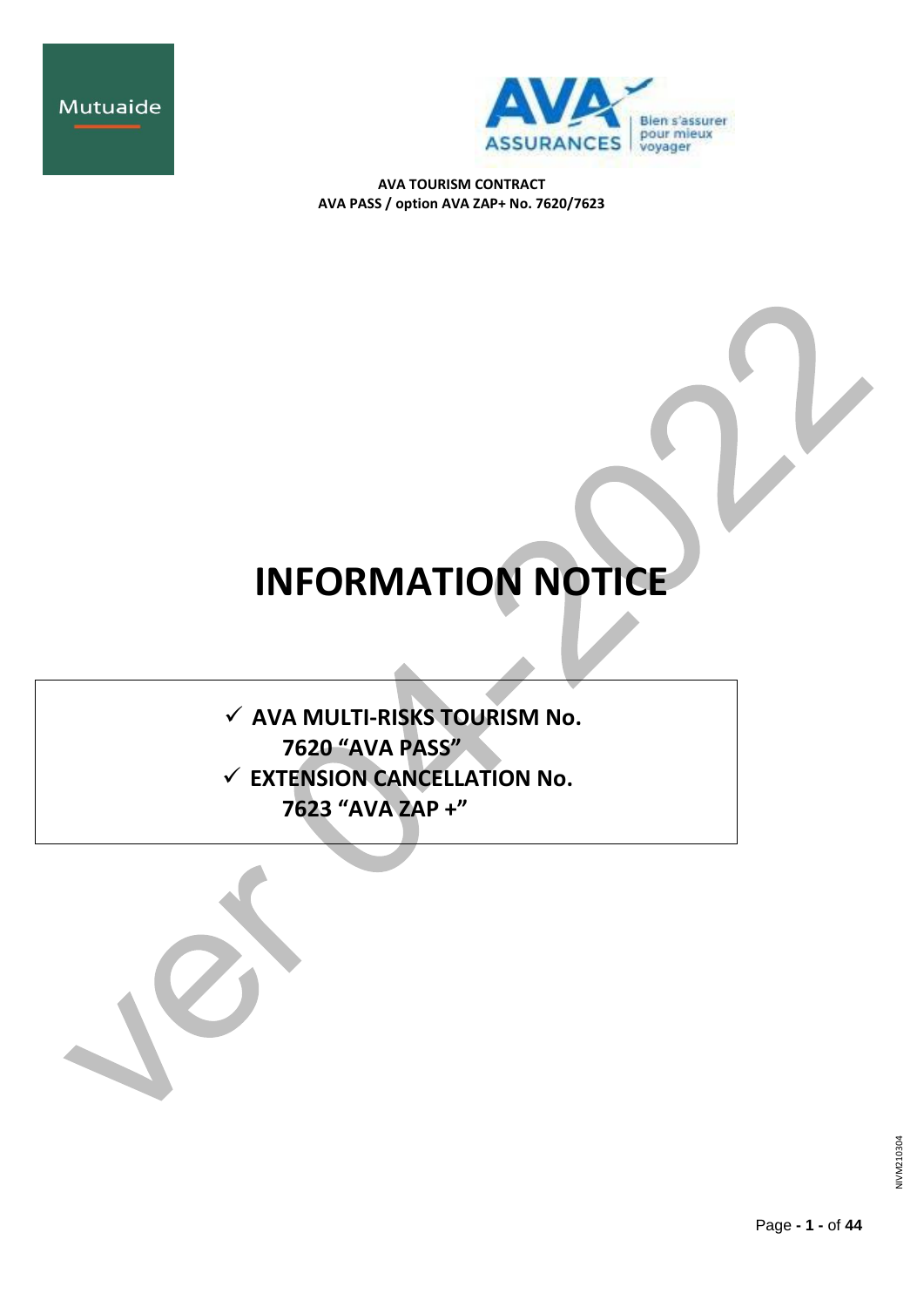



## **INFORMATION NOTICE ON MULTI-RISKS CONTRACT NO. 7620/7623**

#### **HOW TO CONTACT OUR MUTUAIDE ASSISTANCE SERVICE**

126, rue de la Piazza - CS 20010 – 93196 Noisy le Grand CEDEX 7 days/week – 24 hours/day

- **by phone from France: 01.55.98.58.55** *(Call not surcharged, cost according to operator, call may be recorded)*
- **by phone from abroad: 33.1.55.98.58.55 preceded by the local access code for international calls** *(Call not surcharged, cost according to operator, call may be recorded)*
- **by fax: 01.45.16.63.92**
- **by email:** [voyage@mutuaide.fr](mailto:voyage@mutuaide.fr)

**To permit us to intervene under the best conditions, remember to prepare the following information that will be requested during your call:**

- The number of your contract,
- Your last and first names,
- Your home address,
- The country, city or town where you are at the time of the call,
- Specify the exact address (no., street, hotel, etc.),
- The phone number where we can reach you,
- The nature of your problem.

**At the time of the first call, an assistance case number will be provided to you. Provide it each time that you are in contact with our Assistance Service.**

**FOR REIMBURSEMENT OF YOUR MEDICAL EXPENSES (EXCLUDING HOSPITALIZATION)**

**AVA**

25 Rue de Maubeuge – 75009 PARIS Monday through Friday from 9:00 am to 5:00 pm

- **by phone from France: 01.53.20.44.23** *(Call not surcharged, cost according to operator, call may be recorded)*
- **by phone from abroad: 33.1. 53.20.44.23 preceded by the local access code for international calls** *(Call not surcharged, cost according to operator, call may be recorded)* **by email:** [sinistre@ava.fr](mailto:gestion-assurance@mutuaide.fr)

# **To benefit from the reimbursement of your medical expenses (which did not result in hospitalization), you will have to provide the AVA management service with the following documents:**

- The number of your contract,
- RIB (for the 1st reimbursement request)
- Original or digitized invoices for care paid for,
- Originals of medical prescriptions or in digital form,
- The reimbursement request form.

NIVM210304 JIVM21030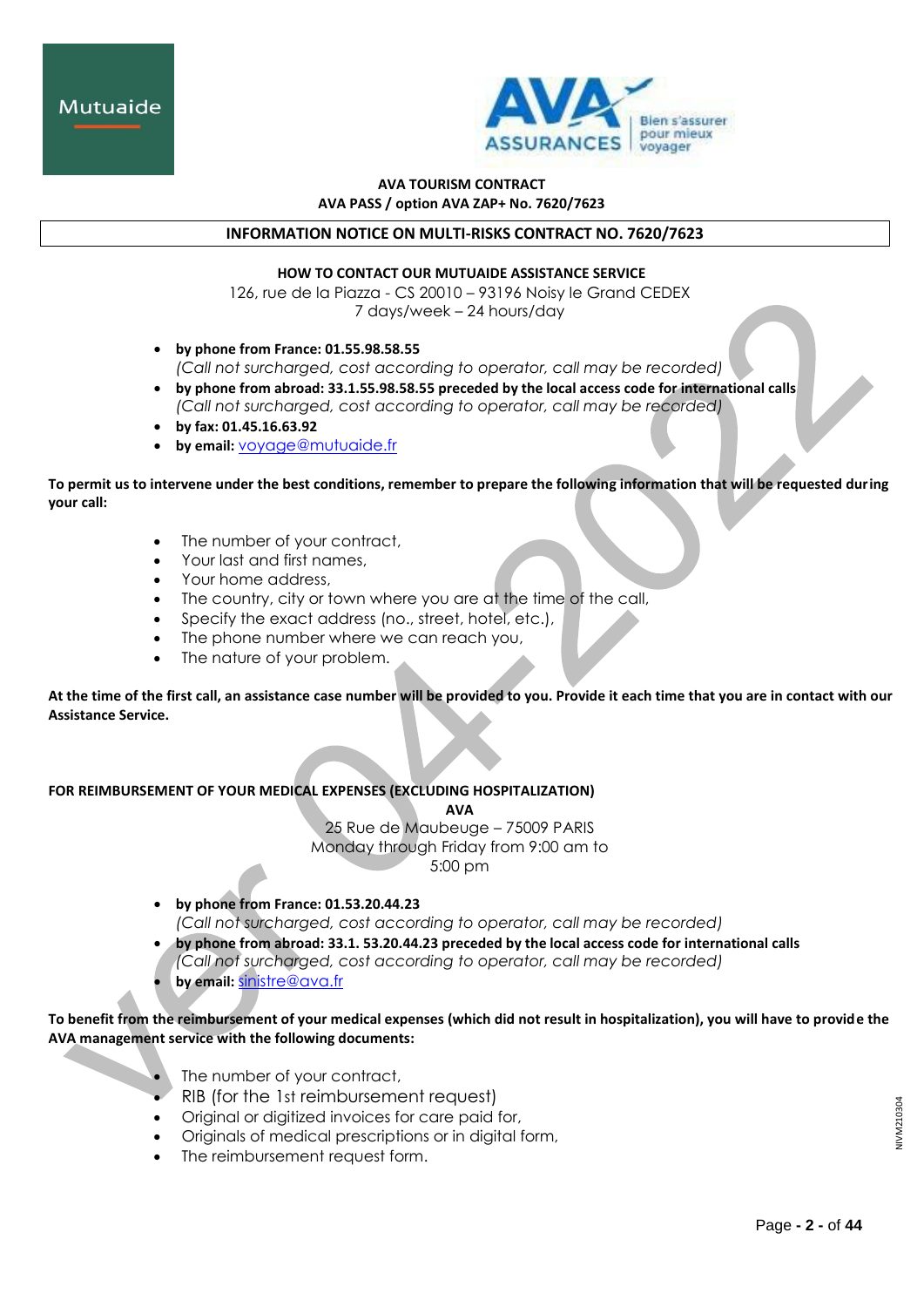



# **HOW TO CONTACT OUR AVA INSURANCE SERVICE**

25 Rue de Maubeuge – 75009 PARIS Monday through Friday from 9:00 am to 5:00 pm

- **by phone from France: 01.53.20.44.23** *(Call not surcharged, cost according to operator, call may be recorded)*
- **by phone from abroad: 33.1. 53.20.44.23 preceded by the local access code for international calls** *(Call not surcharged, cost according to operator, call may be recorded)*
- **by email:** [sinistre@ava.fr](mailto:gestion-assurance@mutuaide.fr)

## **Remember to gather the following information that will be requested during your call:**

- The number of your contract,
- Your last and first names,
- Your home address,
- The phone number where we can reach you,
- The reason for your declaration.

**At the time of the first call, an insurance case number will be provided to you. Provide it each time that you are in contact with our Insurance Service.**

NIVM210304 NIVM210304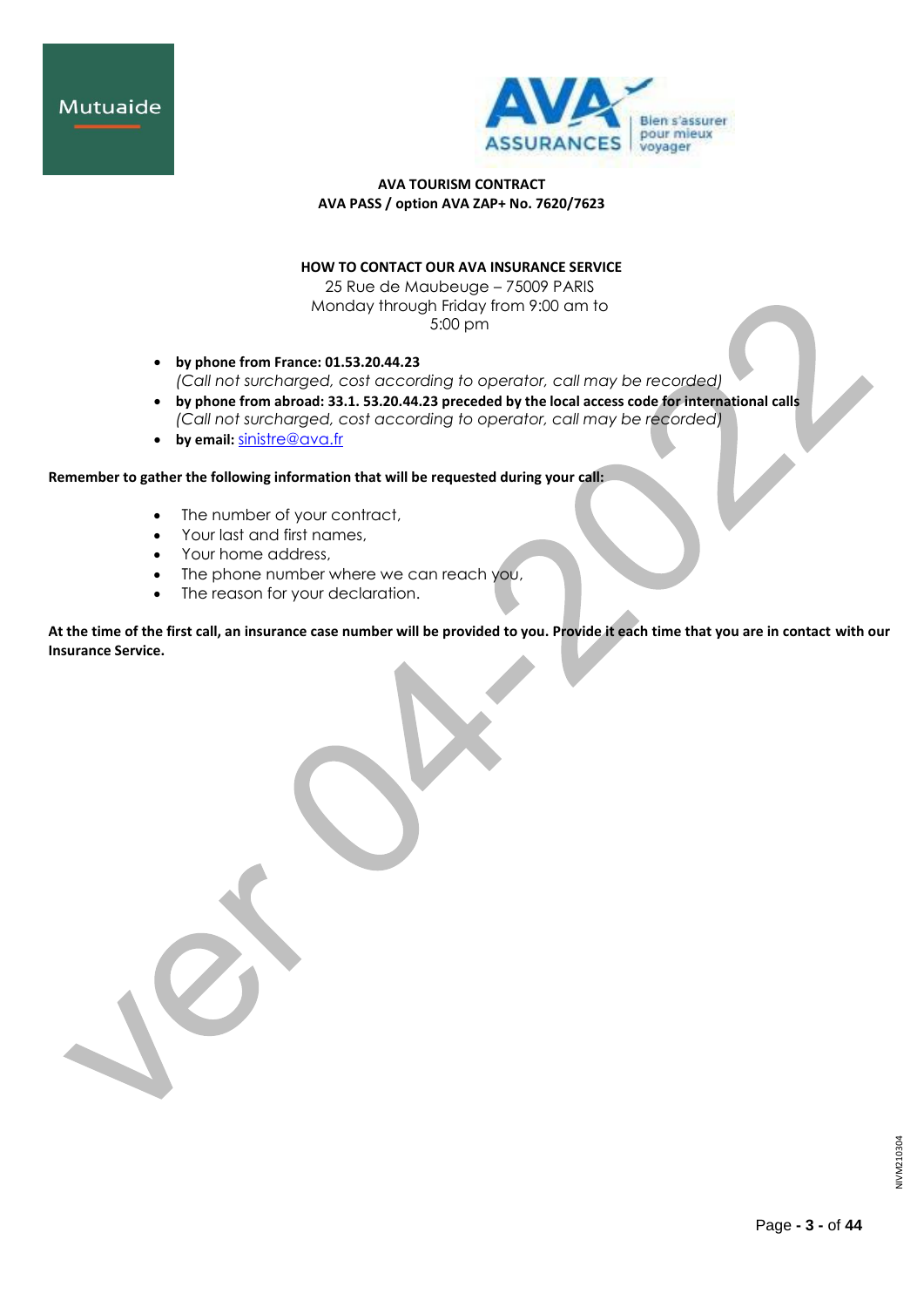



# **TABLE OF GUARANTEES**

| <b>INSURANCE GUARANTEES</b> | <b>CEILING</b> | <b>MULTI-RISKS No.</b><br>7620 | <b>CANCELLATION</b><br><b>EXTENSION</b><br>No.<br>7623 |
|-----------------------------|----------------|--------------------------------|--------------------------------------------------------|
|                             |                |                                |                                                        |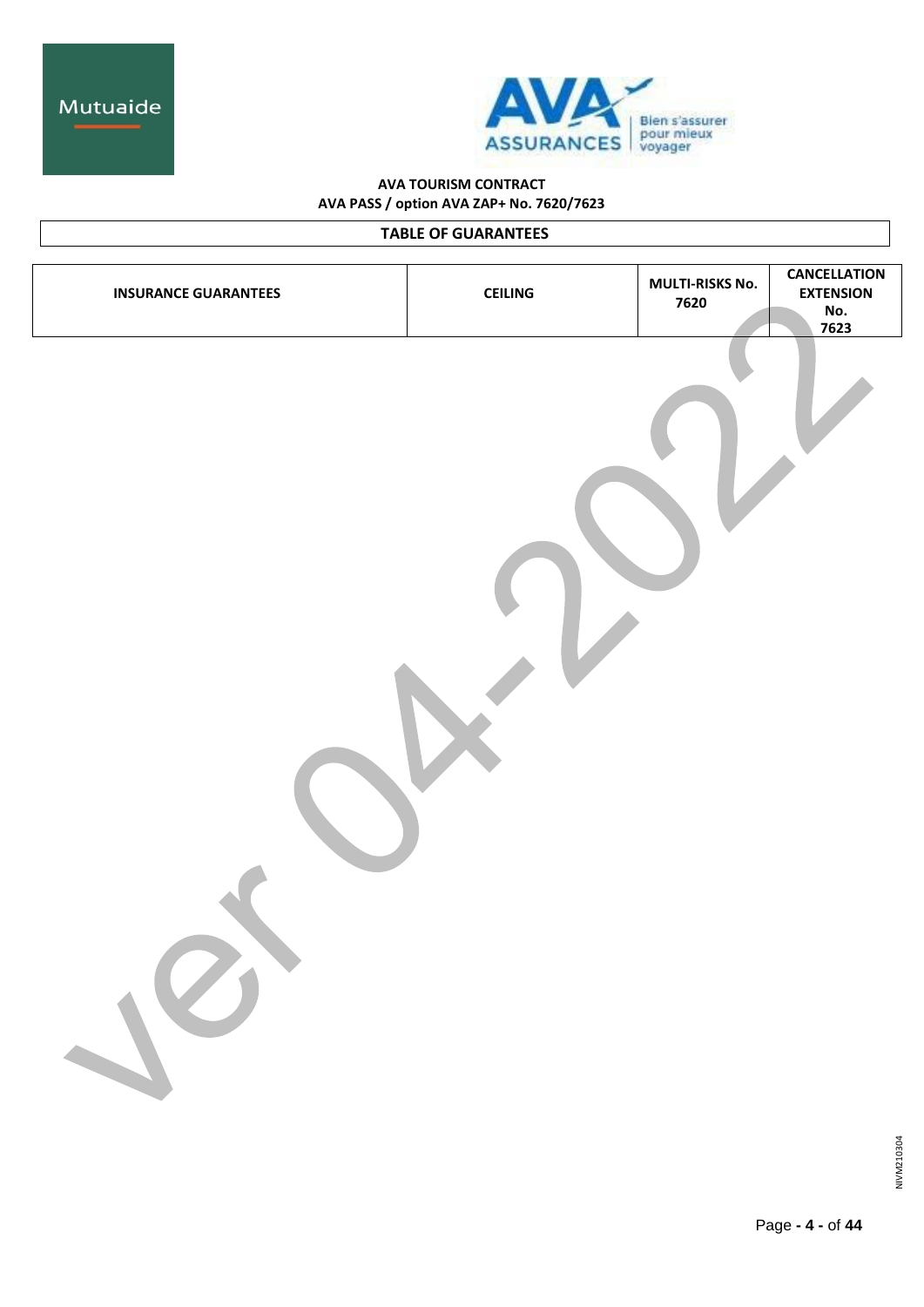

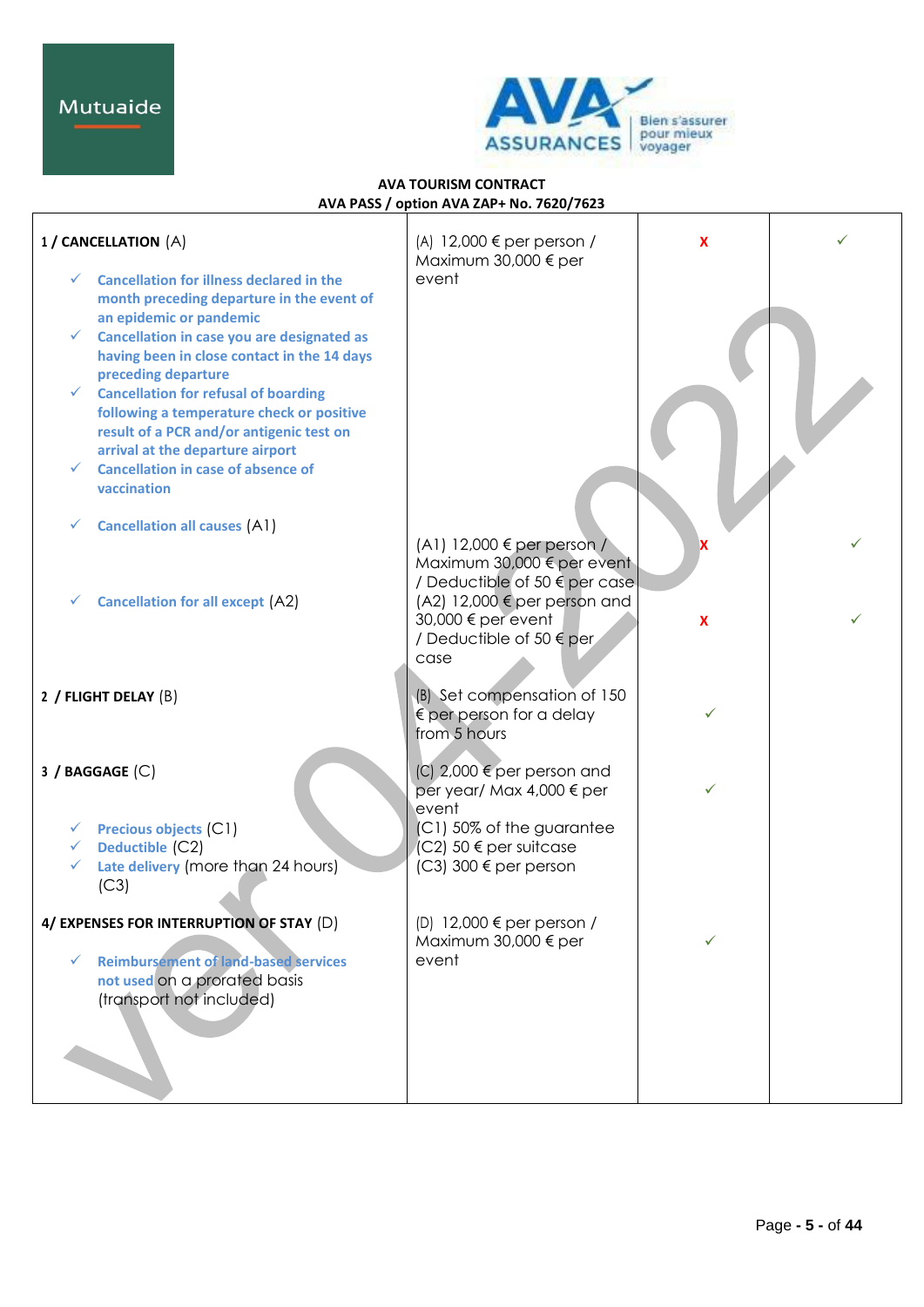

| 5/ CIVIL LIABILITY IN PRIVATE LIFE ABROAD                                                                                                                                        |                                                                                                                                                                                                                                                                                                                                                                                                                                                                                      |  |
|----------------------------------------------------------------------------------------------------------------------------------------------------------------------------------|--------------------------------------------------------------------------------------------------------------------------------------------------------------------------------------------------------------------------------------------------------------------------------------------------------------------------------------------------------------------------------------------------------------------------------------------------------------------------------------|--|
| <b>Bodily harm, property damage and</b><br>✓<br>consequential losses (E1)<br>Including                                                                                           | (E1) 4,500,000 € per claim                                                                                                                                                                                                                                                                                                                                                                                                                                                           |  |
| <b>Property damage and consecutive</b><br>✓<br>consequential losses with a straight<br>deductible of 150 € per claim (E2)<br>Defence before civil, commercial or<br>$\checkmark$ | (E2) 750.000 € per claim                                                                                                                                                                                                                                                                                                                                                                                                                                                             |  |
| administrative courts. Defence of civil<br>interests before the criminal courts<br>(E3)                                                                                          | (E3) Fees charged to the<br>Insurer, unless the<br>guarantee ceiling in                                                                                                                                                                                                                                                                                                                                                                                                              |  |
| 6/ INDIVIDUAL ACCIDENT                                                                                                                                                           | question is exceeded                                                                                                                                                                                                                                                                                                                                                                                                                                                                 |  |
| <b>Accidental death (F1)</b><br>✓<br><b>Total permanent infirmity following an</b><br>accident (F2)                                                                              | (F1) 10.000 €<br>(F2) 10,000 €, reducible in<br>case of permanent partial<br>disability according to the<br>Social Security scale for Job-<br>related Accidents.<br>Relative deductible: Any<br>accident guaranteed under<br>this contract resulting in<br>partial permanent disability<br>of less than or equal to 10%<br>will not result in payment of<br>any compensation.<br>However, for any disability<br>greater than 10%, no<br>deductible will be applied.<br>(F3) 50.000 € |  |
| <b>Maximum per event (F3)</b>                                                                                                                                                    |                                                                                                                                                                                                                                                                                                                                                                                                                                                                                      |  |
|                                                                                                                                                                                  |                                                                                                                                                                                                                                                                                                                                                                                                                                                                                      |  |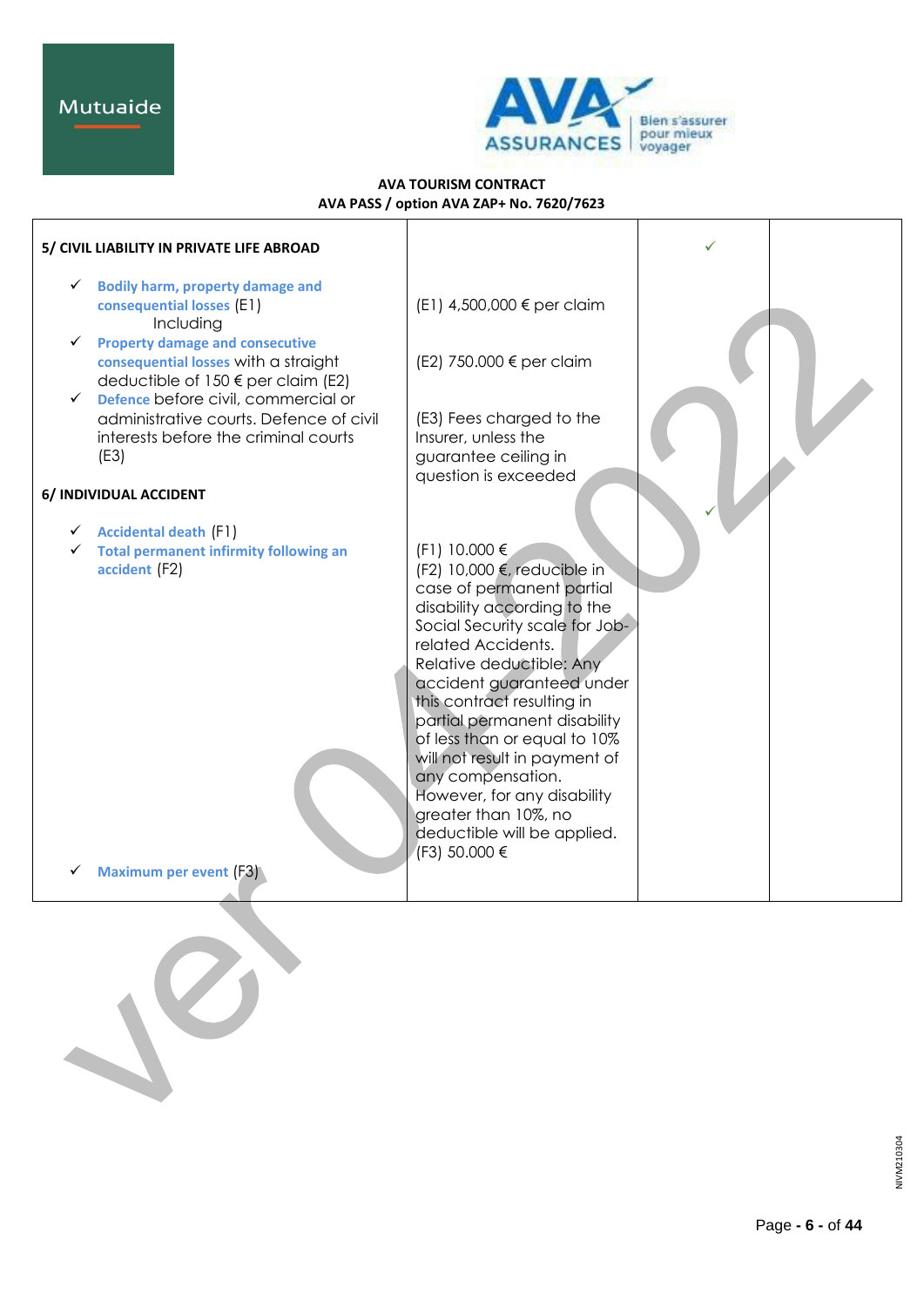

| <b>ASSISTANCE GUARANTEES</b>                                                                                                                                        | <b>CEILING</b>                                                                                                                                       | MULTI-RISKS No.<br>7620 |  |
|---------------------------------------------------------------------------------------------------------------------------------------------------------------------|------------------------------------------------------------------------------------------------------------------------------------------------------|-------------------------|--|
| 1 / REPATRIATION<br><b>ASSISTANCE</b>                                                                                                                               |                                                                                                                                                      |                         |  |
| <b>Tele-consultation before</b>                                                                                                                                     | Real expenses (A)                                                                                                                                    |                         |  |
| departure (A)<br><b>Medical repatriation (including</b><br>in the event of an epidemic or<br>pandemic) (B)                                                          | (B) Real expenses                                                                                                                                    |                         |  |
| <b>Repatriation of accompanying</b><br>persons (C)<br><b>Repatriation of children under</b>                                                                         | (C) Ticket for round-trip<br>transport *                                                                                                             |                         |  |
| age 18 $(D)$<br><b>Visit of family member/close friend</b><br>(E)                                                                                                   | (D) Ticket for R/T transport*                                                                                                                        |                         |  |
| Return impossible (F)                                                                                                                                               | (E) Round-trip transport<br>ticket * Hotel costs 80 € per<br>night / Max 10 nights<br>$(F)$ 1,000 $\in$ Max per person<br>and 50,000 € Max per group |                         |  |
| Extension of stay (G)                                                                                                                                               | + Hotel expenses 150 € per<br>night / Max 14 nights<br>(G) Hotel expenses 80 € per                                                                   |                         |  |
| <b>Hotel costs following placement</b><br>into quarantine (H)                                                                                                       | night<br>/ Max 14 nights                                                                                                                             |                         |  |
| Medical expenses outside country<br>of residence following illness,<br>including in case of epidemic or<br>pandemic (I)<br>Deductible (I1)<br>✓<br>Dental care (12) | (H) Hotel expenses $150 \in$<br>per night / Max 14 nights<br>(I) 500,000 $\epsilon$ per person                                                       |                         |  |
| ✓<br><b>Sending of medication abroad</b>                                                                                                                            |                                                                                                                                                      |                         |  |
| $(\cup)$<br><b>Repatriation of remains</b>                                                                                                                          | $(11)$ 30 $\epsilon$ per case (12)<br>300€                                                                                                           |                         |  |
| Repatriation of<br>$\checkmark$<br>remains (K1)<br>Funeral<br>✓                                                                                                     | (J) Expense for shipment                                                                                                                             |                         |  |
| expenses<br>necessary for                                                                                                                                           | (K1) Actual costs                                                                                                                                    |                         |  |
| transport (K2)<br>Early return (L)                                                                                                                                  | (K2) 2,300 €                                                                                                                                         |                         |  |
| <b>Coverage of local telephone plan</b><br>(M)<br><b>Legal Assistance Abroad</b><br>$\checkmark$ Advance of bail<br>bond (N1)<br>$\checkmark$ Payment of legal fees | (L) Ticket for round-trip<br>transport *<br>(M) Up to 80 €                                                                                           |                         |  |
| (N2)                                                                                                                                                                | (N1) 15.300 €                                                                                                                                        |                         |  |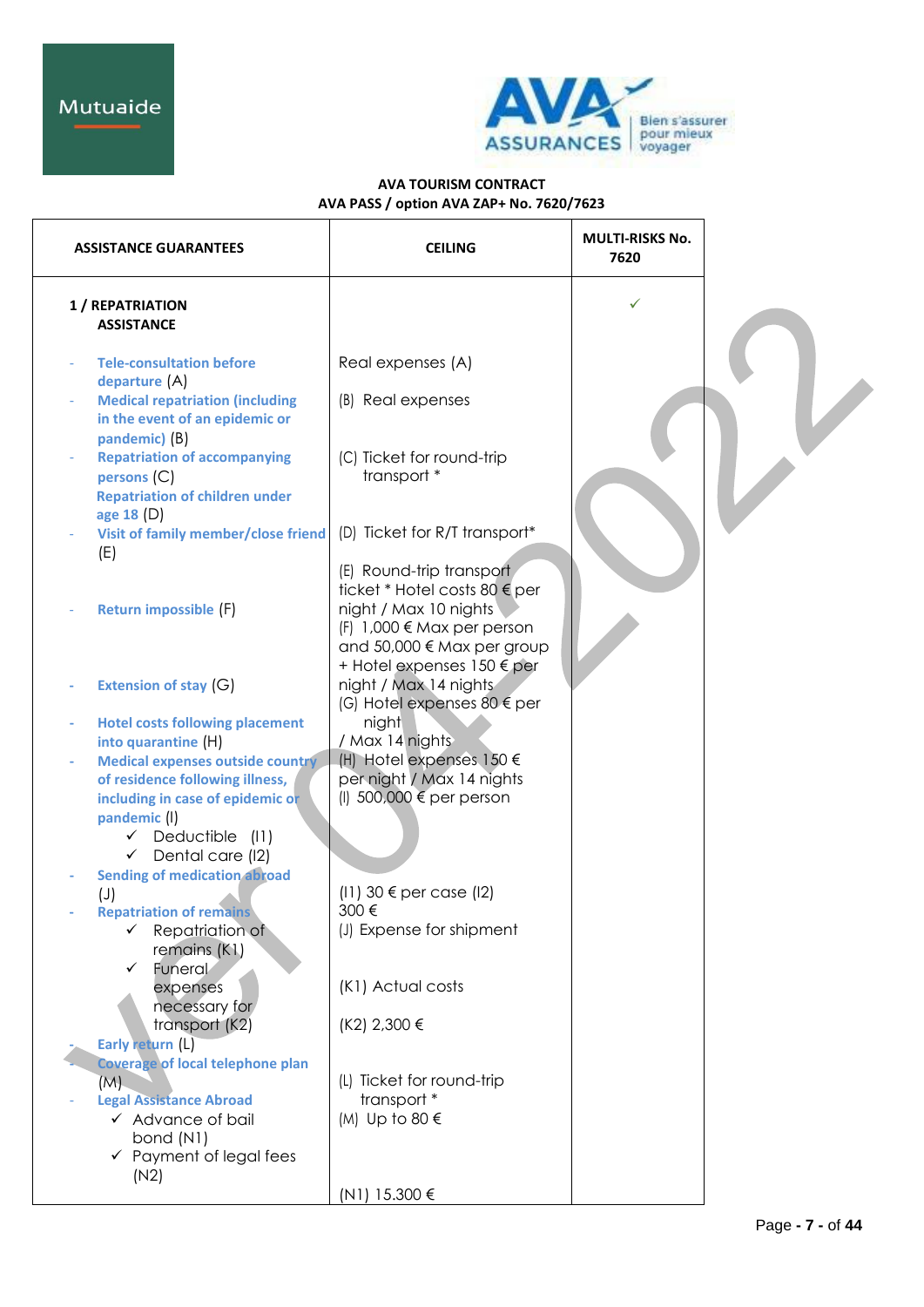



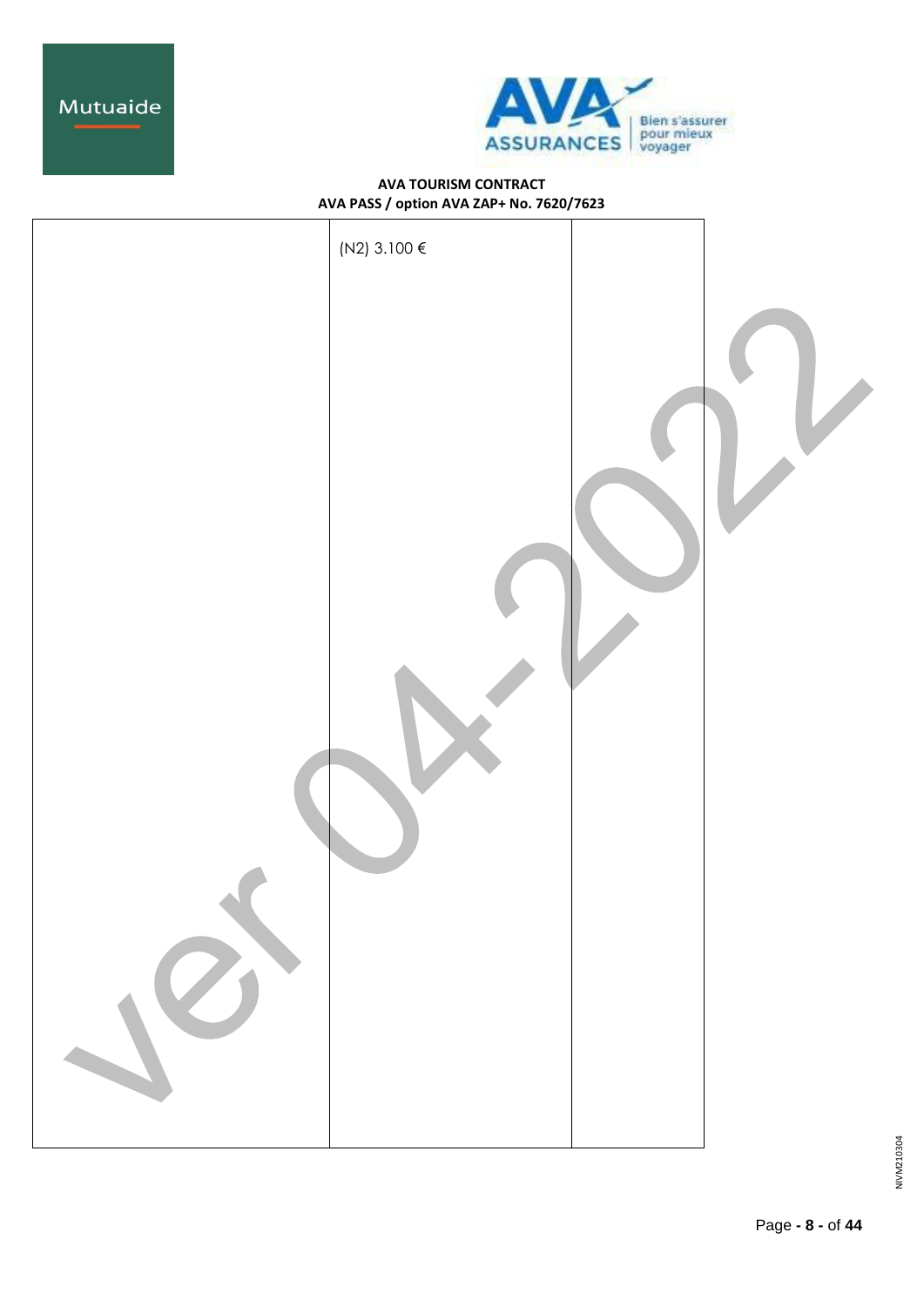

## **AVA TOURISM CONTRACT AVA PASS / option AVA ZAP+ No. 7620/7623**

| <b>Expenses for search and</b><br>rescue $(O)$<br><b>Advance of funds (P)</b><br><b>Psychological support following</b><br>placement into quarantine $(Q)$<br><b>Emergency suitcase (R)</b> | (O) $5,000 \in \text{per person (P)}$<br>1,500 €<br>$(Q)$ 6 sessions per<br>event<br>$100 \in \text{Max per person}$<br>(R)<br>and 350 $\notin$ Max per family |  |
|---------------------------------------------------------------------------------------------------------------------------------------------------------------------------------------------|----------------------------------------------------------------------------------------------------------------------------------------------------------------|--|
| 2/ ADDITIONAL ASSISTANCE TO PERSONS                                                                                                                                                         |                                                                                                                                                                |  |
| Assistance at home (a)<br>$\checkmark$                                                                                                                                                      |                                                                                                                                                                |  |
| <b>Delivery of household</b><br>groceries (b)<br>Psychological<br>support after<br>repatriation (c)                                                                                         | 15 hours spread over 4 weeks<br>(a)<br>15 days maximum and 1<br>delivery per week (b)<br>6 sessions per event (c)                                              |  |

# **ARTICLE 1 – DEFINITIONS AND SCOPE OF APPLICATION**

#### **Us, the Insurer**

MUTUAIDE ASSISTANCE – 126, rue de la Piazza - CS 20010 – 93196 Noisy le Grand CEDEX. SA with capital of 12 558 240€ – Company governed by the Insurance Code - Subject to regulation by the Autorité de Contrôle Prudentiel de Résolution – 4 Place de Budapest, CS 92459, 75436 Paris Cedex 09 – 383 974 086 RCS Bobigny – TVA FR 31 383 974 086.

For the Civil Liability in Private Life Abroad and Individual Accident cover, under policy number 35.806.460, the Insurer is TOKIO MARINE EUROPE SA (TOKIO MARINE HCC).

#### **Serious bodily injury**

Sudden and unforeseeable decline in health, due to an external cause and unintentional on the part of the victim, observed by a competent medical authority leading to the issuance of a prescription for medication to the patient and involving the discontinuation of all professional or other activity.

# **Accident**

Any bodily harm, unintentional on the part of the Insured and resulting from the sudden and unforeseeable action of an external cause of which the Insured is the victim.

# **Attack**

Any act of violence consisting a criminal or illegal attack on persons and/or property in the country where you are staying, the purpose of which is to seriously disrupt public order by intimidation and terror, and which is the subject of media coverage.

This "attack" will have to be recognized by the French Ministry of Foreign Affairs or the Ministry of the Interior. If several attacks take place on the same day, in the same country, and if the authorities consider it as one and the same coordinated action, this event will be considered as one and the same event.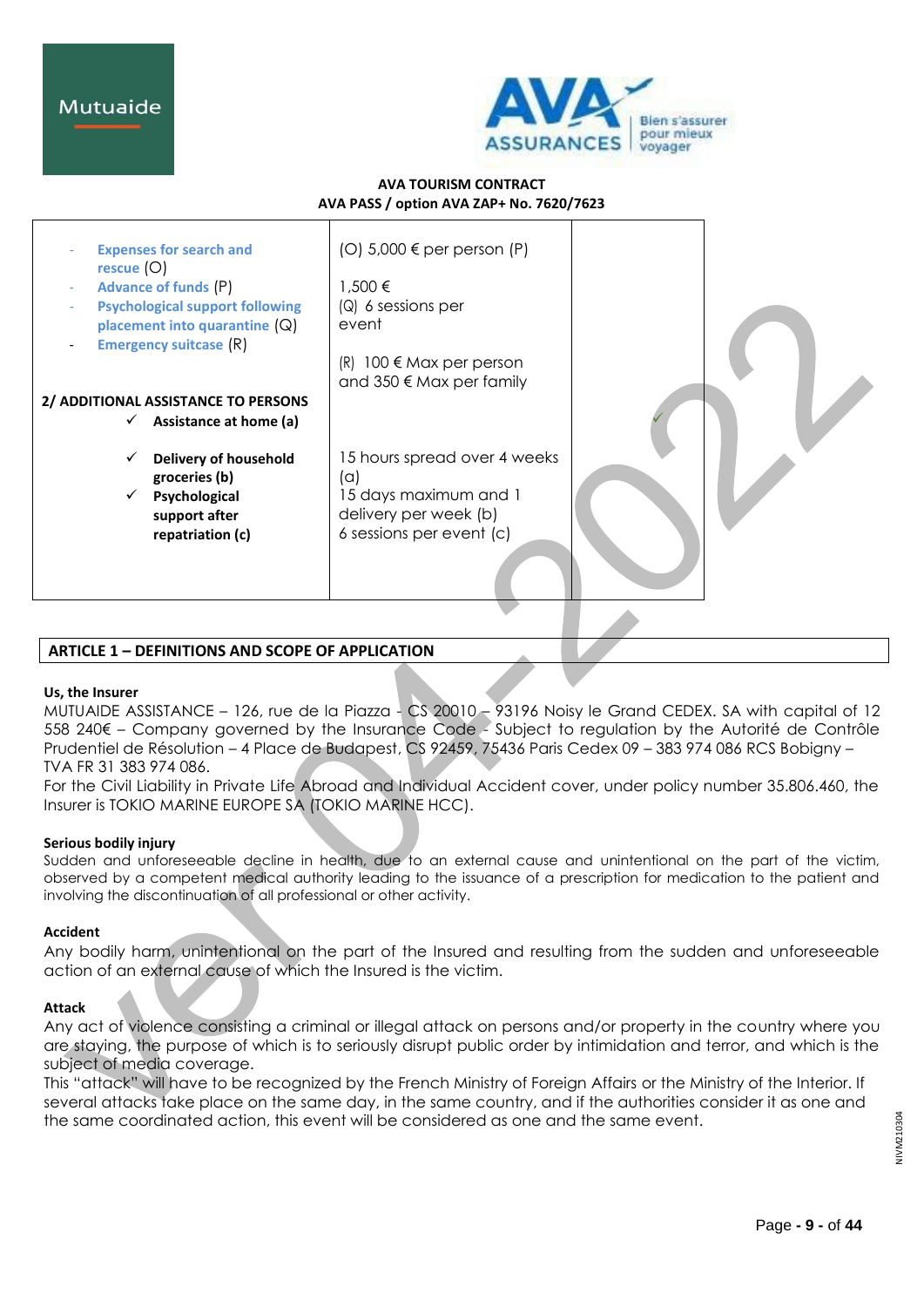

## **Beneficiary**

Natural person or group duly insured under this contract and hereafter referred to as "you".

For Assistance and Insurance guarantees excluding Civil Liability Private Life abroad and Individual Accidents, these people must reside in France, in the DOM-ROM COM (French overseas departments and territories) or sui generis communities or in Europe.

For the Civil Liability for Private Life Abroad and Individual Accident cover, these persons must be domiciled in Continental France or the Overseas Departments and have enrolled in this policy through a tour operator, travel agency or any organization having tourism certification.

## **Baggage**

Travel bags, suitcases, trunks and their contents, excluding clothing items that you are wearing.

## **Injury**

Sudden decline in health resulting from the sudden action of an unintentional external cause on the part of the victim observed by a competent medical authority

## **Natural Disaster**

Abnormal intensity of a natural agent not resulting from human intervention. Phenomenon, such as an earthquake, a volcanic eruption, a tidal wave, a flood or a natural cataclysm, having caused the abnormal intensity of a natural agent, and recognized as such by the public authorities.

#### **COM**

COM refers to the Overseas Collectivities, namely French Polynesia, Saint-Pierre-et-Miquelon, Wallis and Futuna, Saint Martin and Saint-Barthelemy.

# **Definition of assistance to persons**

Assistance to persons includes all the services implemented in the event of illness, injury or death of covered persons during covered travel.

#### **Covered travel**

Stay for which you are insured and have paid the corresponding premium, with a maximum duration of 180 consecutive days.

# **Domicile**

Domicile is considered as the main and usual place of residence in France, in the French overseas departments and territories or sui generis communities or in Europe. In the event of a dispute, the tax domicile constitutes the domicile.

For the Civil Liability in Private Life Abroad and Individual Accident guarantees, the domicile must be located in Mainland France or an Overseas Department.

# **DOM-ROM, COM and sui generis communities**

Guadeloupe, Martinique, French Guyana, Réunion, French Polynesia, Saint Pierre and Miquelon, Wallis and Futuna, Mayotte, Saint-Martin, Saint Barthelemy, New Caledonia.

#### **DROM**

DROM refers to the Overseas Departments and Regions, namely Guadeloupe, Martinique, Guyana, Reunion and Mayotte.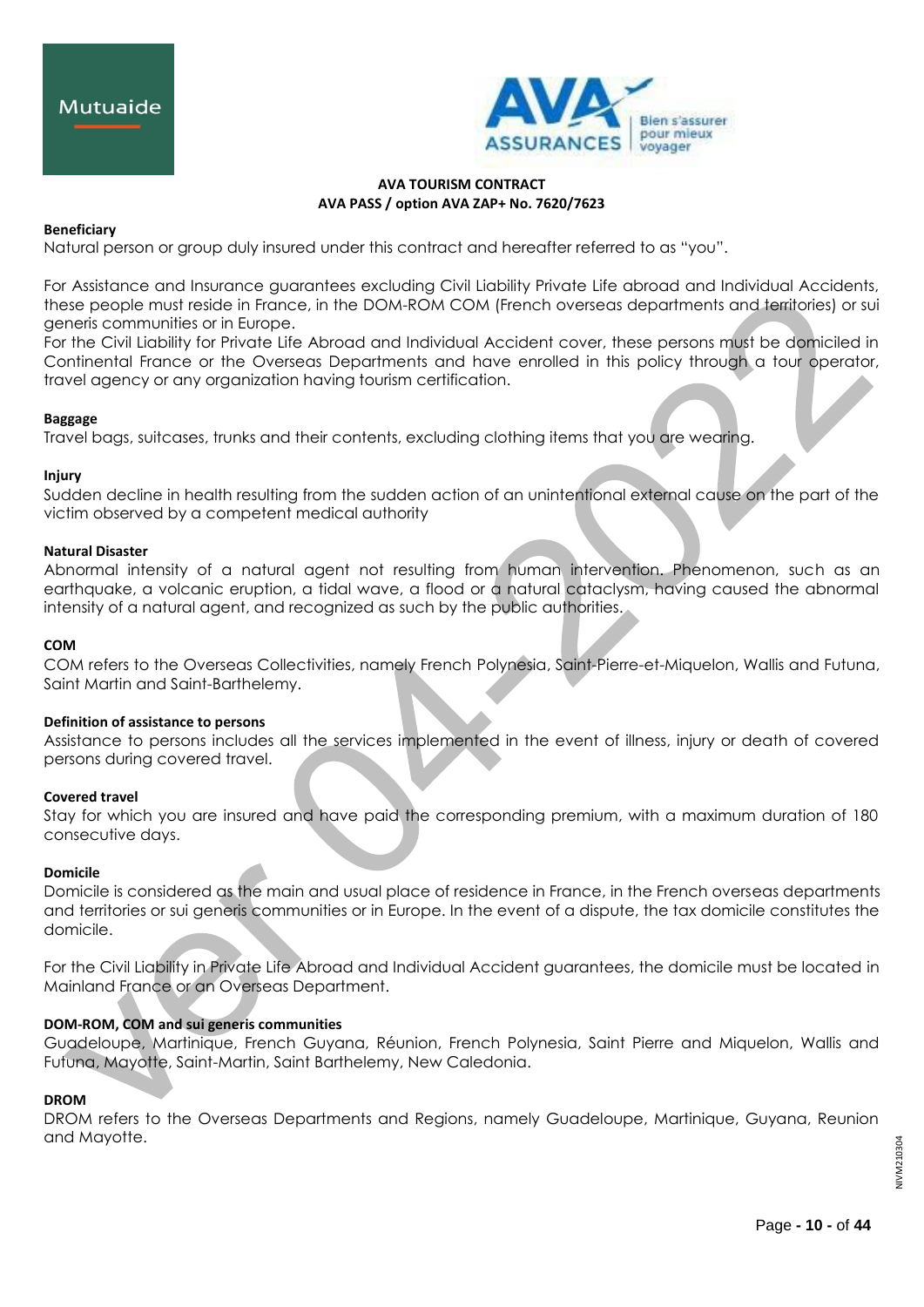

#### **Request for enrolment**

Document duly completed and signed by the Insured on which appear his last and first names, address, dates of stay, country of destination, guarantee period, the option chosen, if applicable, the date of establishment of this document and the amount of the corresponding insurance contribution.

Only enrolments for which the corresponding insurance contribution has been paid are taken into account by the Insurer in the event of a Claim.

## **Duration of the guarantees**

• The "Cancellation" guarantee takes effect on the day of subscription of the insurance contract and expires on the day of your departure on the trip.

• The duration of validity of the other guarantees corresponds to the dates of stay indicated on the enrolment form, with a maximum duration of 180 consecutive days.

## **Basic necessities**

Clothing and toiletries allowing you to temporarily cope with the unavailability of your personal belongings.

## **Epidemic**

Abnormally high incidence of an illness during a given period and in a given region.

## **European Economic Area (EEA)**

Germany, Austria, Belgium, Bulgaria, Cyprus, Croatia, Denmark, Spain, Estonia, Finland, France, Greece; Hungary, Ireland, Iceland, Italy, Latvia, Liechtenstein, Lithuania, Luxembourg, Malta, Norway, Netherlands, Poland, Portugal, Czech Republic, Romania, United Kingdom, Slovakia, Slovenia, Sweden.

#### **Foreign**

Any country outside your home country.

By extension, the COM, for the Insured of French nationality domiciled in mainland France, Corsica or Principality of Monaco

By extension, mainland France for the insured of French nationality domiciled in the COM

#### **Europe**

Europe refers to the following countries: Germany, Andorra, Austria, Belgium, Bulgaria, Cyprus, Croatia, Denmark, Spain, Estonia, Finland, Metropolitan France, Gibraltar, Hungary, Greece, Ireland, Italy and Islands, Liechtenstein, Latvia, Lithuania, Luxembourg, Malta, Principality of Monaco, Norway, Netherlands, Poland, Portugal, Romania, United Kingdom, Slovakia, Slovenia, Czech Republic, San Marino, Sweden and Switzerland.

# **Guaranteed assistance events**

Illness, accident or death during covered travel.

#### **Guaranteed insurance events**

Depending on the products chosen:

- Cancellation
- Theft, destruction, lost baggage, delay in baggage delivery,
- Interruption of stay
- Civil Liability in Private Life Abroad
- $\checkmark$  Individual Accident

# **Execution of services**

The services covered by this agreement can only be triggered with prior approval from MUTUAIDE ASSISTANCE. As a result, no expenditure made under the authority of the Beneficiaries may be reimbursed by MUTUAIDE ASSISTANCE.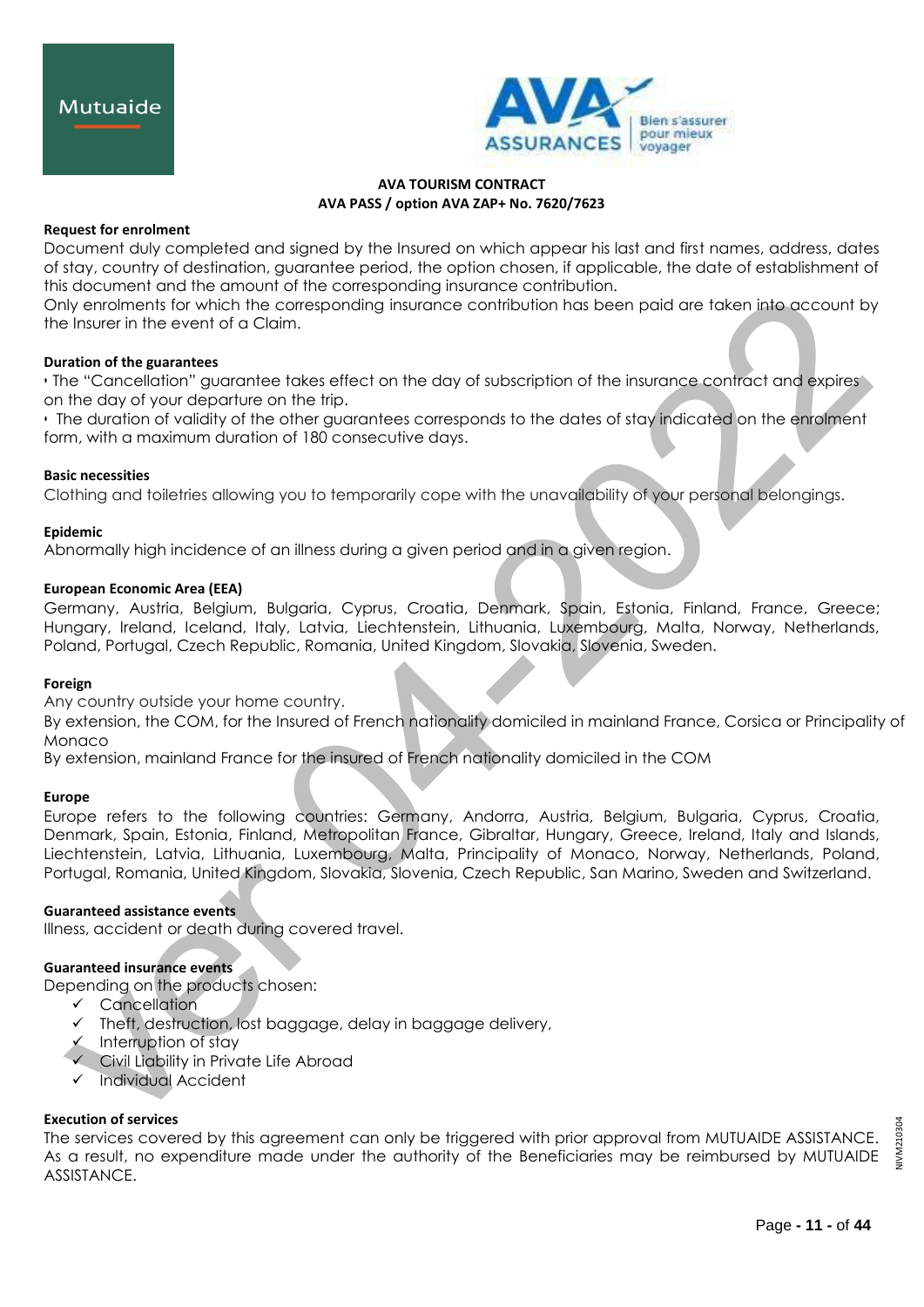

## **Deductible**

Portion of the claim left as the responsibility of the Beneficiary provided for in the contract in the event of a claim. The deductible can be expressed as an amount, percentage, in days, hours, or kilometres.

## **Group**

All the participants appearing on the same travel registration form.

#### **Long-haul**

"Long-haul" refers to travel to countries not listed in the "Medium-haul" definition.

## **Illness**

Sudden and unforeseeable decline in health noted by a competent medical authority.

## **Serious illness**

Sudden and unforeseeable decline in health observed by a competent medical authority leading to the issuance of a prescription for medication to the patient and involving the cessation of all professional or other activity.

## **Maximum per event**

In the event that the cover is exercised in favour of several insured victims of the same event and insured under the same specific conditions, the insurer's cover is, in any event, limited to the maximum amount provided for under this cover, regardless of the number of victims. As a result, compensation is reduced and adjusted in proportion to the number of victims.

#### **Family members**

Your de facto or common law spouse or any person bound to you by a PACS, your ascendants or descendants or those of your spouse, your stepfather, stepmother, brothers, sisters, including the children of the spouse or common law spouse of one of your direct ascendants, brothers-in-law, sisters-in-law, sons-in-law, daughters-inlaw, or those of your spouse. They must be domiciled in the same country as you unless otherwise stipulated in the contract.

#### **Medium haul**

"Medium-haul" refers to trips to Europe and the Maghreb countries.

#### **We organise**

We take the necessary steps to give you access to the service.

# **We cover**

We finance the service.

# **Nullity**

Any fraud, falsification, false declaration or false testimony that could implement the guarantees provided for in the agreement, result in nullity of our commitments and forfeiture of the rights specified in said agreement.

# **Precious objects**

Pearls, jewels, watches, worn furs, as well as any sound and/or image reproduction device and their accessories, hunting rifles, fishing equipment, portable computers.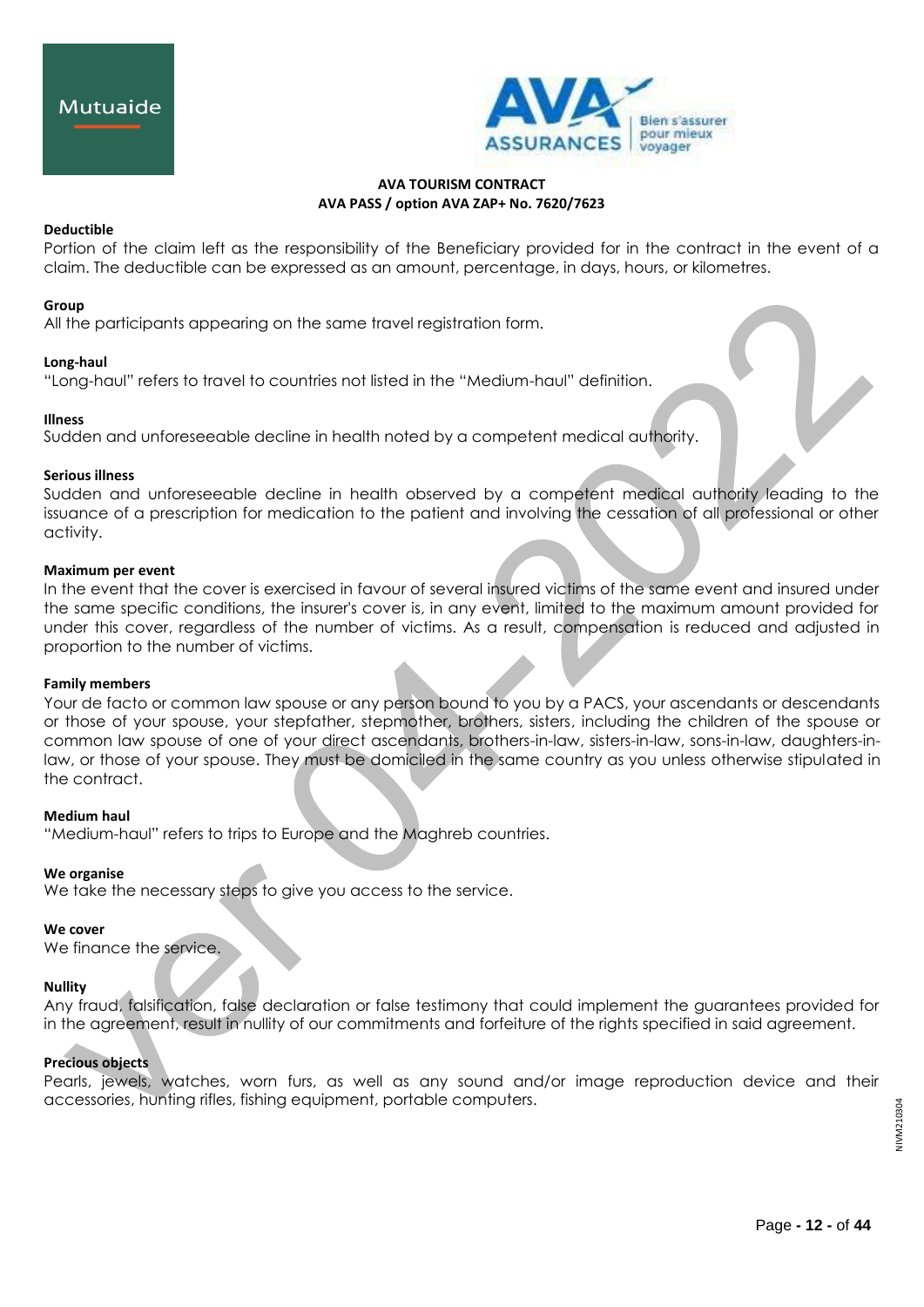

#### **Pandemic**

Epidemic which is developing over a vast territory, crossing borders and qualified as a pandemic by the World Health Organization (WHO) and/or by the competent local public authorities of the country where the event occurred.

## **Mediterranean countries**

Bosnia Herzegovina, Montenegro, Albania, Turkey, Syria, Lebanon, Israel, Palestine, Egypt, Libya, Tunisia, Algeria, Morocco.

## **Quarantine**

Isolation of the person, in the event of suspected illness or proven illness, decided by a local competent authority, in order to avoid a risk of spreading said illness in the context of an epidemic or pandemic.

## **Claim**

Random event of a nature to trigger the guarantee of this contract.

#### **Territoriality**

Whole world.

#### **Trip**

Travel that one undertakes, usually over a long distance, away from one's usual home.

#### **Tour operator**

[Person or](https://www.linternaute.fr/dictionnaire/fr/definition/personne/) [structure organizing](https://www.linternaute.fr/dictionnaire/fr/definition/structure-1/) [and commercializing](https://www.linternaute.fr/dictionnaire/fr/definition/et/) [travel\(](https://www.linternaute.fr/dictionnaire/fr/definition/des/)Tour Operator)

#### **Emergency dental care**

Expenses incurred for an emergency dental service (which cannot be postponed, as a result of the Insured's pathology) and performed for the following care: dressing, filling, root canal or extraction.

# **ARTICLE 2 - DESCRIPTION OF THE INSURANCE GUARANTEES**

# **/ CANCELLATION**

The guarantee is acquired if the contract is subscribed no later than 24 hours after the purchase of the Trip or the day before the 1st of application of the penalties provided for in the cancellation scale of the tour operator.

# **CANCELLATION FOR MEDICAL REASONS**

The cover is granted to you for the reasons and circumstances listed below to the exclusion of all others, within the limit indicated in the Table of Guarantees:

• Illness (rendering the trip impossible) or Serious illness (including following an epidemic or pandemic declared within 30 days prior to departure), Accident or Accident involving serious bodily injury or death, including the aftermath, sequelae, complications or aggravation of an illness or accident, observed before registering for the trip or before booking your trip. The date of the first medical consultation will be taken into account for calculation of the reimbursement:

 yourself, your de facto or common law spouse, your ascendants or descendants (any degree), your guardian or anyone who usually lives in your household,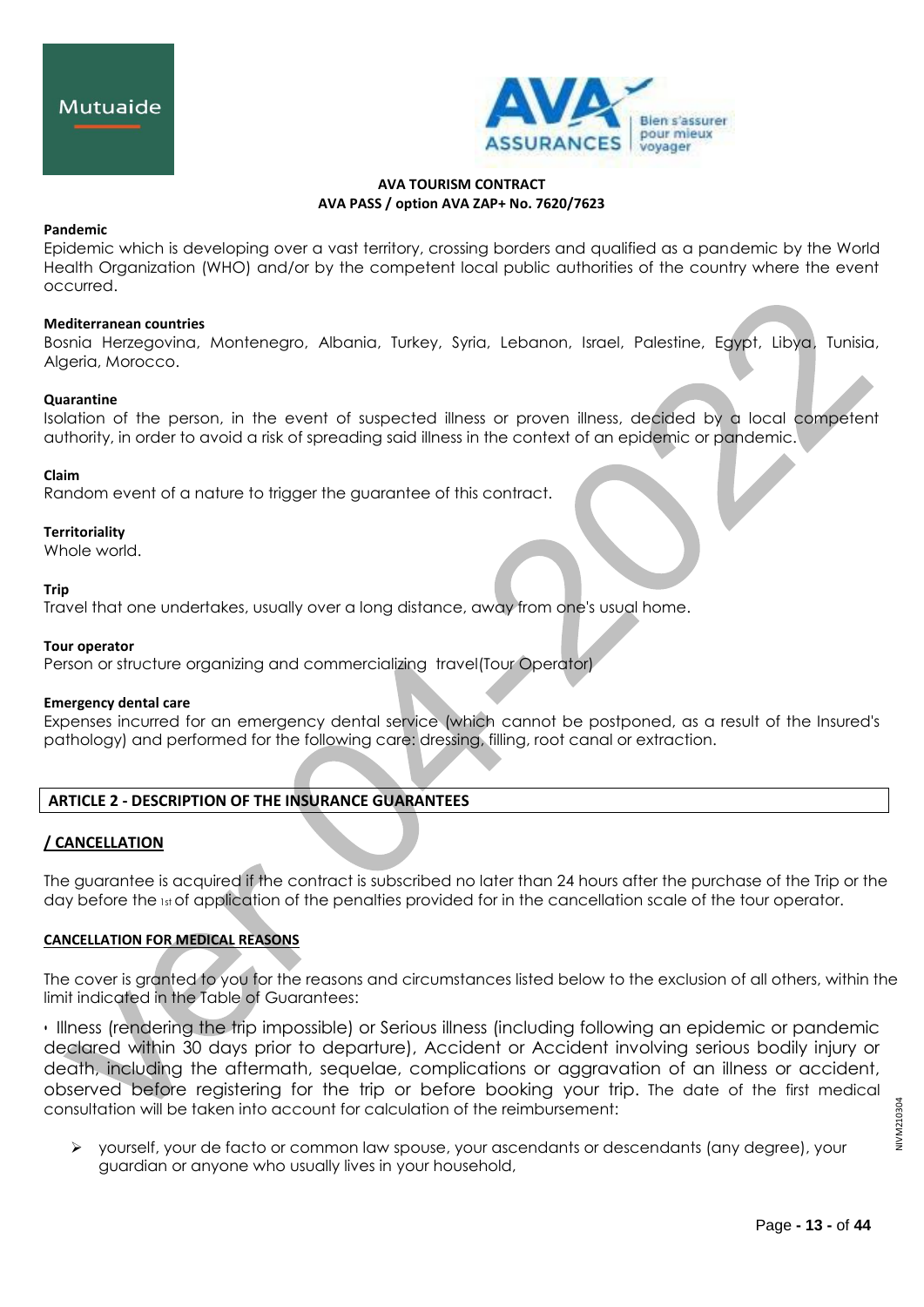

- your brothers, sisters, including the children of the spouse or common law spouse of one of your direct ascendants, brothers-in-law, sisters-in-law, sons-in-law, daughters-in-law, fathers-in-law, mothers-in-law,
- $\triangleright$  your professional replacement designated at the time of the subscription,
- the person designated when subscribing this contract, responsible during your trip for looking after or accompany on vacation, your children of minor age or the disabled person living under your roof, provided that there is hospitalization of more than 48 hours or death.

# **• If you are declared a "contact case" or in the 14 days preceding departure.**

You must provide proof issued by the CPAM or the ARS declaring you a "contact case". In the absence of these supporting documents, no compensation will be possible.

**• Refusal of boarding following your temperature check** or a positive result of a PCR and/or antigenic test **on your arrival at the departure airport**. (Proof issued by the transport company which refused boarding, or by the health authorities, must be sent to us; in the absence of this proof, no compensation will be possible).

# **• Absence of vaccination against Covid 19**

- $\checkmark$  in the event that, at the time of subscribing this contract, the country of destination did not impose a vaccine and, at the time when it requires it, you no longer have time to proceed with the vaccine allowing you travel.
- contraindication of vaccination or the after-effects of vaccination, or medical impossibility of following a preventive treatment necessary for the destination chosen for your trip.

**It is up to you to establish the reality of the situation granting entitlement to our services; as such, we reserve the right to refuse your request, on the advice of our doctors, if the information provided does not prove the materiality of the facts.**

#### **CANCELLATION ALL CAUSES**

The cover is granted to you for the reasons and circumstances listed below to the exclusion of all others, within the limit indicated in the Table of Guarantees:

• **Serious property damage** imperatively requiring your presence on the day of the scheduled departure, to take the necessary precautionary measures, following a fire, water damage or natural elements and affecting more than 50% of your private or professional premises.

• **Theft at private or business premises,** imperatively requiring your presence on the day of departure, provided that it occurred within 48 hours before the departure for the trip.

• **Your notice-to-appear for an organ transplant**, on a date during the planned trip, and provided that the notice-toappear was not known when the Contract was subscribed.

**• Contraindication of vaccination** or the after-effects of vaccination, or medical impossibility of following a preventive treatment necessary for the destination chosen for your trip.

• **Serious damage to your vehicle** occurring within 48 hours of departure, and to the extent that it can no longer be used to get you to the place of stay / your point of departure.

• **An accident or breakdown of your means of transport** during your pre-routing, resulting in a delay of more than two hours, causes you to miss the flight booked for your departure, provided that you have made your arrangements to arrive at the airport at least 2 hours before the boarding deadline.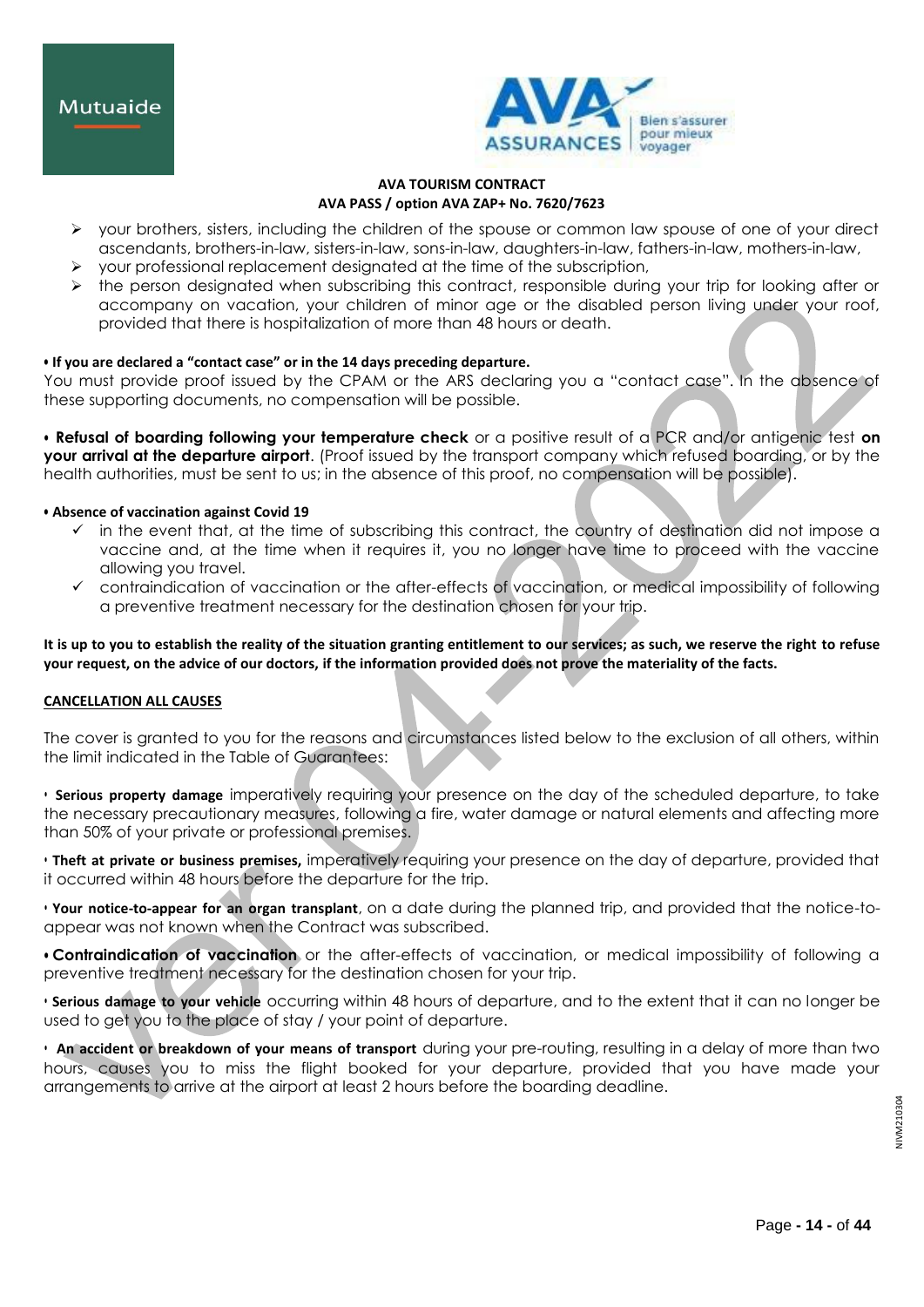

• **Your redundancy** or that of your legal or de facto spouse, provided that the procedure was not initiated on the day of subscribing this Contract and/or that you were not aware of the date of the event at the time of subscription of the contract.

**• Obtaining a salaried job or a paid internship**, taking effect before or during the dates planned for your trip, while you were registered with Pôle Emploi (the unemployment services), provided that this is not a case of extension, renewal or modification of the type of contract or of an assignment provided by a temporary employment company.

**• Your notice-to-appear which is imperative, unforeseeable and unable to be postponed** from a government administration for a date during the planned trip, and provided that the notice-to-appear was not known when the Contract was subscribed.

**• Your notice-to-appear**, on a date during the period of your trip**, for a university resit examination** provided that failure of the examination was not known at the time of subscribing this Contract.

• **The refusal of a tourist visa** by the authorities of the country chosen for your trip provided that you have not submitted any application that was refused by these authorities for a previous trip, that your efforts have allowed them to take a position prior to your trip, and provided that you respect the constraints required by the administrative authorities of this country.

• **Your professional transfer**, non-disciplinary, imposed by your employer, requiring that you move during the period of your insured stay or in the 8 days preceding your departure and provided that the transfer was not known at the time of subscribing the Contract. This guarantee is granted to salaried employees, **excluding selfemployed professionals, senior managers, legal representatives of companies, independent workers, artisans and intermittent workers in the entertainment industry.**

• **The elimination or modification of the date of your paid leave by your employer**. This guarantee is granted to salaried employees, **excluding self-employed professionals, senior managers, legal representatives of companies, independent workers, artisans and intermittent workers in the entertainment industry.** This leave, corresponding to an acquired right, must have been the subject of prior written approval from the employer before subscription of the Contract.

**• Your notice-to-appear for the adoption of a child** during the period of your insured stay, and provided that the notice-to-appear was not known at the time of subscribing the Contract.

**• Cancellation due to separation of a** married couple, civil partnership or persons known to be cohabitating, this guarantee is acquired only upon presentation of legal and administrative documents proving the real nature of the separation or the common life in case of cohabitation (divorce procedure, termination of the PACS contract, all documents attesting to the common life of the couple, EDF GDF invoices, TELECOM, joint bank accounts, joint declaration, etc.).

• **Theft, within 48 hours before your departure**, **of your identity papers** (passport, identity card) **that are essential for border crossings expected** during your trip, provided that a declaration of theft has been made, from awareness of the theft, to the nearest police authorities.

**• Cancellation for a covered reason** of one or more persons registered at the same time as you (Maximum of 8) and insured under this contract. If you wish to travel alone, additional costs are taken into account, without our reimbursement being able to exceed the amount due in the event of cancellation on the date of the event.

• **The name change fee** charged by the service provider if, for a covered event, you prefer to be replaced by another person rather than cancel your stay. Our reimbursement may not exceed the amount due in case of cancellation on the date of the name change.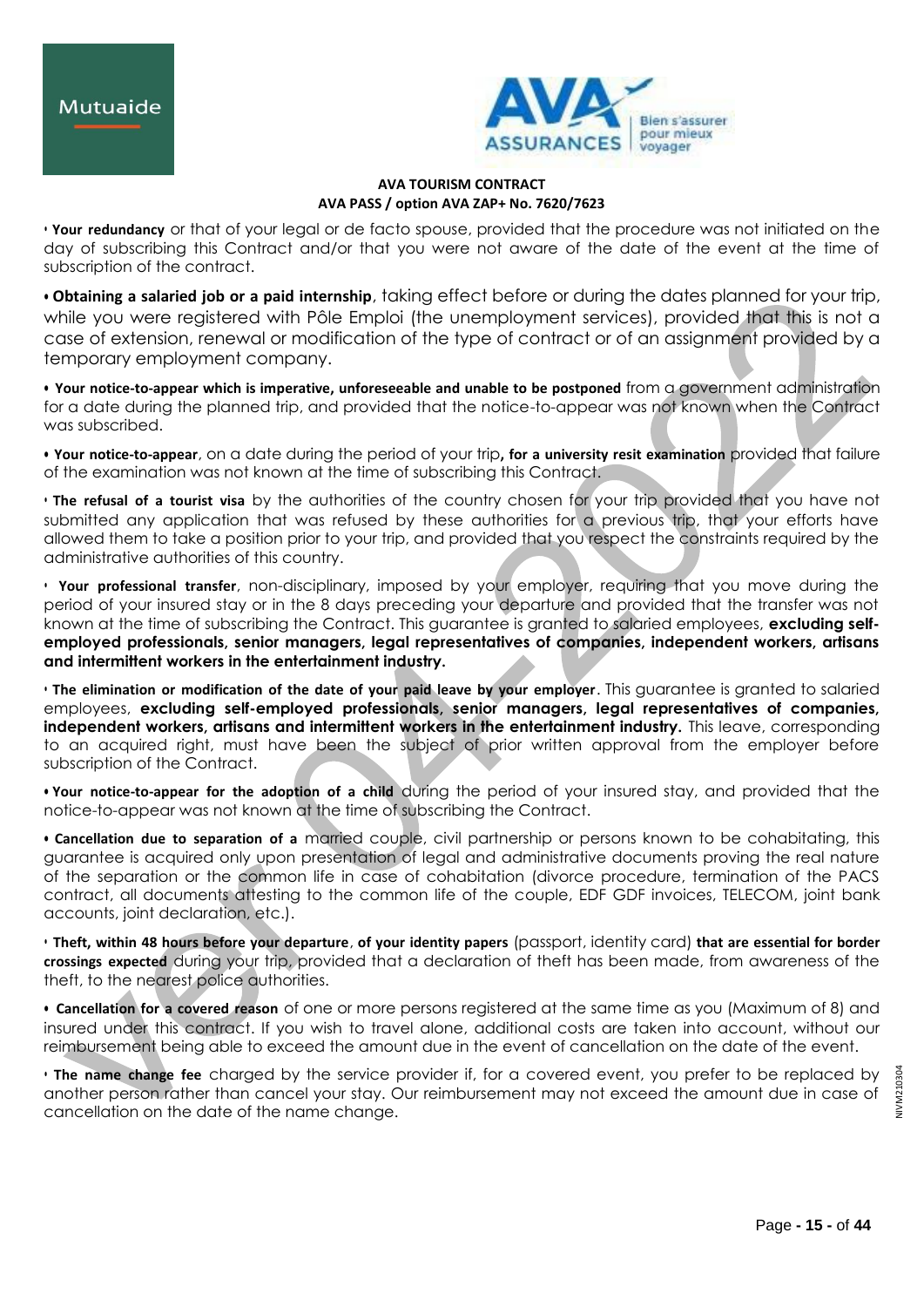

• **A riot, an attack or an act of terrorism occurring abroad**, in the city or cities of destination of your trip, the guarantee is acquired in case of riot, attack or act of terrorism, when at least 2 of the following 3 conditions are met:

- The event resulted in property damage and bodily harm in the city or cities of destination of your trip,
- The French Ministry of Foreign Affairs strongly advises against travel to the city or cities of destination of your trip,
	- The date of your departure is scheduled less than 30 days after the event and no similar event has occurred in the country concerned in the thirty days preceding subscription of the contract, which must occur after subscription of the contract.

In all cases of trip cancellation, the compensation will be paid to you after deduction of a specific deductible indicated in the Table of Guarantees. This deductible also applies to persons registered at the same time as you and insured under this Contract.

# **CANCELLATION FOR ALL EXCEPT**

The guarantee is also granted to you, within the limit indicated in the Table of Guarantees, for **any other random event, whatever it is, constituting an immediate, real and serious obstacle**, preventing your departure and/or participation in the activities planned during your stay. Random event refers to any sudden, unforeseeable circumstance beyond the control of the Insured which justifies cancellation of the trip. The random event must have a direct causal link to the inability to leave.

# **AMOUNT OF THE GUARANTEE**

The compensation paid in application of this Contract may in no case exceed the price of the trip declared when subscribing this Contract and within the limits provided for in the Table of Benefits.

We will reimburse you for the amount of the cancellation fees billed according to the conditions of the cancellation scale listed in the general conditions of the travel agency.

Administrative fees of less than 50 euros, tips, fees for a visa and the premium paid in exchange for subscription of this contract are not refundable.

# **WHEN DO YOU HAVE TO REPORT THE CLAIM?**

#### **Two steps**

1/ From the first signs of illness or upon becoming aware of the event giving rise to the guarantee, you must **IMMEDIATELY notify your travel agency.**

**If you later cancel the trip with your travel agency, we will only reimburse you for the cancellation costs from the date of the contraindication noted by a competent authority, in accordance with the cancellation scale appearing in the special terms of sale of the travel agency.**

2/ Furthermore, you must declare the claim to **AVA - 25 Rue de Maubeuge – 75009 PARIS**, in the five business days following the event which triggers the guarantee.

# **WHAT ARE YOUR OBLIGATIONS IN THE EVENT OF A CLAIM?**

# **Your written claim declaration must be accompanied by:**

- in case of Illness or accident, a medical certificate and/or an administrative hospitalization certificate specifying the origin, nature, severity and foreseeable consequences of the illness or accident,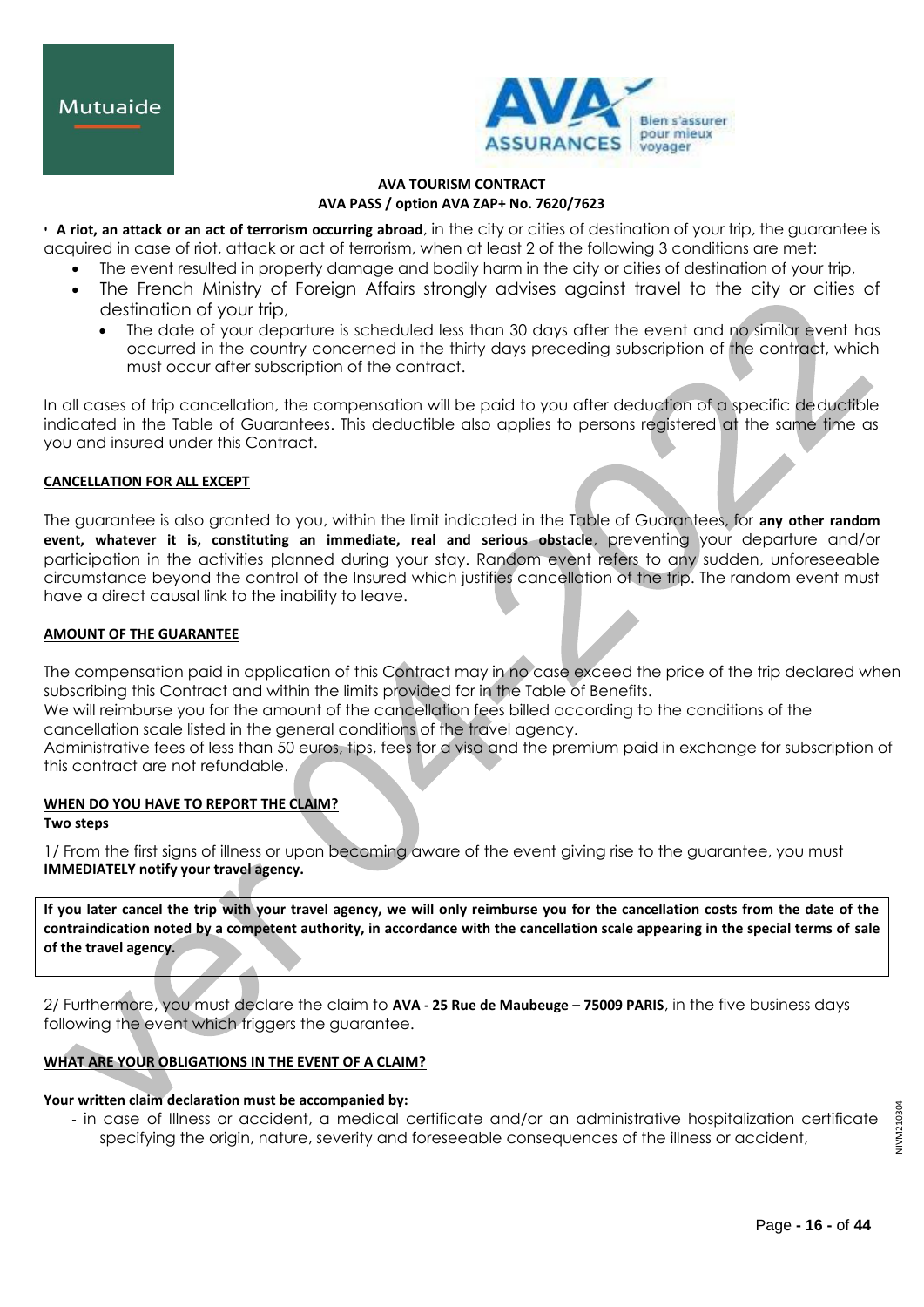



- in the event of death, a certificate and the civil status record,
- in other cases, any document of confirmation justifying the reason for your cancellation.

**You must send AVA - 25 Rue de Maubeuge – 75009 PARIS the documents and medical information necessary for examination of your case, using the pre-printed "Service Medical" envelope, which we will send to you upon receipt of the claim, as well as the medical questionnaire to be completed by your doctor.**

**If you do not have these documents or information, you must obtain them from your attending physician and send them by means of the pre-printed envelope mentioned above, to AVA - 25 Rue de Maubeuge – 75009 PARIS.**

**You must also send any information or documents that will be requested to justify the reason for your cancellation and, in particular:**

- $\checkmark$  All photocopies of prescriptions prescribing medications, analyses or examinations as well as all documents justifying their delivery or performance and, in particular, the care forms including, for the medications prescribed, a copy of the corresponding labels.
- $\checkmark$  statements from Social Security or any other similar body, relative to the reimbursement of treatment costs and the payment of daily indemnities,
- $\checkmark$  The original of the paid invoice for the debit that you must be required to pay to the travel agency or that the latter keeps,
- $\checkmark$  The number of your insurance contract,
- $\checkmark$  the registration form issued by the travel agency,
- $\checkmark$  In the event of an accident, you must specify the causes and circumstances and provide us with the names and addresses of those responsible, as well as, if applicable, of the witnesses,
- $\checkmark$  in case of refusal of boarding: proof issued by the transport company which refused boarding, or by the health authorities; in the absence of this proof, no compensation will be possible).
- $\checkmark$  And any other necessary document.

**In addition, it is expressly agreed that you accept, in advance, the principle of an examination by our medical consultant. Therefore, if you oppose it without a legitimate reason, you will lose your right to cover.**

#### **WHAT WE EXCLUDE**

**The Cancellation guarantee does not cover the impossibility of leaving linked to the closing of borders, material organization, accommodation conditions or security of the destination.**

**In addition to the exclusions common to all guarantees, the following are also excluded:**

- **Any event, illness or accident that has already been observed, relapse, aggravation or hospitalization between the date of purchase of your stay and the date of subscription of the insurance contract,**
- **Any circumstance that is only a mere inconvenience,**
- **Pregnancy, including its complications beyond the 28th week and, in all cases, voluntary termination of pregnancy, childbirth, in vitro fertilization and their consequences,**
- **Forgotten vaccination,**
- **Default of any kind, including financial, of the carrier, rendering it impossible for it to fulfil its contractual obligations,**
- **The lack or excess of snow,**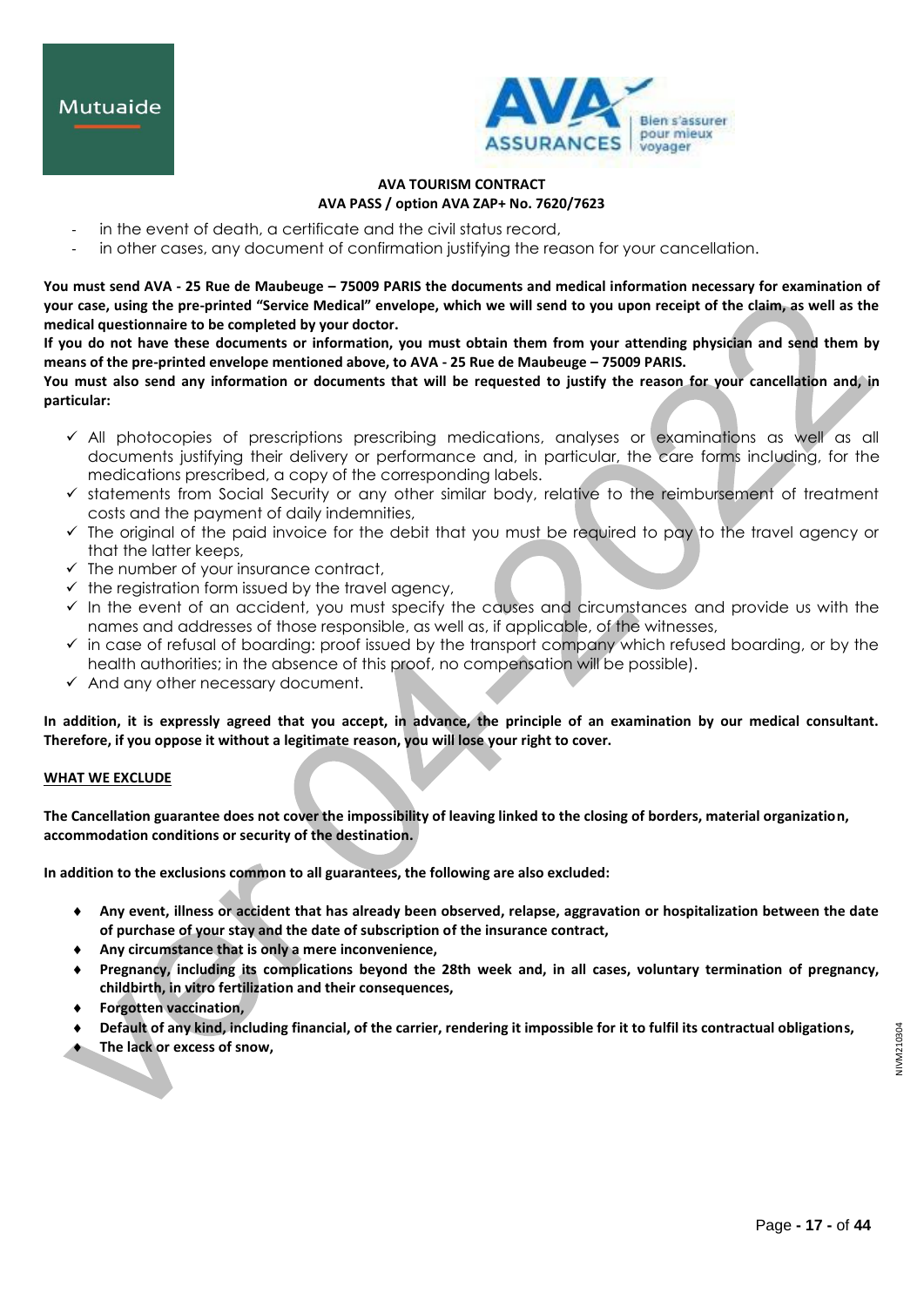

## **AVA TOURISM CONTRACT AVA PASS / option AVA ZAP+ No. 7620/7623**

- **Any medical event for which the diagnosis, symptoms or the cause thereof are of a mental, psychological or psychiatric nature, and which has not given rise to hospitalization for more than 3 consecutive days after subscribing this Contract,**
- **Pollution, local health situation, natural disasters covered by the procedure referred to in Law No. 82.600 of 13 July 1982 as well as their consequences, meteorological or climatic events,**
- **The consequences of criminal proceedings to which you are subject,**
- **Any other event occurring between the date of subscription of the Insurance contract and the date of departure for your trip**
- **Any event occurring between the date of purchase of the trip and the date of purchase of the insurance contract.**
- **The absence of hazard,**
- **An intentional and/or reprehensible act under the law, the consequences of alcoholic states and the consumption of drugs, any narcotic substance mentioned in the Public Health Code, drugs and treatments not prescribed by a doctor,**
- **Due to the simple fact that the geographical destination of the trip is not recommended by the French Ministry of Foreign Affairs,**
- **Due to an act of negligence on your part,**
- **Any event for which the responsibility could fall to the travel agency in application of the Tourism Code in effect,**
- **Failure to present, for any reason whatsoever, documents essential to the stay, such as passport, identification card, visa, travel documents, vaccination record, except in case of theft within the 48 hours preceding departure of the departure of the passport or identity card,**

# **2/ LATE TRANSPORT**

If you are more than 4 hours late from the time specified in your sale contract, we will reimburse you a set amount, within the limit of the amount indicated in the Table of Guarantees.

Compensation is cumulative if the delay occurs for the outbound trip, the return trip or for a stopover.

# **THE CONDITIONS FOR GRANTING THE GUARANTEE**

The guarantee is acquired provided that the covered trip is taken.

This guarantee is valid for the outbound and/or inbound trips of:

- regular flights, trains, boats of companies whose timetables are published,
- outbound charter flights, the times of which are indicated on the outbound flight bulletin,
- inbound charter flights: time of flight confirmation communicated by the travel agency.

In the event of a dispute, the "ABC WORLD AIRWAYS GUIDE" is considered as the source of reference for determining the schedule of flights and connections.

# **WHAT ARE YOUR OBLIGATIONS IN THE EVENT OF A CLAIM?**

You must:

 Notify **AVA - 25 Rue de Maubeuge – 75009 PARIS** upon your return and, at the latest, in the 15 days after your return. If this time frame is not respected and, as a result, we incur a loss, you will lose all entitlement to compensation.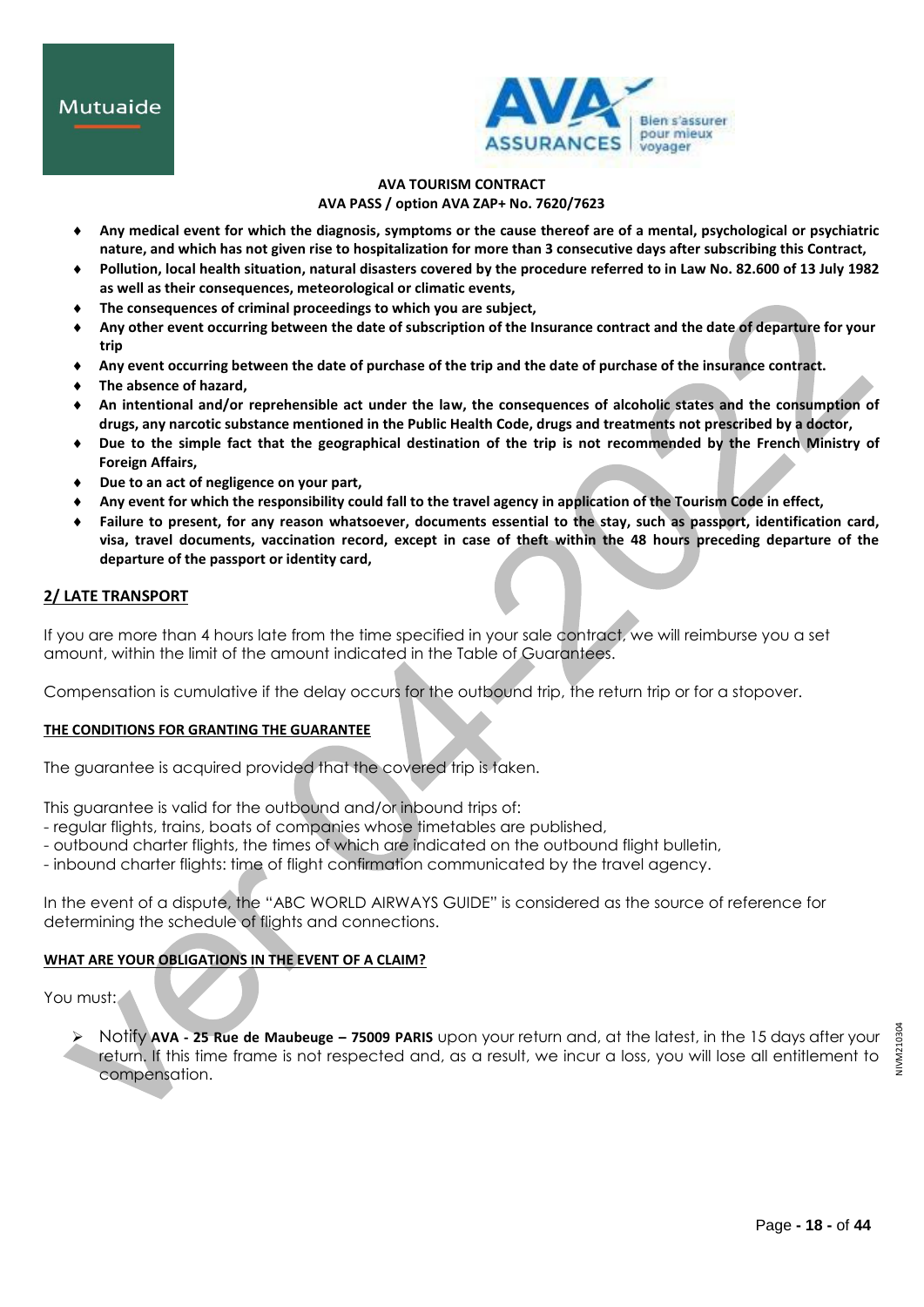

# Provide to **AVA - 25 Rue de Maubeuge – 75009 PARIS**

- The tickets and the purchase invoice for them, the stub of the boarding pass,
- A certificate of delay established and stamped by the transport company or its representative. This certificate must include the expected arrival time at the destination, the actual arrival time recorded and must be nominative if you are unable to provide the stub of your boarding pass or proof of your presence on board.
- Any other supporting documentation that could be requested of you.

#### **IMPORTANT:**

**Should you fail to comply with the obligations listed above, it will be impossible to establish the reality of the transport delay and, therefore, you will not be able to be compensated. Furthermore, a person who knowingly makes a false declaration or uses fraudulent means or inaccurate documents will forfeit any right to compensation.**

#### **WHAT WE EXCLUDE**

**In addition to the exclusions common to all guarantees, the following are also excluded following delays due to:**

- **Weather conditions,**
- **A state of civil war or foreign war in the country of departure, transfer or arrival of the covered flight,**
- **Your refusal of boarding for the trip initially planned by the authorized organization,**
- **Your refusal to use the covered transport,**
- **Flights that you have not previously confirmed;**
- **Missing the trip for which your reservation was confirmed for any reason,**
- **Your refusal of boarding due to failure to respect the deadline for check-in, that for baggage and/or for presentation for boarding,**
- **A decision by the airport authorities, civil aviation authorities, or other authorities having announced the change in departure times more than 24 hours before the outbound or return travel date shown on your ticket.**

**It is up to us to prove that the delay in transport results from one of the events listed above, except for foreign war where, in application of the provisions of the French Insurance Code, it is your responsibility to prove that the delay in transport results from an event other than foreign war.**

# **3/ BAGGAGE**

We cover, up to the amount indicated in the Table of Guarantees, your luggage, objects and personal effects, taken with you or purchased during your trip, away from your principal or secondary place of residence in the event of:

- theft,
- total or partial destruction,
- loss during transport by a transport company.

# **DELAYED DELIVERY OF YOUR BAGGAGE**

In the event that your personal baggage is not returned to you at the destination airport (on the outbound trip) and if it is returned to you more than 24 hours late, we will reimburse you, with presentation of supporting documents, for the cost of basic necessities, up to the amount indicated in the Table of Guarantees. **However, you cannot combine this indemnity with the other indemnities of the BAGGAGE guarantee.**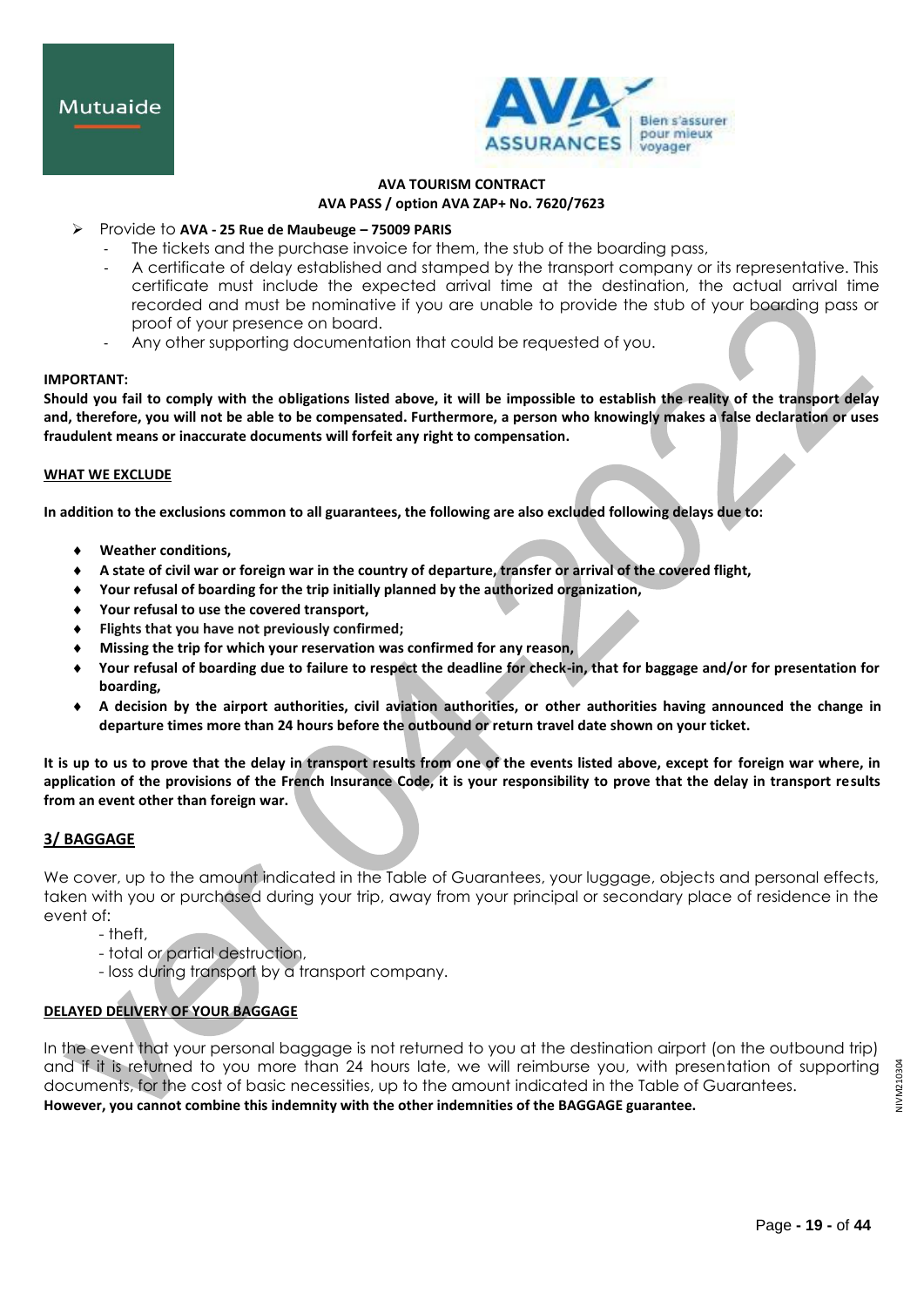

#### **WHAT ARE THE LIMITS OF OUR GUARANTEE?**

For precious objects, the reimbursement value may under no circumstances exceed the amount indicated in the Table of Guarantees.

In addition, the items listed above are only covered against proven theft that has been duly declared as such to a competent authority (police, state police, transport company, purser, etc.).

- $\triangleright$  The theft of jewellery is ONLY covered when it is placed in a safe or when it is worn by you.
- The theft of any sound and/or image reproduction device and its accessories is ONLY covered when it is placed in a safe or when it is carried by you.

If you use a private car, the risks of theft are covered provided that your baggage and personal effects are placed in the boot of the locked vehicle and out of sight. Only break-in theft is covered.

If the vehicle is parked on the public thoroughfare, the guarantee only applies between 7 a.m. and 10 p.m.

#### **WHAT WE EXCLUDE**

**In addition to the exclusions common to all guarantees, the following are also excluded:**

- **Theft of luggage, personal effects and objects left unattended in a public place or stored in a room made available to several people,**
- **Theft of any sound and/or image reproduction device and their accessories when they have not been placed in a secure lock box while they are not being worn, which implies, de facto, that these devices are not covered when they are entrusted to any transport company (air, sea, rail, road, etc.),**
- **Forgotten, lost (except by a transport company), switched [objects],**
- **Theft without break-in duly observed and described in a report by an authority (police, state police, transport company, steward, etc.),**
- **Accidental damage due to the leakage of liquids, fats, dyes or corrosives contained in your luggage,**
- **Confiscation of goods by the Authorities (customs, police),**
- **Damage caused by moths and/or rodents as well as by cigarette burns or by a non-incandescent heat source,**
- **Theft committed in any vehicle without a boot,**
- **Collections or samples of sales representatives,**
- **Stolen, lost, forgotten or damaged cash, documents, books, tickets or credit cards,**
- **Forgotten, lost or damaged official documents: passport, identification card or residence card, vehicle registration card or driving license,**
- **The theft of jewellery when it has not been placed in a secure lock box while not being worn, which implies, de facto, that the jewellery is not covered when it is entrusted to a transport company of any kind (air, sea, rail, road, etc.),**
- **The breakage of fragile objects such as porcelain, glass, ivory, pottery, marble,**
- **Indirect losses such as depreciation and loss of use,**
- **The objects designated hereafter: any prosthesis, equipment of any kind, trailers, securities, paintings, glasses, contact lenses, keys of any kind, documents recorded on tape or film as well as professional equipment, mobile telephones, musical instruments, food products, lighters, pens, cigarettes, alcohol, works of art, cosmetics and photo film.**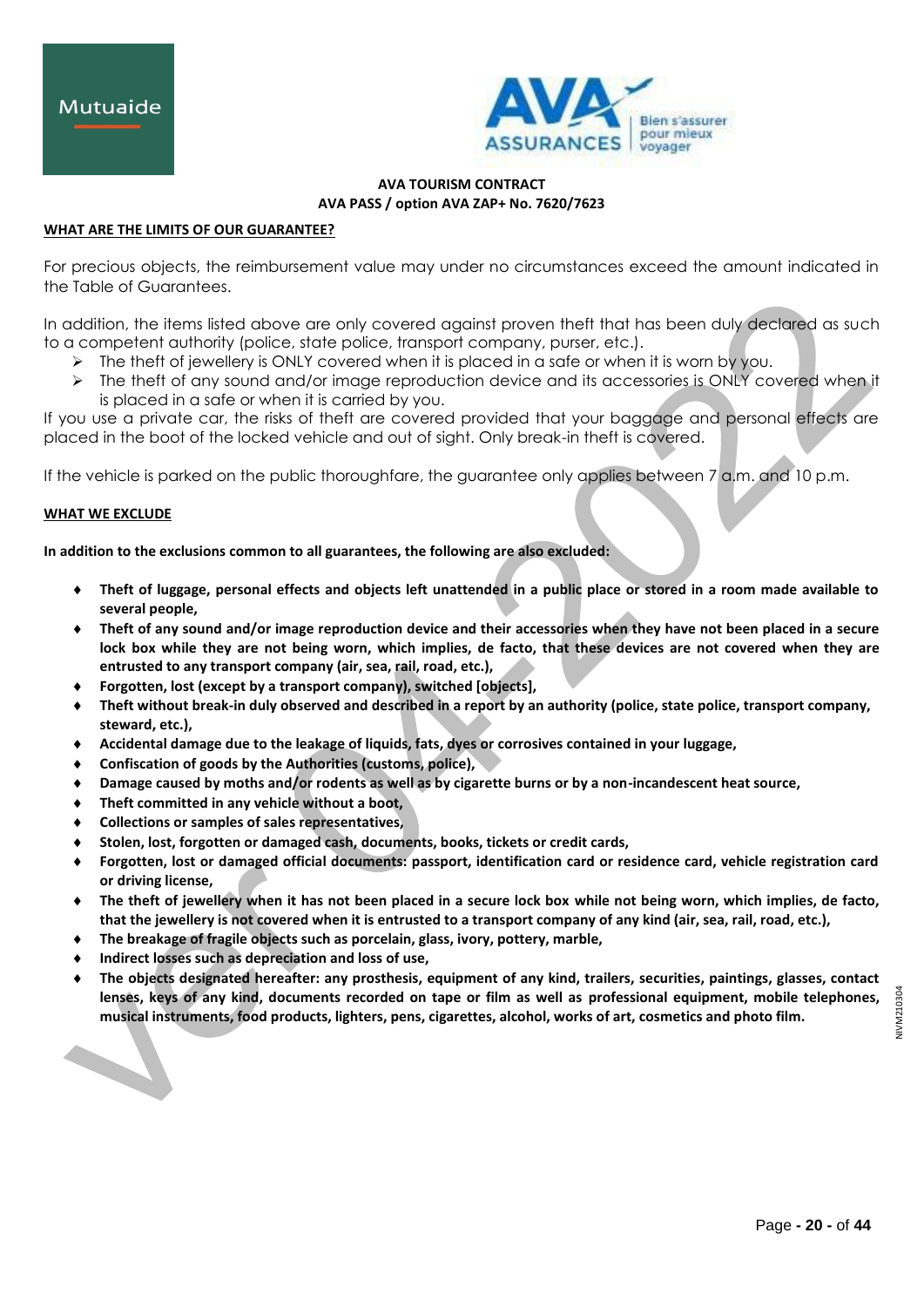

#### **FOR WHAT AMOUNT DO WE INTERVENE?**

The amount indicated in the Table of Guarantees constitutes the maximum reimbursement for all claims occurring during the guarantee period.

## **HOW IS YOUR COMPENSATION CALCULATED?**

In the event of total or partial destruction, or in the event of loss during transport by a transport company, you are compensated, subject to supporting documentation and based on the replacement value by equivalent objects of the same type, less depreciation.

During the first year from the date of purchase, the amount refunded will be equal to the purchase value of the luggage or valuables. The following year, the reimbursement amount will be calculated for 75% of the purchase price. In subsequent years the value will be reduced by an additional 10%.

In the event of theft, you are compensated, with supporting documentation, on the basis of the replacement value for new, equivalent objects of the same type.

**Under no circumstances is the proportional capital rule provided for in Article L.121-5 of the French Insurance Code applied.**

**Our reimbursement will be issued after deduction of any reimbursement obtained from the transport company and the deductible.**

# **WHAT ARE YOUR OBLIGATIONS IN THE EVENT OF A CLAIM?**

The declaration of claim must reach **AVA - 25 Rue de Maubeuge – 75009 PARIS** within five working days except in case of unforeseen circumstances or force majeure; if this time frame is not respected and we incur a loss as a result, you will lose all rights to compensation.

The claim declaration must be accompanied by the following items:

- $\checkmark$  the receipt of a complaint filed in the event of theft or declaration of theft to a competent authority (police, state police, transport company, steward, etc.) in the case of theft during the stay or loss by a transport company;
- $\checkmark$  the report of loss or destruction established with the transporter (sea, air, rail, road) when the baggage or objects have been lost, damaged or stolen during the period when they were in the legal custody of the transporter.
- $\checkmark$  A copy of the list of items declared as damaged or stolen, given to the transport company,
- $\checkmark$  The reimbursement letter from the airline or transport company stating the compensation paid to you,
- The original proof of purchase of damaged or stolen items,
- In the event of late delivery, the irregularity report established by the transport company, and the baggage delivery note indicating the date and time of delivery.

**In the event of failure to present these documents, you forfeit your rights to compensation.**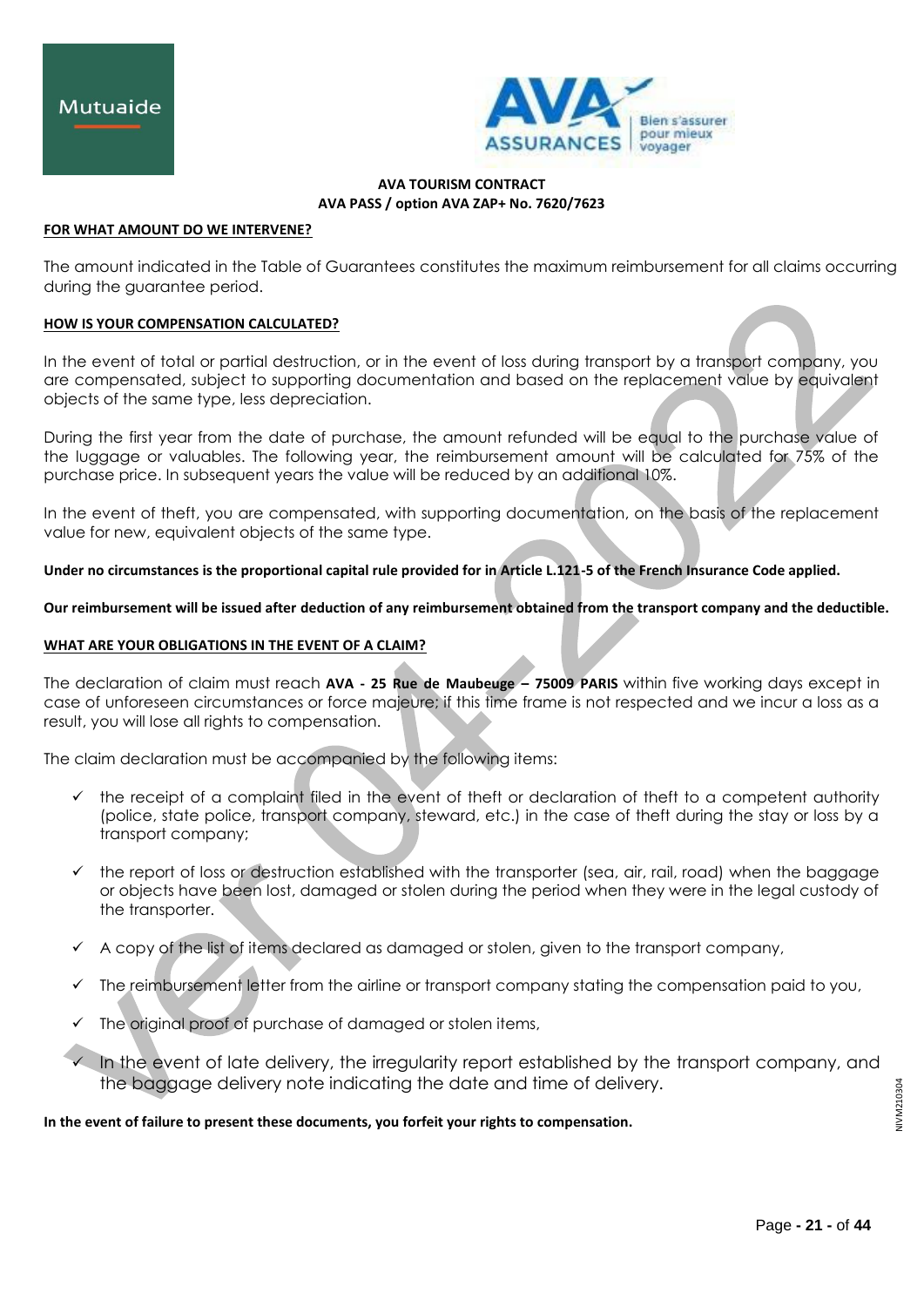

# **AVA TOURISM CONTRACT AVA PASS / option AVA ZAP+ No. 7620/7623**

**The sums insured cannot be considered as proof of the value of the property for which you are claiming compensation, nor as proof of the existence of this property.**

**You are required to justify, by all means in your power and by all documents in your possession, the existence and value of this property at the time of the incident, as well as the extent of the damage.**

**If knowingly, as justification, you use inaccurate documents or fraudulent means or provide inaccurate or reluctant statements, you will forfeit any right to compensation, without prejudice to the legal action that we would then be entitled to bring against you.**

## **WHAT HAPPENS IF YOU RECOVER ALL OR PART OF THE BAGGAGE, OBJECTS OR PERSONAL EFFECTS?**

You must notify **AVA - 25 Rue de Maubeuge – 75009 PARIS** immediately by registered letter, as soon as you are informed:

if we have not yet compensated you, you must take back said baggage, objects or personal effects; we are then only required to pay for any damage or missing items.

- if we have already compensated you, you can opt within 15 days:
	- $\checkmark$  to either abandon said baggage, objects or personal effects with us,
	- $\checkmark$  or to have said luggage, objects or personal effects returned to you, subject to return of the compensation that you received less, where applicable, the part of this compensation corresponding to damage or missing items.

If you have not expressed a choice within 15 days, we consider that you have opted for abandonment.

# **4/ EXPENSES FOR INTERRUPTION OF STAY**

Following your medical repatriation organized by MUTUAIDE ASSISTANCE or by any other assistance company, we will reimburse you and the covered members of your family or a person accompanying you who is covered under this contract, the costs of stays already paid for and not used (transport not included) pro rata temporis, from the night following the event leading to medical repatriation or hospitalization on site.

Likewise if a member of your family not participating in the trip suffers from a serious illness, an accident resulting in serious bodily injury or death and, as a result, you must interrupt your stay and we proceed with your repatriation, we will reimburse you and the covered members of your family or a person accompanying you who is covered under this contract, pro rata temporis, the costs for the stay already paid and not used (transport not included) from the night following the date of early return.

We also intervene in the event of theft, serious damage from fire, explosion, water damage or damage caused by the forces of nature to your professional or private premises, and imperatively involving your presence to take the necessary protective measures. We will reimburse you and the covered members of your family or a person accompanying you who is covered under this contract, pro rata temporis, the accommodation costs already paid and not used (transport not included) from the night following the date of early return.

**This guarantee cannot be combined with the "Compensation Trip" guarantee.**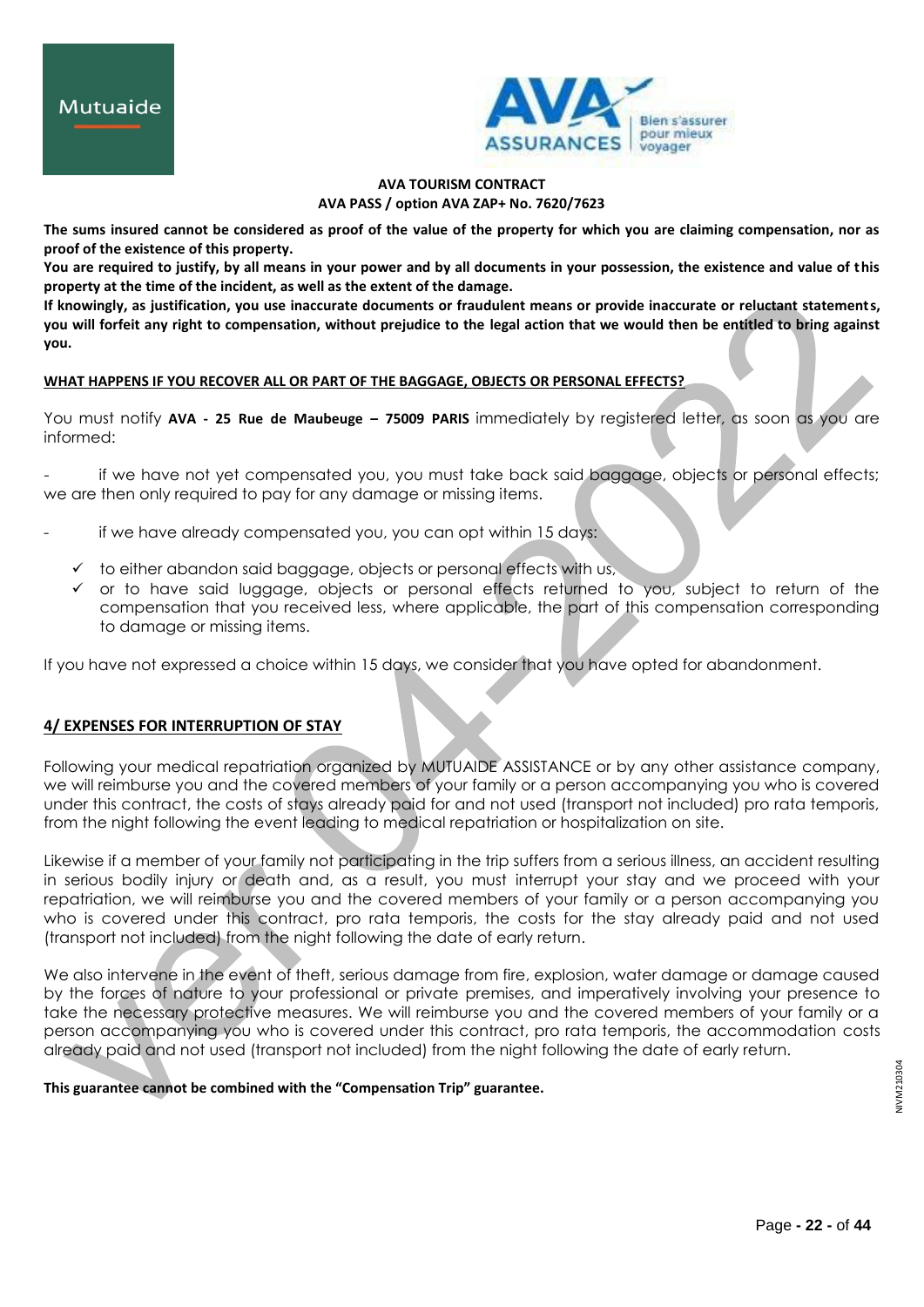



#### **WHAT WE EXCLUDE**

**In addition to the exclusions common to all guarantees, the following are also excluded:**

- **Refund requests from the transport ticket office,**
- **Claims for reimbursement of services not appearing on the travel registration form and, therefore, not guaranteed (even if these services are purchased from the local representative of the organizer on site),**
- **Interruptions of stay for which the causal event was known before the departure for the trip,**

## **WHAT ARE YOUR OBLIGATIONS IN THE EVENT OF A CLAIM?**

You must report your claim to **AVA - 25 Rue de Maubeuge – 75009 PARIS** within five working days of becoming aware of it, except in the event of unforeseen circumstances or force majeure. After this period, if we suffer harm as a result of the late declaration, you lose all right to compensation.

You must send us all the documents necessary for constitution of the file and, thus, prove the merits and the amount of the claim.

In all cases, you will need to provide:

- The originals of the detailed invoices from the tour operator showing the land and transport services,
- The travel booking invoice or the agency's registration form,
- The certificate or supporting documentation from the Assistance Provider confirming the date of repatriation or early return and the reason for it,
- Any other document that we deem necessary for investigating the case.

**If the medical information necessary for investigating the case is not provided to medical adviser, the case cannot be processed.**

# **5/ CIVIL LIABILITY IN PRIVATE LIFE ABROAD**

#### **SPECIFIC DEFINITIONS**

#### **Insureds**

**Persons domiciled in Mainland France or the French Overseas Departments** and having subscribed this policy through a tour operator or a travel agency are considered as Insureds for the "Civil Liability in Private Life Abroad" cover.

#### **Domicile**

For the "Civil Liability in Private Life Abroad" guarantee, the domicile of the Insured must be located in Mainland France or an Overseas Department.

## **Bodily harm**

Any bodily harm suffered by a natural person and the resulting damage.

# **Property damage**

Any damage or destruction of a thing or substance. Any physical harm to an animal.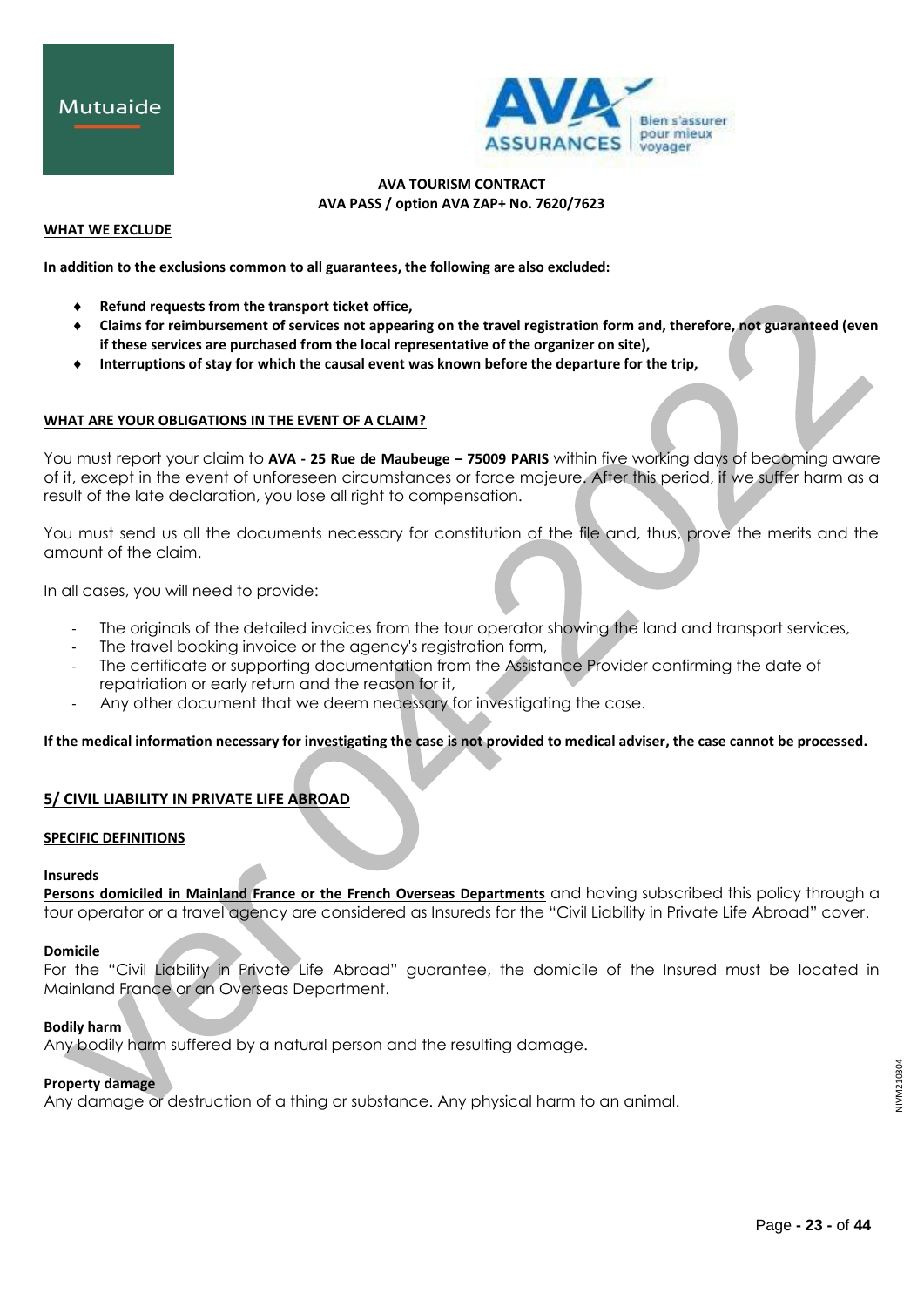

#### **Consecutive consequential losses**

Any pecuniary damage resulting from the total or partial deprivation of enjoyment of property or a right, from the loss of a benefit, from the loss of clientele, from the interruption of a service or of an activity, and which is the direct consequence of covered bodily harm or property damage.

#### **Harmful event**

Event which causes the harm.

## **Straight deductible**

The sum (or percentage) which remains, in any event, payable by the Insured of the amount of compensation due by the Insurer. The deductible applies per claim, regardless of the number of victims. The deductibles expressed as a percentage apply to the amount of compensation due by the Insurer.

## **Accidental pollution**

The emission, dispersion, discharge or deposit of any solid, liquid or gaseous substance, diffused by the atmosphere, soil or water, which results from a sudden and unforeseen event and which does not occur slowly, gradually or progressively.

## **Claim**

Any request for compensation, amicable or through legal action, made by the victim of damage or his beneficiaries and sent to the Insured or to the Insurer.

#### **Civil liability**

Legal obligation incumbent on any person to repair the damage he has caused to others.

#### **Claim**

Any loss or set of losses caused to third parties, engaging the liability of the Insured, resulting from a harmful event and having resulted in one or more claims. The causal event is that which causes the harm. A set of harmful events having the same technical cause is assimilated to a single harmful event.

#### **Third party**

Anyone other than the Insured

# **Motorized land vehicle**

Machine that moves on the ground (i.e., other than by air or on water), without being linked to a railway, selfpropelled (propelled by its own motive force) and which is used for the transport of people (even if it's just the driver) or things.

# **PURPOSE OF THEGUARANTEE**

The Insurer guarantees the Insured against the pecuniary consequences of civil liability that may be his responsibility due to consecutive bodily harm, property damage or consequential losses caused to third parties in his private life. Private life is understood as any activity of a non-professional nature.

#### **DEFENCE**

The Insurer covers the defence of the Insured under the conditions mentioned in Article 34, paragraph 1.

#### **WHAT WE EXCLUDE**

#### **The following are excluded:**

**The consequences of the intentional fault of the Insured**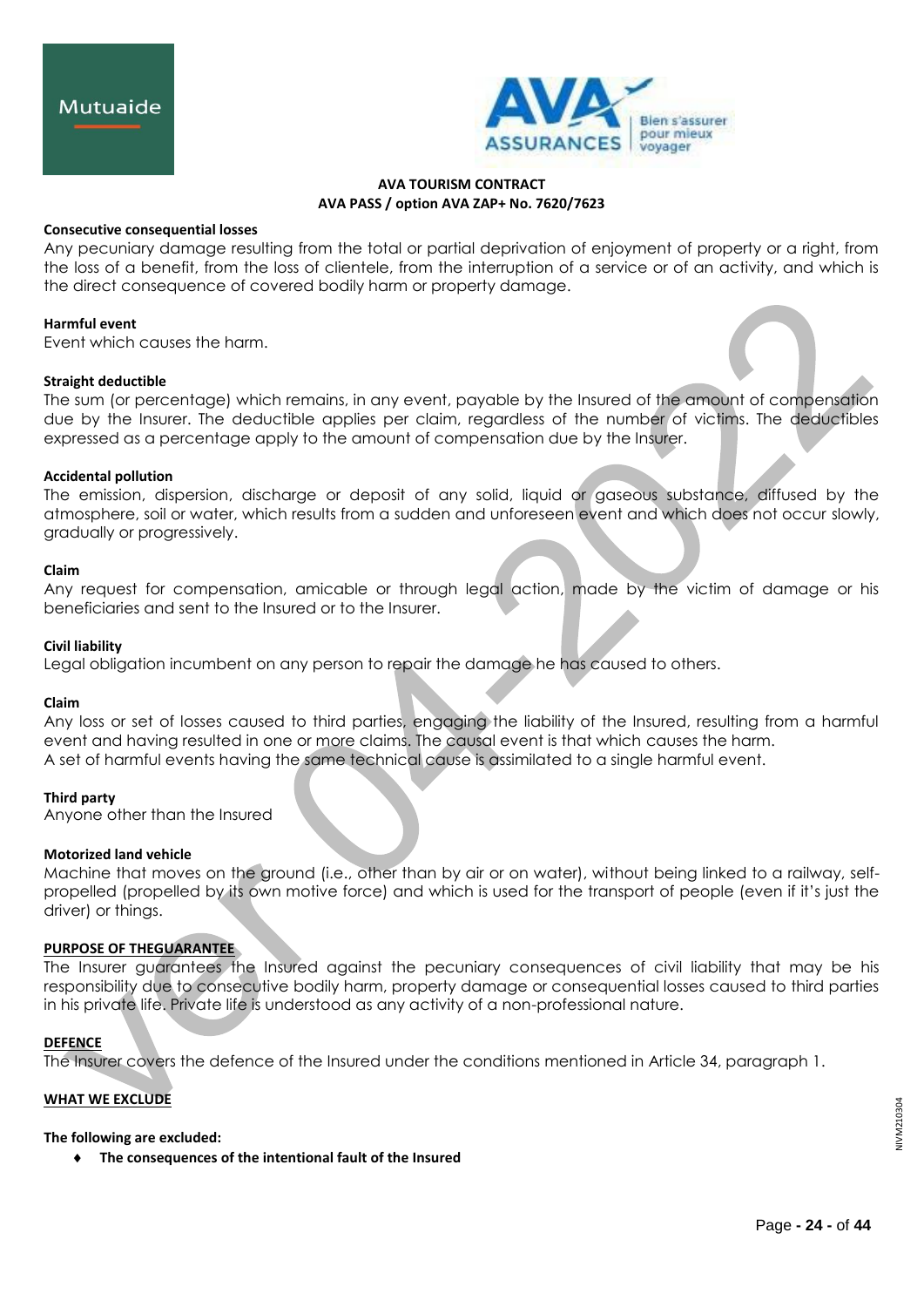

# **AVA TOURISM CONTRACT AVA PASS / option AVA ZAP+ No. 7620/7623**

- **Damage caused by civil or foreign war, whether declared or not, riots and popular movements, acts of terrorism, attacks or sabotage.**
- **Damage caused by volcanic eruptions, earthquakes, storms, hurricanes, cyclones, floods, tidal waves or other cataclysms.**
- **Damage rendered unavoidable by a voluntary act of the Insured and which causes the insurance contract to lose its random nature as a contract covering uncertain events (article 1964 of the Civil Code).**
- **A fine or any other penal sanction imposed personally on the Insured.**
- **Damage or aggravation of damage caused:**
- **- by weapons and/or devices intended to explode by modifying the structure of an atomic nucleus,**
- **- by any nuclear fuel, radioactive product or waste,**
- **- by any source of ionizing radiation (notably any radioisotope).**
	- **The consequences of the presence of asbestos or lead in buildings or structures owned or occupied by the Insured, of research, destruction or neutralization of asbestos or lead, or of the use of products containing asbestos or lead.**
	- **The consequences of contractual commitments accepted by the Insured and which have the effect of aggravating the liability which would have befallen him in the absence of said commitments.**
	- **In the United States of America and Canada:**
- **- punitive damages or exemplary damages,**
- **- damages for pollution,**
	- **Damage of the kind as mentioned in article L. 211-1 of the Insurance Code on the obligation of automobile insurance and caused by motorized land vehicles, their trailers or semi-trailers of which the Insured has ownership, custody or use (including due to or due to the fall of accessories or products serving for use of the vehicle, and the objects and substances it transports).**
	- **Consecutive property damage and consequential losses caused by a fire, explosion or water damage that originated in buildings of which the Insured is the owner, tenant or occupant.**
	- **Thefts committed in the buildings mentioned in the previous exclusion.**
	- **Consecutive property damage** (other than that mentioned in the two preceding exclusions) **and consequential losses caused to property which the Insured has in his custody, is using or storing.**
	- **The consequences of air, sea, river or lake navigation using devices of which the Insured has ownership, custody or use,**
	- **Damage caused by weapons and their ammunition for which possession is prohibited and of which the Insured is the owner or holder without prefectural authorization.**
	- **Damage covered by a legal insurance obligation and resulting from the practice of hunting.**
	- **Damage caused by animals other than pets.**
	- **Damage caused by first category dogs (attack dogs) and second category dogs (guard and defence dogs), defined in article 211-1 of the Rural Code, and by wild animals tamed or held in captivity, mentioned in article 212-1 of the Rural Code, stray or not, of which the Insured is the owner or keeper (law no. 99-5 of 6 January 1999 relative to dangerous and stray animals and animal protection).**
	- **The consequences:**
- **- the organization of sports competitions;**
- **- the practice of sports as a license holder of a sports federation;**
- **- the practice of air or water sports.**

It is specified that for all claims occurring in the USA or CANADA, the costs of expert's fees, lawyers, legal fees and trial fees, are *included in the amount of guarantees and subject to application of the deductible.*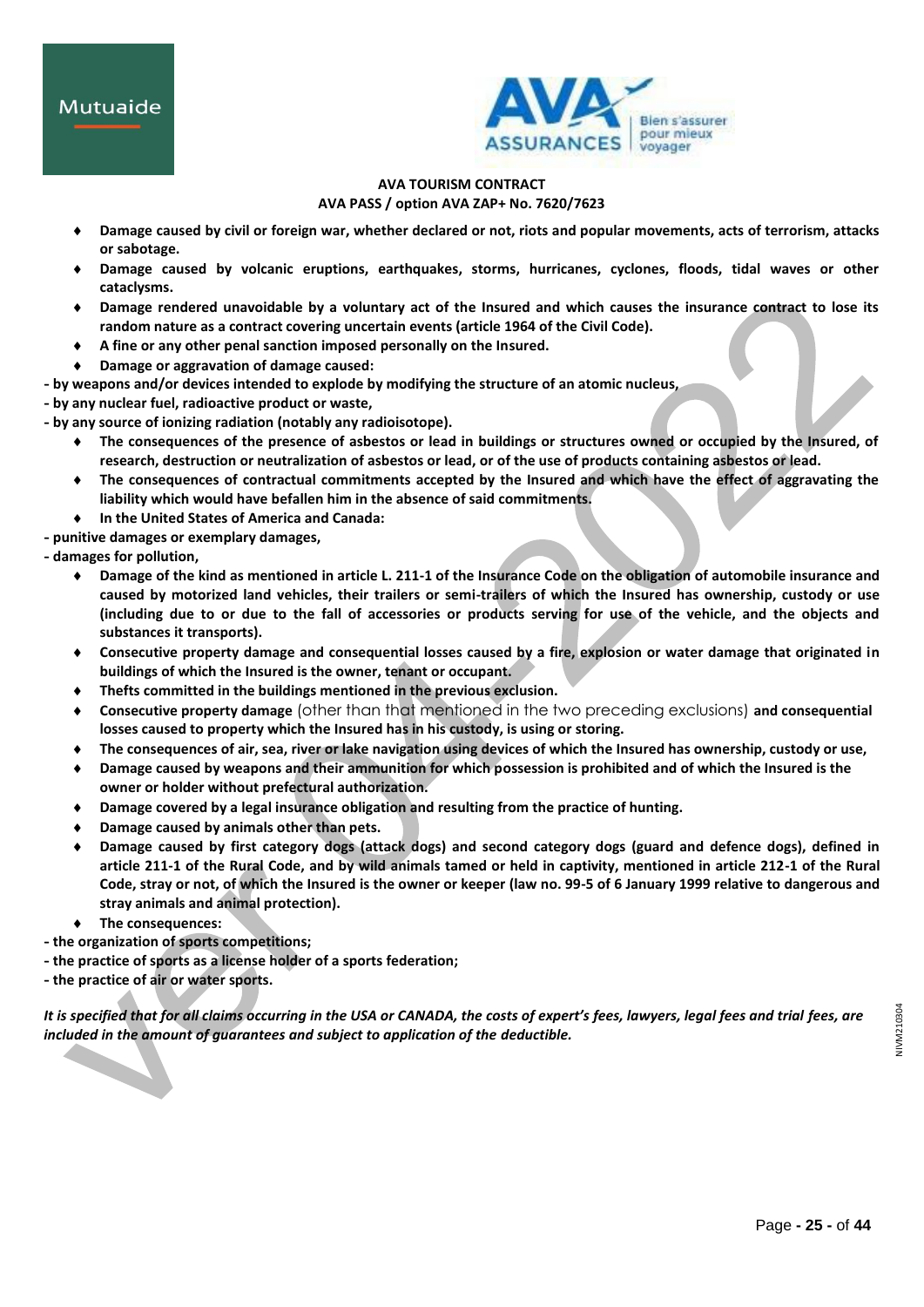

## **GUARANTEE PERIOD**

The guarantee of this contract is triggered by the harmful event and covers the Insured against the pecuniary consequences of claims, as long as the harmful event occurs between the initial effective date of the guarantee and its termination or expiration, regardless of the date of the other elements constituting the claim (article L. 124-5 of the Insurance Code).

## **AMOUNT OF GUARANTEES**

The amounts of cover expressed per claim constitute the limit of the Insurer's commitment for all claims relating to the same harmful event. The date of the loss is that of the harmful event. The conditions and amounts of guarantee are those in effect on that date. The amount of the guarantee is set as indicated in the Table of Guarantees.

## **WHAT ARE YOUR OBLIGATIONS IN THE EVENT OF A CLAIM?**

You must contact:

# **MUTUAIDE - SERVICE ASSURANCE TSA 20296 - 94368 BRY SUR MARNE CEDEX**

## **6/ INDIVIDUAL ACCIDENT**

# **1. SPECIFIC DEFINITIONS**

#### **Subscriber**

The person designated in this capacity under the Special Conditions who signs the contract and agrees to pay the contributions.

#### **Insured**

The person designated in this capacity under the Special Conditions whose injury to physical integrity following an accident leads to payment of the guaranteed compensation.

**These persons must be domiciled in Continental France or the French Overseas Departments** and have enrolled in this policy through a tour operator or a travel agency.

#### **Domicile**

For the "Individual Accident" guarantee, the domicile of the Insured must be located in Continental France or an Overseas Department.

**Us** TOKIO MARINE EUROPE SA (TOKIO MARINE HCC) Branch for France 6-8 boulevard HAUSSMANN - 75009 PARIS

#### **You**

The Underwriter.

# **Beneficiary(ies)**

The person or persons who receive the amounts due for a claim.

In the event of death of the Insured, unless another person has been designated by the Insured, the amount specified is paid:

- if the INSURED is married: to the spouse from whom he/she is not legally separated or divorced, or else to his/her children born or to be born, alive or represented, or else to his/her heirs,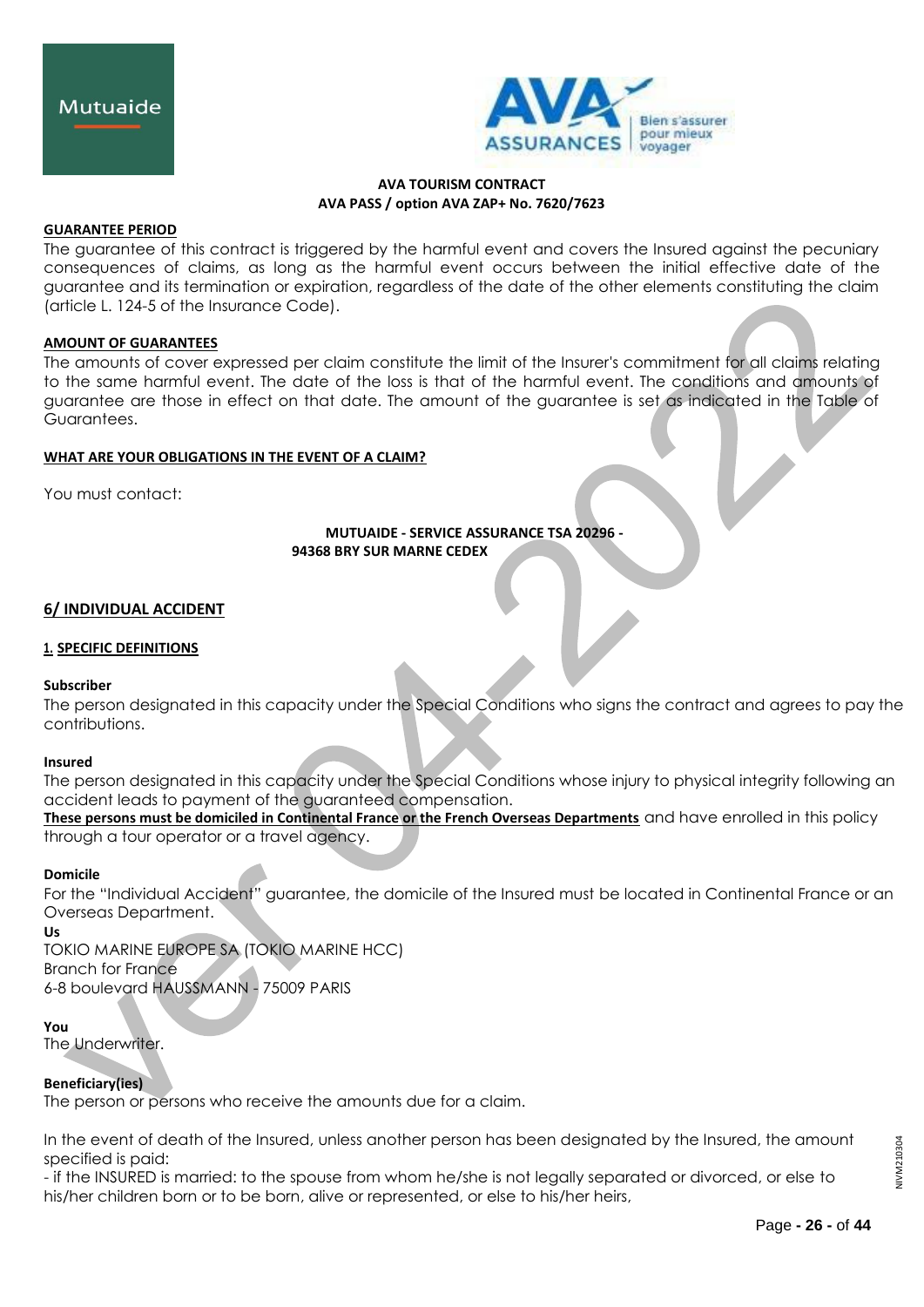



- if the INSURED is a signatory of a PACS, his/her partner, or else his/her heirs,
- if the INSURED is widowed or divorced: his/her children, or else his/her heirs,
- if the INSURED is single: to his/her heirs.

In all other cases the other sums are paid to the Insured victim of the accident.

**Any person who intentionally caused or provoked the loss is excluded from the Guarantee.**

# **Accident**

Any bodily harm, unintentional on the part of the victim and resulting from the sudden action of an external cause.

By extension to this definition, pathological manifestations that are the direct consequence of this bodily harm are guaranteed.

# *The following are assimilated to accidents:*

- injuries caused by fire, steam spray, acid or corrosives, lightning or electrical current;

- asphyxiation by immersion and asphyxiation by unexpected absorption of gases or vapours;

- the consequences of poisoning and bodily harm due to the unintentional absorption of toxic or corrosive substances;

- cases of sunstroke, congestion or freezing following shipwreck, forced landing, collapse, avalanche, flooding or any other accidental events;

- the direct consequences of animal bites or insect bites, excluding diseases (such as malaria and sleeping sickness), the primary origin of which may be linked to such bites or bites;

- injuries that may occur during the practice of scuba diving, including those due to hydrocution (cold water shock) or a decompression incident;

- bodily harm resulting from assault or attack of which the Insured is a victim, unless it is proved that he took an active part as author or instigator of these events;

- the physiological consequences of surgical operations, provided that they were necessitated by an accident included in the guarantee.

# *The following are not assimilated to accidents:*

- aneurysm rupture, myocardial infarction, cerebral embolism, epileptic seizures, subarachnoid haemorrhage.

# **Illness**

Any decline in health noted by a competent medical authority.

# **Permanent Disability**

Presumed definitive impairment of the Insured's physical capacities.

Its significance is quantified by a rate determined by reference to the Social Security Disability scale.

# **2. PURPOSE FOR THE INSURANCE**

The purpose of the contract is to guarantee payment of the benefits defined below, which are specified and the amount of which is set in the Table of Guarantees, in the event of bodily harm that may affect the Insured. Only Insureds under the age of 70 can benefit from the "Individual Accident" cover.

# **3. EXCLUSIONS**

 **Accidents intentionally caused or provoked by the Insured, the consequences of his completed or attempted suicide, as well as accidents caused by the use of drugs or narcotics not medically prescribed.**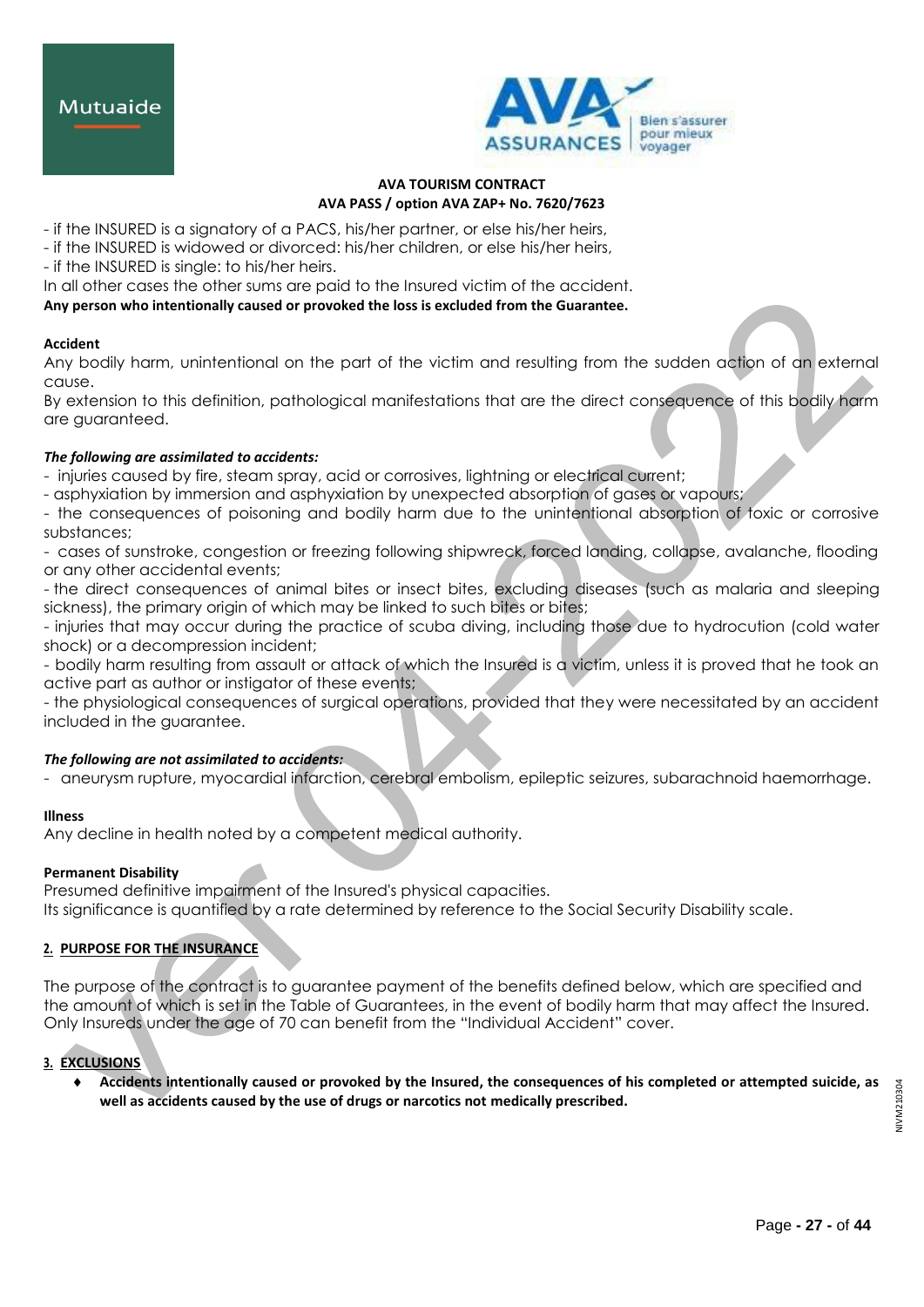

- **Accidents occurring when the Insured is a driver of a vehicle and his blood alcohol level is higher than that legally allowed in the country where the accident takes place.**
- **Accidents resulting from participation of the Insured in a fight (except in the case of self-defence or assistance to a person in danger), a duel, an offence or a criminal act.**
- **Accidents occurring during the use as a pilot or crew member of an aircraft making it possible to move through the air or during the practice of sports performed with or from these devices.**
- **Accidents caused by the practice of a sport on a professional basis and the practice, even as an amateur, of any sports requiring the use of motorised mechanical vehicles, whether as an operator or a passenger. Practice of a sport refers to training, trials, as well as participation in sporting events or competitions.**
- **Accidents caused by war, civil or foreign, declared or not.**
- **Accidents caused by ionizing radiation emitted by nuclear fuels or by radioactive products or waste, or caused by weapons or devices intended to explode by modification of the structure of an atomic nucleus.**

# **4. NATURE OF THE INDEMNITIES**

# **DEATH**

If, within a maximum 24 months from the date of the accident having involved the Insured, it leads to his/her death, we guarantee payment to the person or to the collective group of persons designated in the Special Conditions as beneficiaries, of the benefit in the amount indicated in the Table of Guarantees.

When, prior to death, the same accident has led to payment of compensation for permanent disability under the following conditions, the capital shall be reduced by the amount of such compensation.

The officially recognized disappearance of the remains of the Insured at the time of shipwreck, disappearance or destruction of the means of transport in which he was travelling, will create a presumption of death at the end of a period of one year from the day of the accident.

However, if it is found at any time whatsoever after payment of compensation for the disappearance of the Insured, that the latter is still alive, the sums unduly paid in this respect must be reimbursed to us in full.

# **PERMANENT DISABILITY**

When the accident results in permanent disability, we pay the Insured compensation, the maximum of which corresponds to the rate of 100% on the Social Security Disability scale.

If the disability is only partial, the Insured is only entitled to a fraction of the compensation in proportion to the degree of disability.

Disabilities not mentioned are compensated according to their severity compared to that of the cases listed.

The compensation is of a set and contractual nature: it is determined according to the rules stated above, without taking into account the age or profession of the Insured.

The degree of disability will be established when the definitive consequences of the accident can be determined with certainty and, at the latest, unless otherwise agreed between the Insured and us, at the end of the period of one year following the day of the accident.

There is no accumulation of death and disability benefits when they result from the same accident.

# **MULTIPLE DISABILITIES**

When the same accident results in several distinct disabilities, the main disability shall first be assessed under the conditions stated above, and the other disabilities will then be evaluated successively, in proportion to the remaining capacity after addition of the previous ones, without the overall rate exceeding 100 %.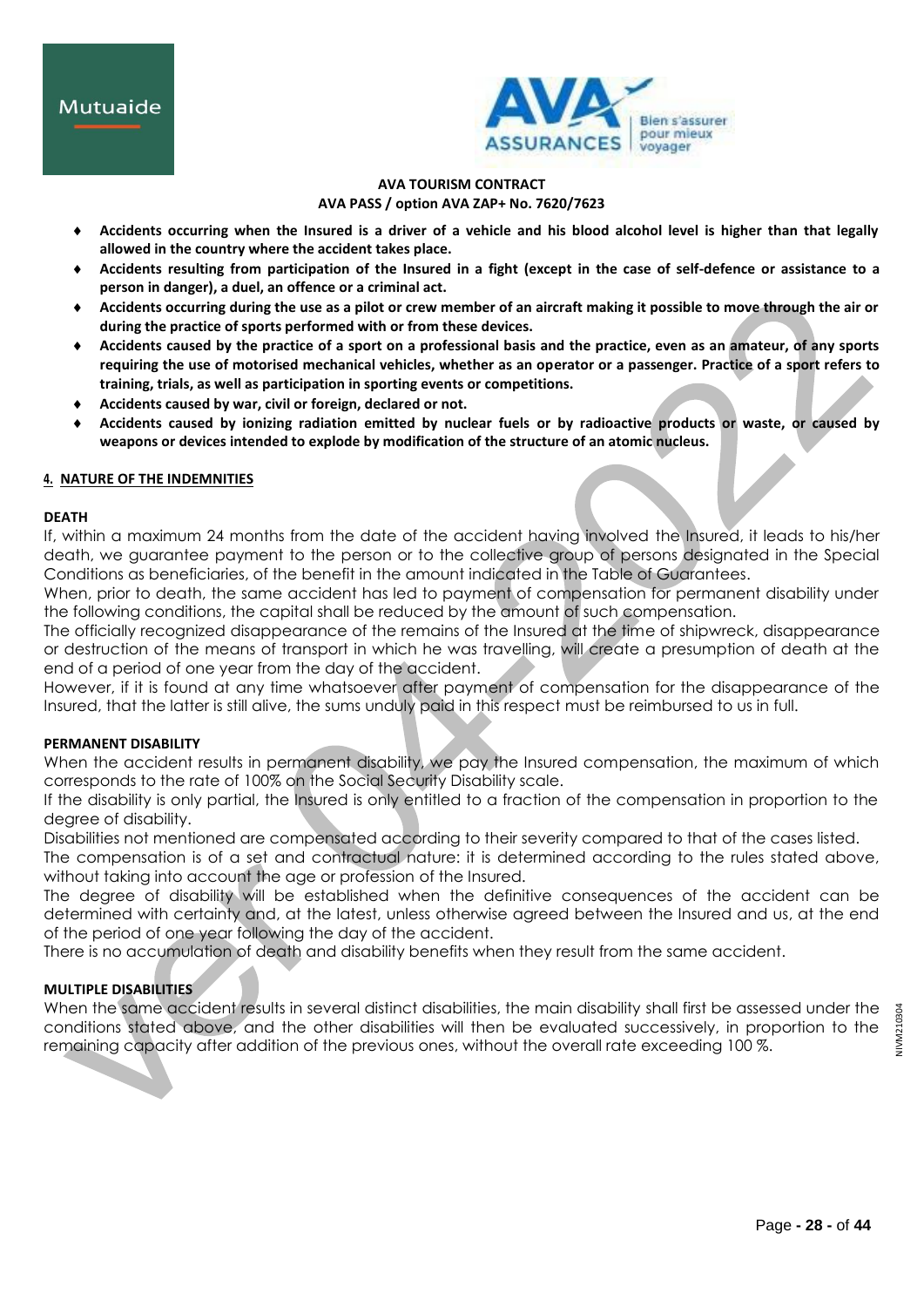

The absolute functional incapacity of a limb or organ is assimilated to the loss of that limb or organ. The loss of limbs or organs which did not function before the accident does not give rise to any compensation. If the accident affects a limb or organ that is already affected, compensation will be determined by the difference between the pre- and post-accident condition. Under no circumstances may the assessment of injuries resulting from the accident be increased by the state of disability of limbs or organs which were not affected by the accident.

Nervous disorders and nerve damage may only be taken into consideration, to the extent that they result from a covered accident, if they result in clearly demonstrated clinical signs on examination.

# **5. DECLARATION IN CASE OF A CLAIM**

In the event of a claim, it is important that we are promptly and fully informed of the circumstances under which it occurred and its possible consequences.

## **FORM AND NECESSARY INFORMATION**

**The Insured or his beneficiaries, you yourself, if applicable, or any representative acting on their behalf are required to make, in writing or verbally in exchange for written confirmation, at our Office or with our representatives as designated in the contract, the declaration of any claim in the fifteen days, at the latest, following the date that they became aware of it.**

**If the declaration of claim is not done within the time frame specified above**, except in unforeseen circumstances or force majeure, we can **enforce forfeiture of the guarantee when we can establish that the delay in the declaration caused us harm (article L.113-2 of the Insurance Code).**

Furthermore, they must provide us with this declaration, all information on the severity, causes and circumstances of the claim and indicate to us, if possible, the names and addresses of the witnesses and responsible parties.

In particular, the declaration of the claim must include:

- the date, circumstances and place of the accident;
- the last name, first name, date of birth, address and profession of the victim(s);
- the initial medical certificate describing the nature of the injuries or wounds as well as their probable

consequences;

- if applicable, the report from the police or state police, the names and addresses of the party responsible for the accident and of any witnesses.

The victim or his beneficiaries must make every effort to limit the consequences of the accident and, in particular, rely on the medical care required by the victim's condition.

The representatives and doctors designated by us will have, unless there is justified objection, free access to the victim and his attending physicians to ascertain his condition. Any intentional misrepresentation of the date or circumstances of an accident, duly observed and likely to cause us prejudice, shall result in forfeiture of the right to compensation which, if already paid, must be reimbursed to us.

# **CONTROL**

The Insured is required to undergo an examination by the doctors delegated by us, and our representatives will have free access to him whenever we deem it useful, **under penalty for the Insured or for any beneficiary to forfeit their rights in the event that, without valid reason, they refuse to allow examination by our delegates or obstruct the performance of this examination if, after the notice given forty-eight hours in advance by registered letter, we are faced with persistent refusal or remain unable to conduct our verifications.**

**Any fraud, reluctance or false declaration on your part or that of the beneficiary of the compensation, intended to mislead us about the circumstances or consequences of a claim, result in forfeiture of any right to compensation for the claim in question.**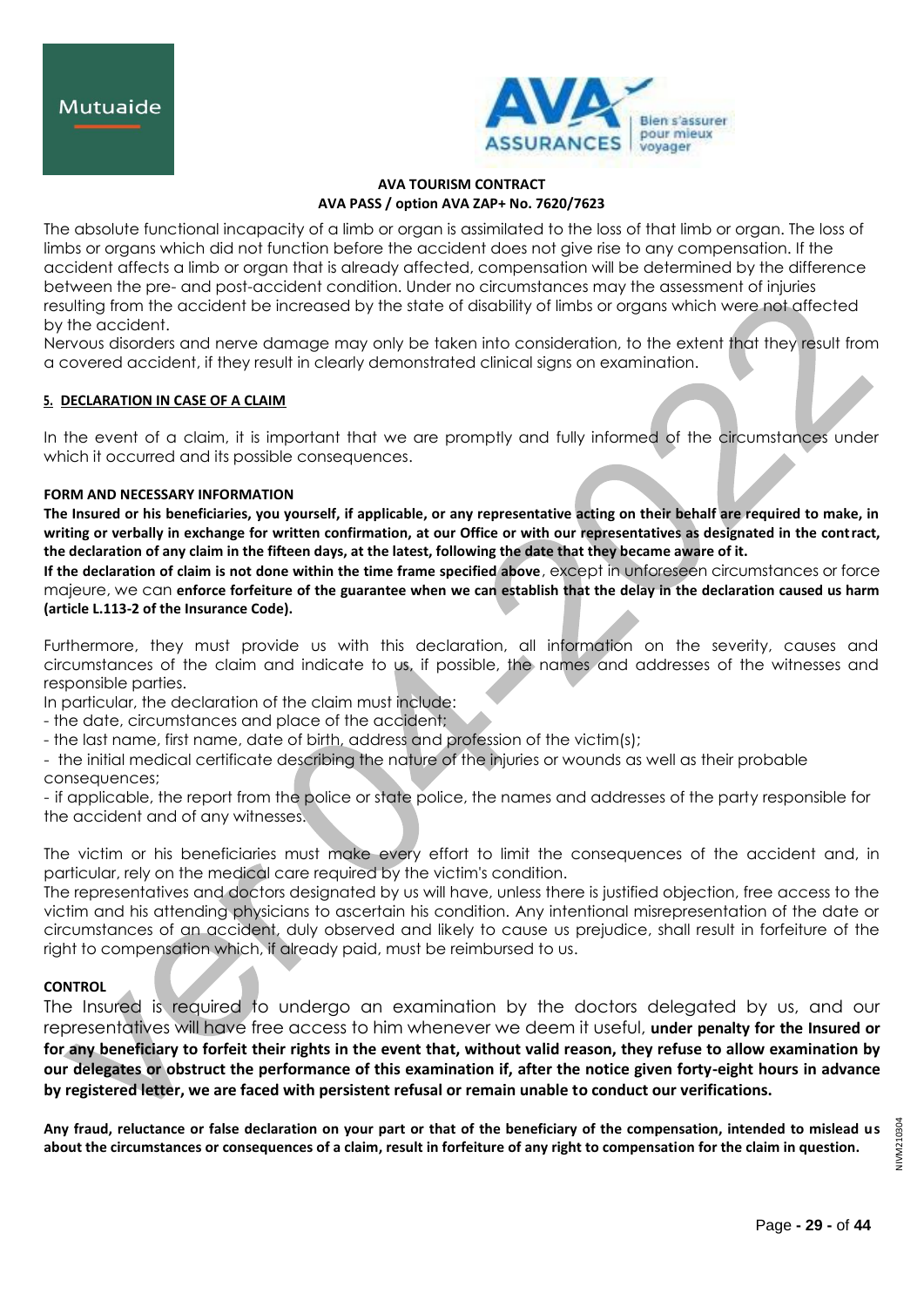

## **6. PAYMENT OF COMPENSATION**

# **DETERMINATION OF THE CAUSES AND CONSEQUENCES OF THE ACCIDENT**

The causes of the accident, its consequences and the rate of disability are established by agreement between the parties or, in the absence of agreement, by two doctors, each having been designated by one of the parties. In case of disagreement, they will add a third doctor to decide between them; if they do not agree on the choice of the latter, or if one of the parties fails to designate its expert, the appointment will be done at the request of one of the parties by the presiding Judge at the tribunal de grande instance of the domicile of the Insured, with exemption from oath and all other formalities.

Each party shall be responsible for the fees and expenses relating to the involvement of the doctor it has designated, and those required by the involvement of a third doctor would be split equally between them.

## **INDEPENDENT AGGRAVATION OF ACCIDENTAL EVENT**

Whenever the consequences of an accident are aggravated by the general condition of the victim, by a lack of care due to his negligence or by empirical treatment, by a pre-existing illness or disability and, in particular, by a diabetic or haematic condition, the compensation due will be determined based on the consequences caused by the accident for a fit subject of normal health having undergone rational treatment.

#### **PAYMENT**

The guaranteed compensation is payable:

- In the event of death and permanent disability, within one month of remittance of the supporting documents on the accidental death of the Insured and the status of the beneficiary, or the agreement of the parties on the degree of disability.

- In the absence of the agreement of the parties, the payment of compensation will take place within fifteen days following a judicial decision that has become enforceable.

# **WHAT ARE YOUR OBLIGATIONS IN THE EVENT OF A CLAIM?**

You must contact:

**MUTUAIDE - SERVICE ASSURANCE TSA 20296 - 94368 BRY SUR MARNE CEDEX**

# **ARTICLE 3 – DESCRIPTION OF THE GUARANTEES OF ASSISTANCE TO PERSONS**

You are sick, injured, or die during a covered trip. We intervene in the following conditions:

# **TELE-CONSULTATION BEFORE DEPARTURE**

For any request for information and useful details for the organization and smooth running of your trip, you can contact us before your trip 24 hours/day; 7 days/week. The information concerns the following areas:

*Health information*: Health, Hygiene, Vaccination, Precautions to be taken, Main hospitals, Advice for women, Time NIVM210304 NIVM210304difference, Travelling with animals.

Our doctors are also available for any information you may need in case of a trip taking place during an epidemic or pandemic.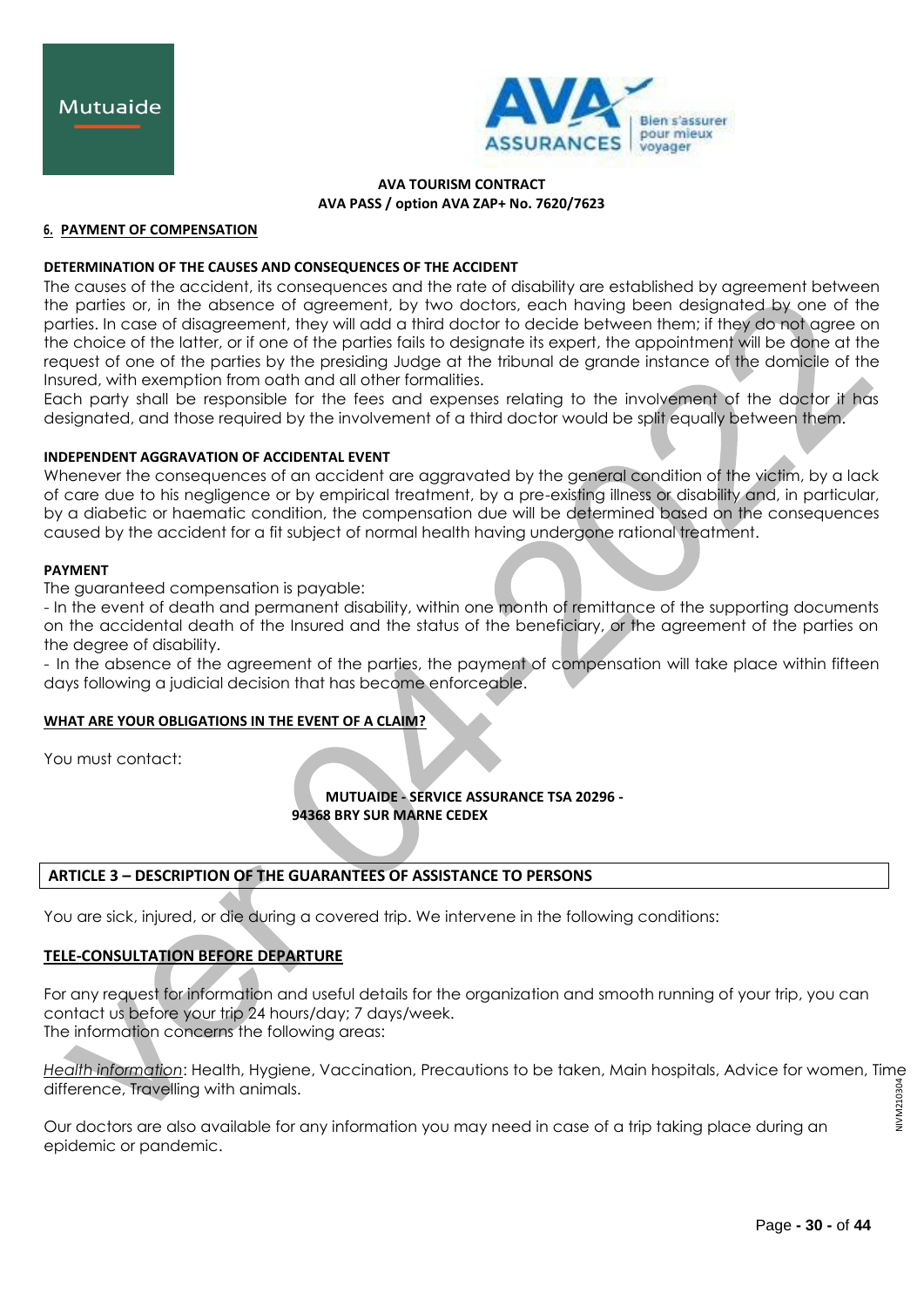

The information is communicated by telephone and is not the subject of written confirmation or of dispatch of any documents.

Information services are provided between 8:00 a.m. and 7:00 p.m. and within time frames normally necessary to satisfy the request.

However, regardless of the time of the call, we welcome and note your requests as well as your contact details in order to call you back to provide you with the expected answers.

# **REPATRIATION OR MEDICAL TRANSPORT:**

You are ill, including in the context of an epidemic or a pandemic, or injured during a covered trip. We organize and cover your repatriation to your home or to a hospital near you.

Only medical requirements are taken into account to determine the date of repatriation, the choice of means of transport or place of hospitalization.

The repatriation decision is taken by our medical consultant, after consulting the temporary practitioner and perhaps the family doctor.

At the time of your repatriation, and on instructions from our medical consultant, we organize and cover the transport of a person to accompany you.

**Any refusal of the solution offered by our medical team will lead to cancellation of the personal assistance guarantee.**

# **REPATRIATION OF ACCOMPANYING PERSONS**

You are repatriated for medical reasons or you die during a covered trip.

We organize and cover, if they cannot return by the means initially foreseen, the transport home of your beneficiary family members or of an insured person accompanying you when the event occurs, by train in  $1<sub>st</sub>$ class or by plane in economy class.

# **REPATRIATION OF CHILDREN UNDER AGE 18**

If you are sick or injured and no one is able to look after your children under age 18, we will organize and pay for the round-trip travel, by train in 1st class or plane in economy class, of a person of your choice or one of our hostesses to bring them to your home or that of a member of your family.

# **VISIT OF FAMILY MEMBER/CLOSE FRIEND**

You are hospitalized on site by decision of our medical team, before your medical repatriation, for a period of more than 72 hours. We organize and cover the round-trip transport by train in 1st class or by plane in economy class, of a member of your family residing in the same country as you, as well as his expenses for the stay (room, breakfast) to be at your bedside.

Our cover for accommodation is up to the amount indicated in the Table of Guarantees.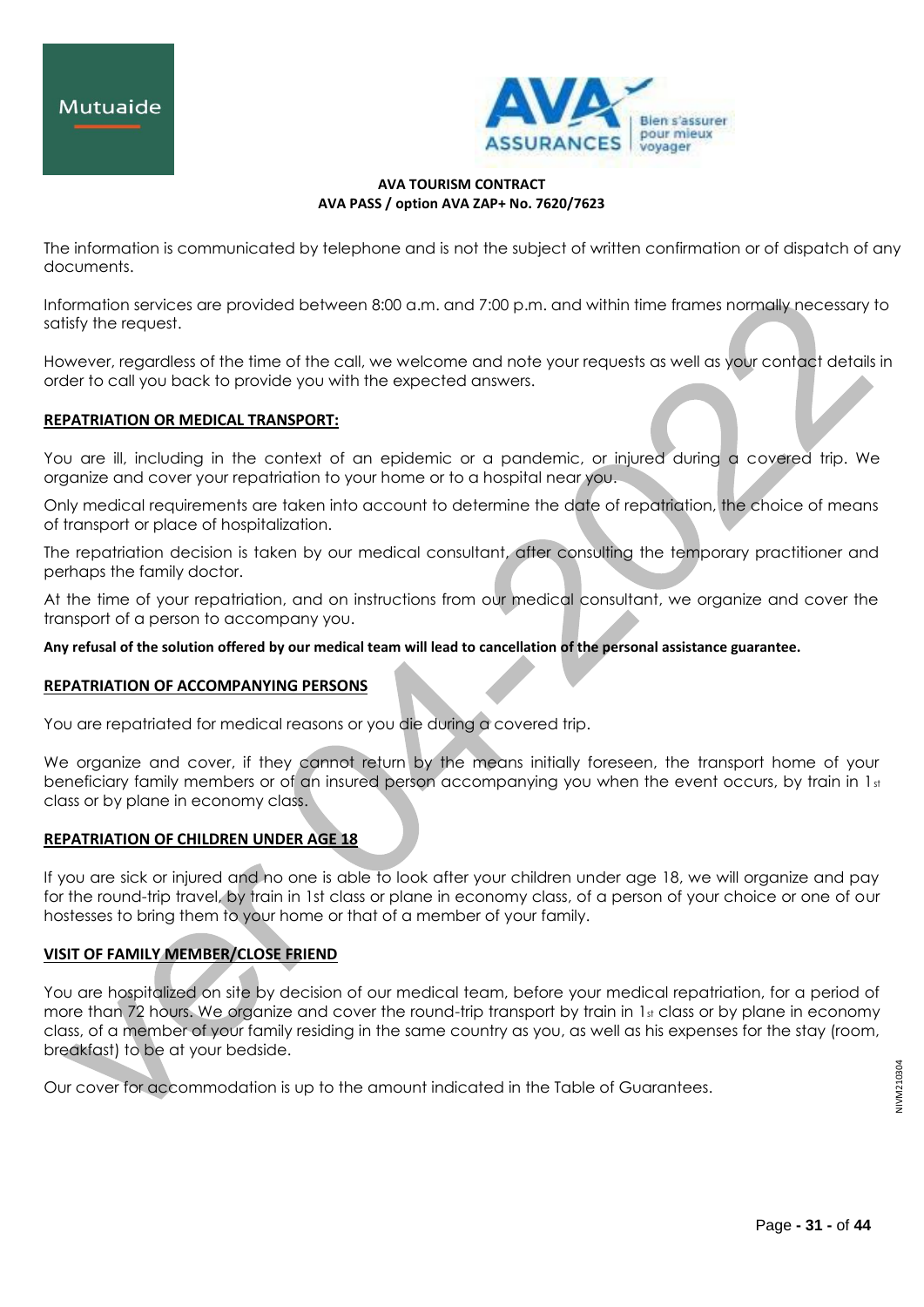

**In any event, the cost of dining or other expenses remain the responsibility of this person. This cover cannot be combined** 

# **with the "Repatriation of accompanying persons" cover. RETURN IMPOSSIBLE:**

Your flight has been cancelled following measures to restrict the movement of populations in the event of an epidemic

or pandemic taken by the local government or the airlines.

If you are required to extend your stay, we will organize and cover the hotel costs (room and breakfast) as well as those of your beneficiary family members or an insured companion, up to the amount indicated in the Table of Guarantees.

We organize and cover your repatriation to your home, within the limit indicated in the Table of Guarantees.

## **PROLONGATION OF STAY**

You are hospitalized during a covered trip and our doctors judge that this hospitalization is necessary beyond your initial date of return.

We cover the accommodation costs (room and breakfast) of the beneficiary numbers of your family or of an insured accompanying person to stay at your bedside, up to the amount indicated in the Table of Guarantees.

Only medical requirements are taken into account to grant this guarantee.

# **In any event, the cost of dining or other expenses remain the responsibility of this person. This guarantee cannot be combined with the "Visit from a loved one" guarantee.**

# **HOTEL COSTS FOLLOWING PLACEMENT INTO QUARANTINE**

If you are required to extend your stay following your placement into quarantine, we will organize and cover the hotel costs (room and breakfast) as well as those of your beneficiary family members or an insured companion, up to the amount indicated in the Table of Guarantees.

# **MEDICAL EXPENSES (OUTSIDE COUNTRY OF RESIDENCE)**

When medical costs (including in the event of illness related to an epidemic or pandemic) have been incurred, we will reimburse you for the part of these costs which have not been covered by the insurance organizations with which you are affiliated.

We only intervene once the reimbursements have been made by the aforementioned insurance organizations, after application of a deductible, the amount of which is indicated in the table of guarantees, and subject to communication of original proof of reimbursement from your insurance organization.

This reimbursement covers the costs defined below, provided that they relate to care received by you outside your country of residence as a result of an illness or accident occurring outside your country of residence. In this case, we will reimburse the amount of the costs incurred up to the maximum amount indicated in the Table of Guarantees.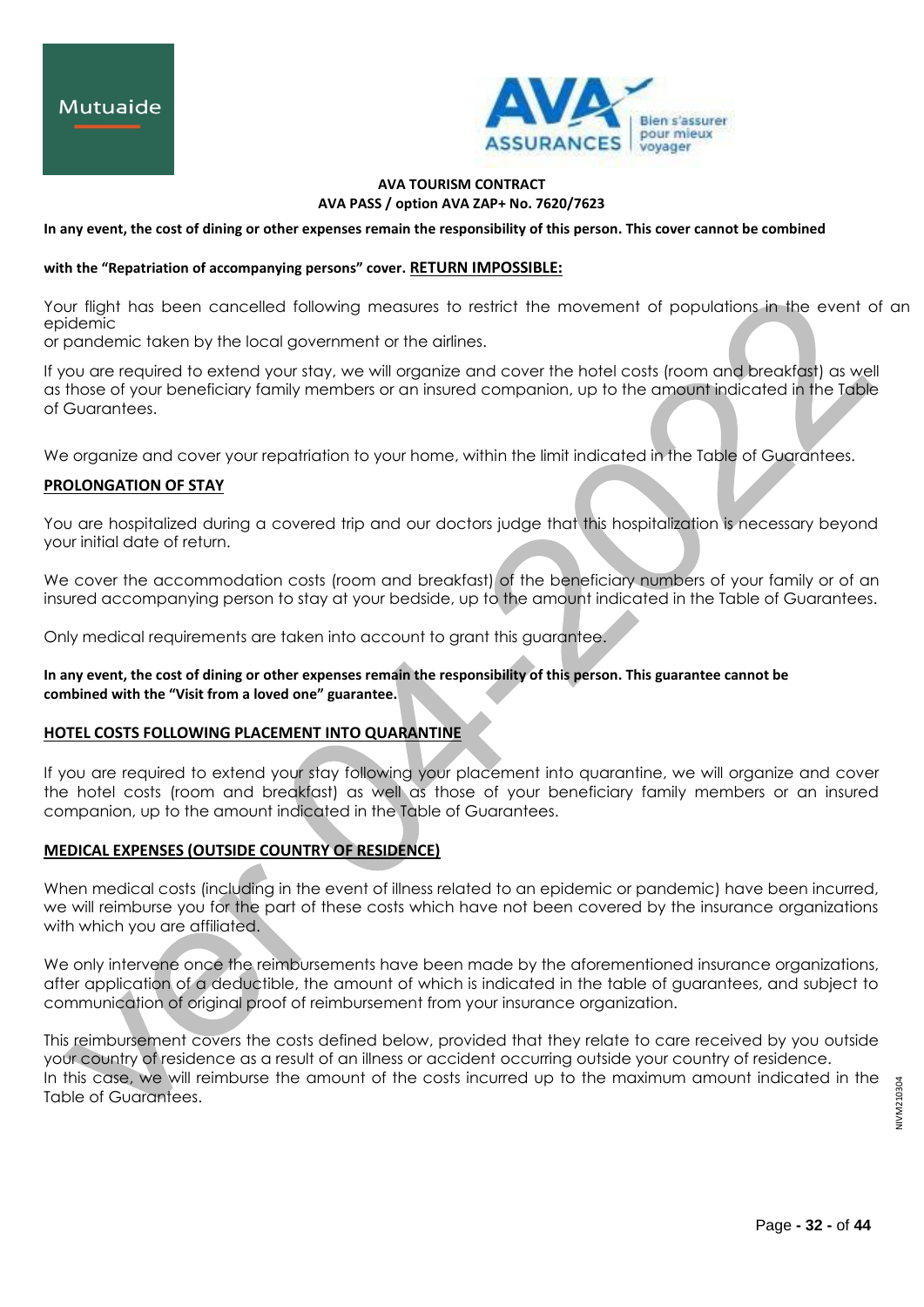

In the event that the insurance organization to which you contribute does not cover the medical costs incurred, for example on the occasion of travel outside the E.E.A., we reimburse the expenses incurred from the first euro, to the limit of the amount indicated in the Table of Guarantees, subject to receiving the original invoices for medical expenses from you.

# **This benefit ceases from the day we are able to carry out your repatriation.**

Nature of the costs granting the right to reimbursement (subject to prior approval in case of hospitalization):

- $\triangleright$  medical fees,
- $\triangleright$  costs for medications prescribed by a doctor or surgeon,
- $\triangleright$  ambulance costs prescribed by a doctor for transport to the nearest hospital and only in the event of refusal of coverage by the insurance organizations,
- $\triangleright$  hospitalization costs provided that you are deemed unfit for transport by decision of the Assistance doctors, taken after collecting information from the local doctor (hospitalization costs incurred from the day we are able to repatriate you are not covered),
- $\triangleright$  emergency dental expenses (capped at the amount indicated in the Table of Guarantees, without application of a deductible).

# **EXTENSION OF THE BENEFIT: ADVANCE OF HOSPITALIZATION EXPENSES (OUTSIDE COUNTRY OF RESIDENCE)**

We may, within the limit of the cover provided for above, advance the hospital costs that you must incur outside your country of residence, under the following cumulative conditions:

- MUTUAIDE ASSISTANCE doctors must judge, after collecting information from the local doctor, that it is impossible to repatriate you immediately to your country of residence.
- The care to which the advance applies must be prescribed in agreement with the doctors of MUTUAIDE ASSISTANCE.
- you or any person authorized by you must formally commit by signing a specific document, provided by MUTUAIDE ASSISTANCE at the time of implementation of this service:
	- $\triangleright$  to initiate the procedures to cover the costs with the insurance organizations within 15 days following the date of dispatch of the elements necessary for these procedures by MUTUAIDE ASSISTANCE,
	- $\triangleright$  to reimburse MUTUAIDE ASSISTANCE for the sums received in this respect from the insurance organizations within the week following receipt of these sums.

Only expenses not covered by the insurance organizations will be covered by us and within the limit of the amount specified for the "medical expenses" benefit. You must provide us with the certificate of non-cover from these insurance organizations within a week of receipt.

**In order to protect our subsequent rights, we reserve the right to ask you or your beneficiaries for a letter of commitment committing you to take the steps with social organizations and reimburse us for the sums collected.**

**Should you fail to have completed the procedures for coverage with the insurance organizations within the allotted time, or if you fail to provide MUTUAIDE ASSISTANCE the certificate of non-cover from these insurance organizations within the allotted time, under no circumstances will you be able to take advantage of the "medical expenses" benefit and you will have to reimburse all of the hospitalization costs advanced by**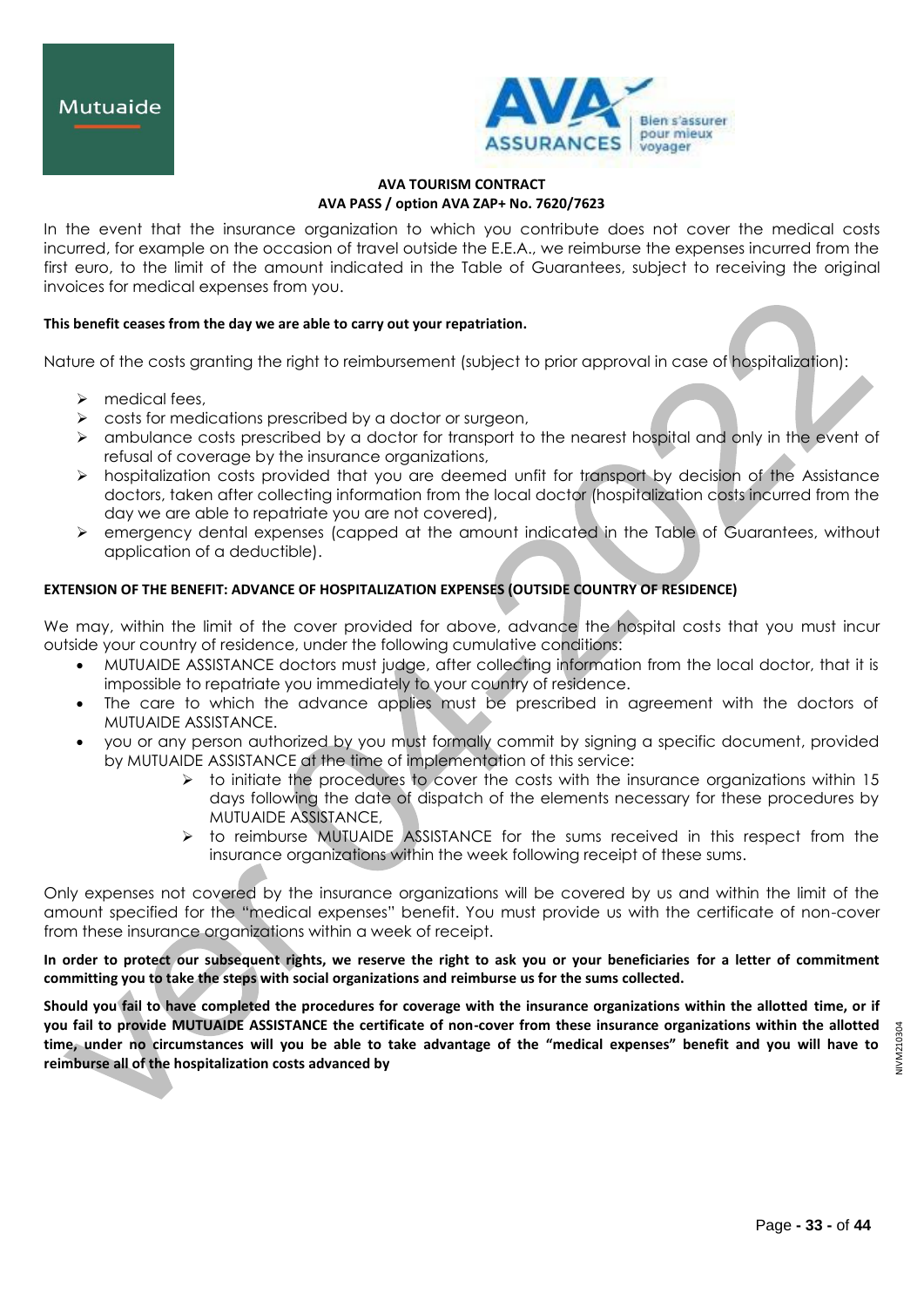

## **MUTUAIDE ASSISTANCE, which will initiate, if necessary, any useful recovery procedure, the cost of which will be your responsibility.**

#### **CESSATION OF COVER OF MEDICAL COSTS**

- **Abroad:** Termination of cover at the end of the Insured's stay, in accordance with the date appearing on his Enrolment Request and his Assistance Card.
- **In France** (Mainland France, Principality of Monaco, Corsica, DROM-CTOM) Final return: Termination of cover upon return of the Insured to France.

# **WHAT ARE YOUR OBLIGATIONS IN THE EVENT OF A CLAIM?**

#### **For reimbursement of your medical expenses (excluding hospitalization)**

To benefit from reimbursement of your medical expenses (which did not result in hospitalization), you will have to provide the AVA management service with the following documents:

- AVA enrolment number and contract number no. 7620/7623,
- RIB (for 1st request for reimbursement only),
- Original or digitized invoices for care paid for,
- Originals of medical prescriptions or in digital form,
- The reimbursement request form.

**For medical expenses of less than 500 €, you can scan the invoices and send them to us by email (keep the originals, they may be requested for verification by the Insurer).**

**In case of request for advance of hospitalization costs**

Contact MUTUAIDE ASSISTANCE as soon as possible at **01.55.98.58.55** for a request for advance of hospitalization costs.

# **SENDING OF MEDICATIONS ABROAD**

During a trip outside your country of residence, you are deprived of medicines that are essential for your health, following loss or theft. We handle the search and transport of these medications, in the event that these medications or their equivalents recommended by the doctors of MUTUAIDE ASSISTANCE are not found on site (subject to obtaining the contact details of your primary care physician).

We cover the shipment of medications by the fastest means, subject to local and French legal constraints.

**The customs fees as well as the cost of purchasing the medications remain your responsibility.**

# **REPATRIATION OF REMAINS**

You die during a covered trip. We organize the repatriation of your remains to the place of the funeral in your country of residence.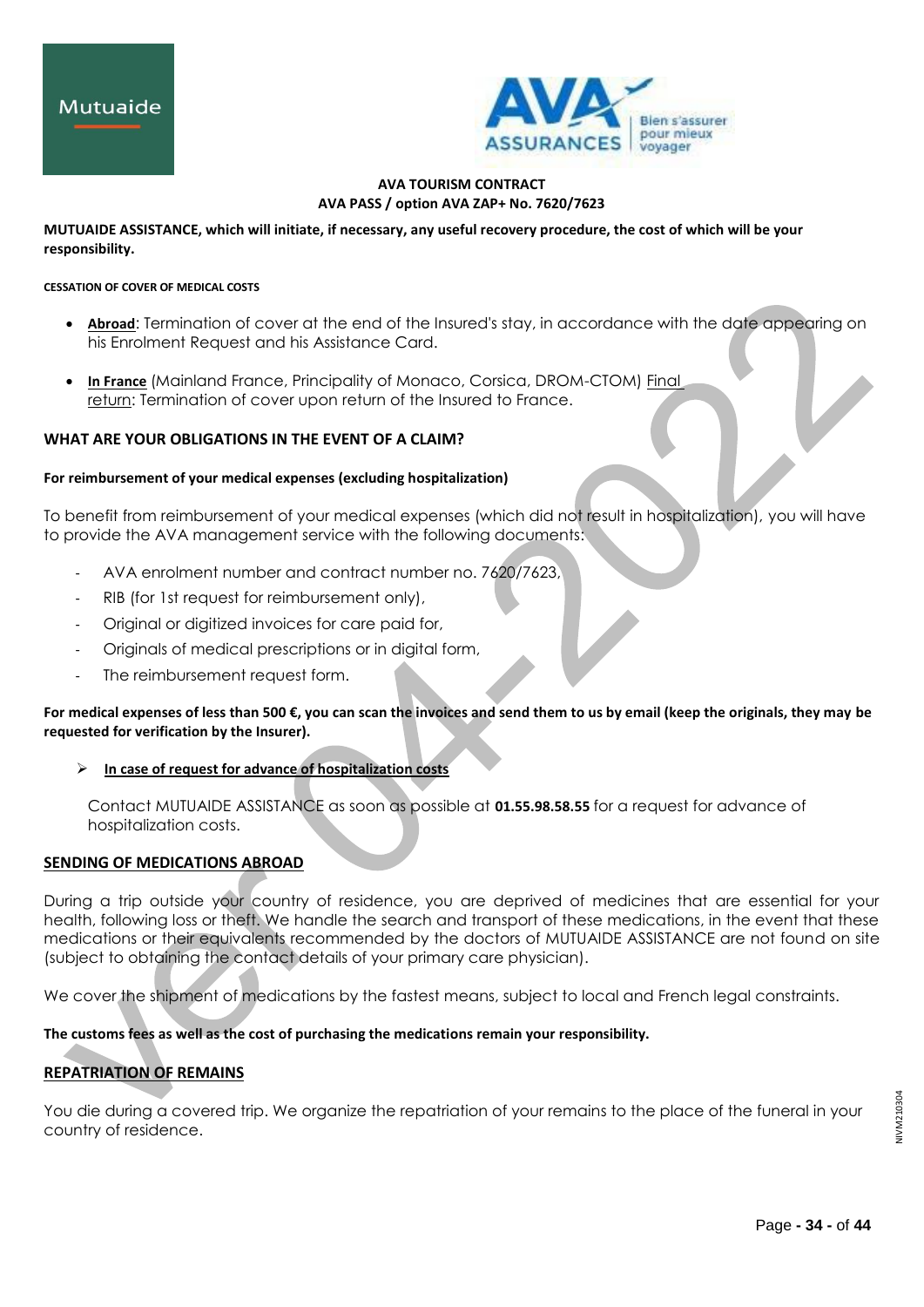



In this context, we cover:

- $\checkmark$  Charges for transport of remains,
- $\checkmark$  Costs related to conservation care imposed by applicable legislation,
- $\checkmark$  The costs directly necessitated by transporting the remains (handling, specific transport arrangements, preparation) up to the amount indicated in the Table of Guarantees.

# **EARLY RETURN**

If you have to prematurely interrupt your trip in the cases listed below, we will cover your additional transport costs and those of the beneficiary members of your family or of a person insured under this contract accompanying you, if the transport tickets provided for your return and theirs cannot be used because of this event, on the basis of a train ticket in  $1<sub>st</sub>$  class or a plane ticket in economy class.

We intervene in the event of:

- hospitalization of a member of your family, of a person responsible for the care of your minor and/or disabled child who has remained at home or of your professional replacement.
- death of a member of your family, of a person responsible for the care of your minor and/or disabled child who has remained at home, of your professional replacement,
- serious event affecting your main residence in your country of residence.

#### **COVER OF LOCAL TELEPHONE PLAN**

During a covered trip outside your country of residence, you are quarantined. We cover the costs of setting up a local telephone plan, up to the limit indicated in the Table of Guarantees.

# **LEGAL ASSISTANCE ABROAD**

During a covered trip outside your country of residence, you are the subject of prosecution, imprisonment for non-compliance or involuntary violation of local laws and regulations.

We advance the bail required by the local authorities to allow your provisional release, up to the amount indicated in the Table of Guarantees.

This advance must be reimbursed within one month following presentation of our request for reimbursement. If the bail is refunded to you before the end of this period by the authorities of the country, it must be returned to us immediately.

We can reimburse you, up to the amount indicated in the Table of Guarantees, the fees of legal representatives upon whom you may have to freely call if action is brought against you, provided that the alleged acts are not punishable under criminal sanctions according to the legislation of the country.

**This guarantee does not apply for acts related to your professional activity or the custody of a motorized land vehicle.**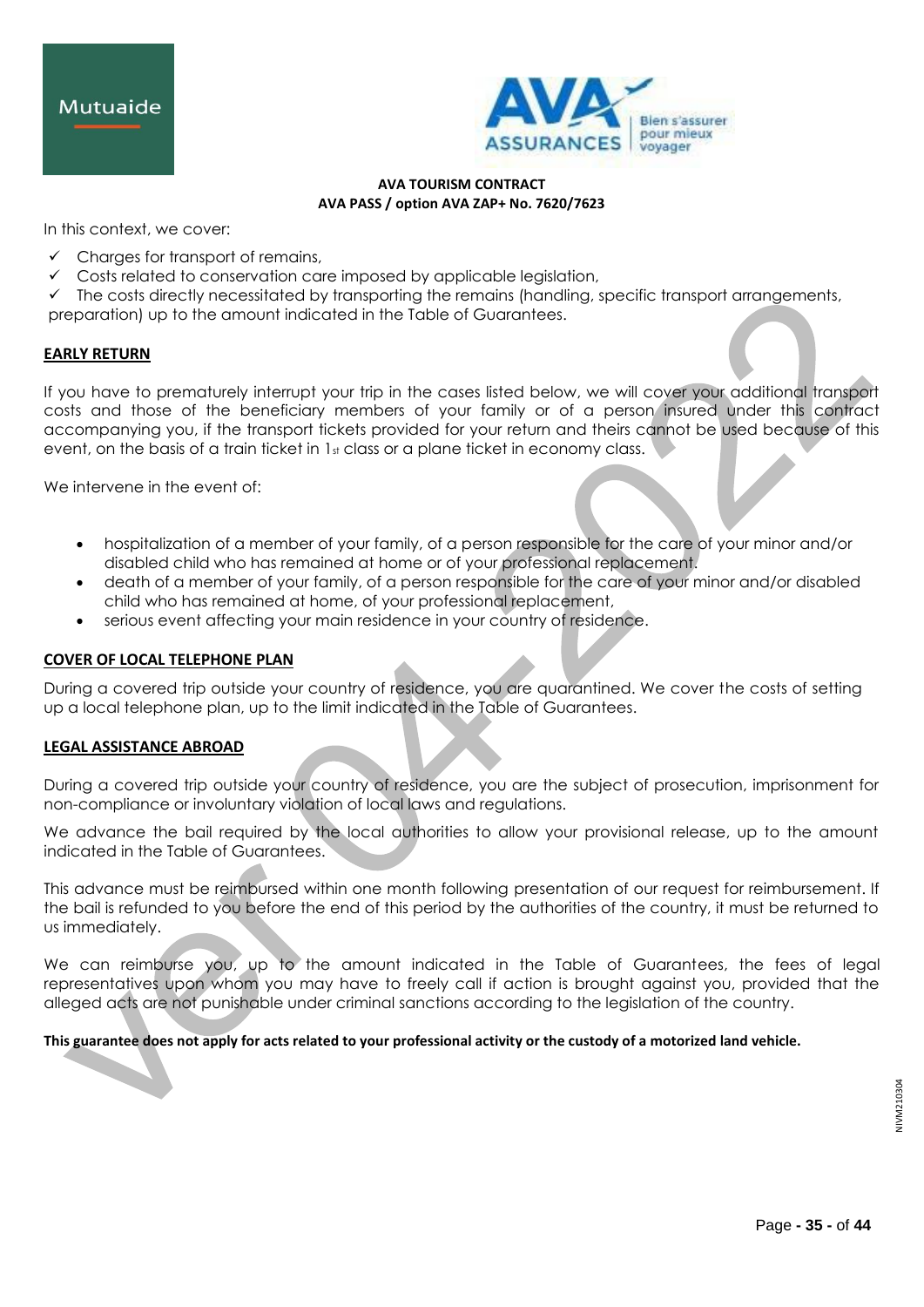

## **EXPENSES FOR SEARCH AND RESCUE**

We cover, up to the amount indicated in the Table of Guarantees, the costs for search and rescue at sea or in the mountains following an event that puts your life at risk. Only the costs billed by a company duly approved for these activities can be reimbursed.

#### **In any case, we cannot take the place of local emergency relief organizations.**

## **CASH ADVANCE (only abroad)**

During a covered trip outside your country of residence, your means of payment or your official documents (passports, national identification card, etc.) have been lost or stolen.

By simply calling our service, we will inform you about the steps to be taken (filing a complaint, replacement of documents, etc.).

The information communicated is the documentary information referred to in article 66.1 of the modified law of 31 December 1971. It does not represent legal advice.

Subject to a certificate of theft or loss issued by the local authorities, we can grant you an advance of funds up to the amount indicated in the Table of Guarantees, in exchange for an acknowledgment of debt remitted to MUTUAIDE ASSISTANCE.

This advance is to be repaid to MUTUAIDE ASSISTANCE within 30 days of the funds being made available.

#### **In the absence of payment, we reserve the right to initiate any useful recovery proceedings.**

# **PSYCHOLOGICAL SUPPORT FOLLOWING PLACEMENT INTO QUARANTINE**

In the event of significant trauma following an event related to a context of epidemic or pandemic, we can, at your request, put you in contact with a psychologist by telephone, within the limit indicated in the Table of Guarantees. These sessions are completely confidential.

This listening work is not to be confused with the psychotherapeutic work done by licensed practitioners. In any case, due to the physical absence of the caller, this service cannot replace psychotherapy.

# **EMERGENCY SUITCASE**

In the event that you no longer have enough usable personal effects at your disposal due to your quarantine or your hospitalization following an Epidemic or Pandemic, we cover, on presentation of supporting documents, basic necessities, up to the amount indicated in the Table of Guarantees.

# **ARTICLE 4 – DESCRIPTION OF THE GUARANTEES OF ADDITIONAL ASSISTANCE TO PERSONS**

When, during your trip, you are the victim of an illness or an accident resulting in your emergency hospitalization for more than 48 hours and your repatriation, we provide you with additional services and benefits, provided that you make the request within fifteen days of your return home.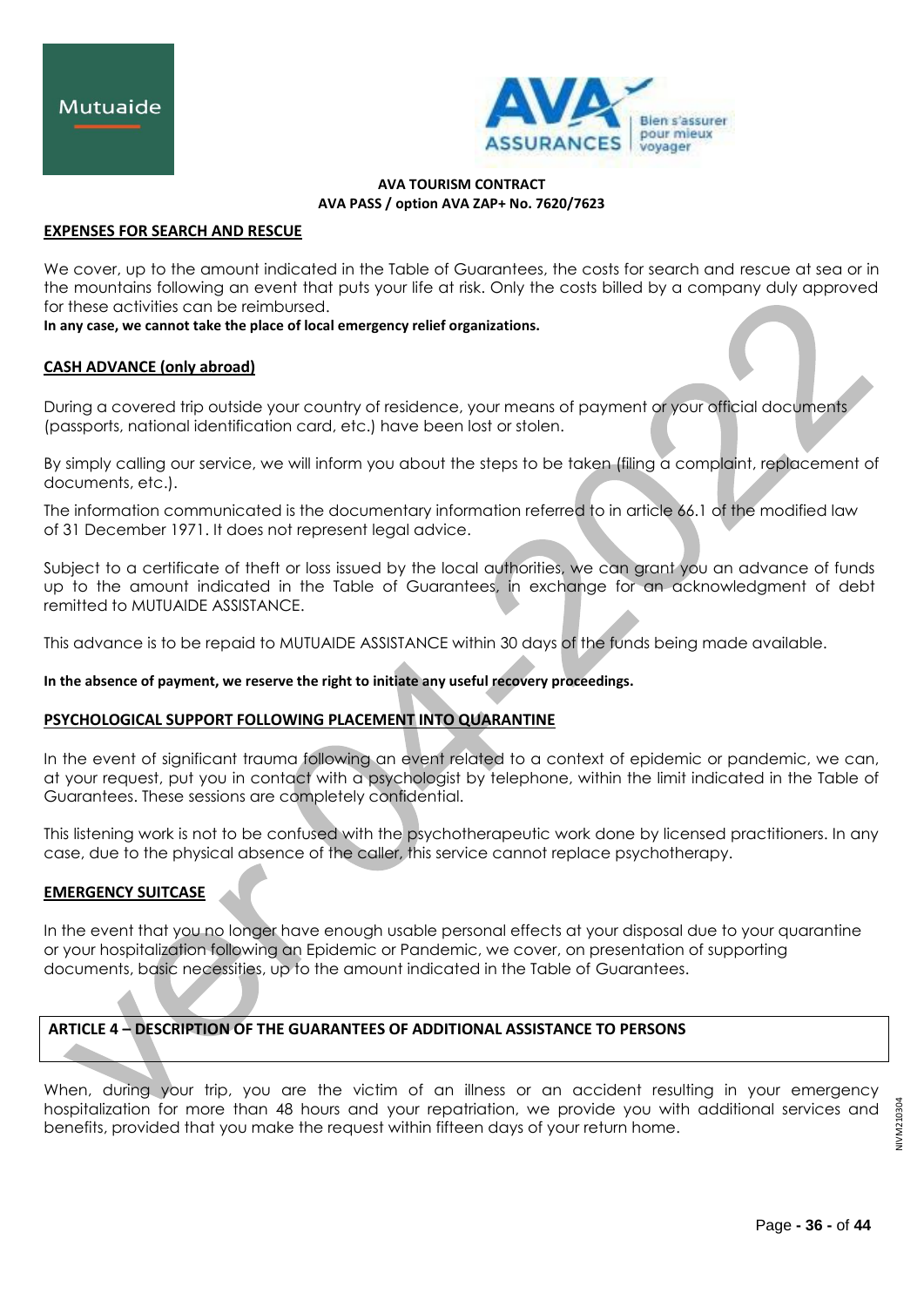

## **These services are only provided in France and operate from Monday to Saturday (excluding public holidays) from 8 a.m. to 7 p.m., provided that you contact us by 7 p.m. the day before at the latest.**

## **HOUSEKEEPER following repatriation**

Following your repatriation by us following an Illness linked to an epidemic or a pandemic, if you cannot perform your usual household chores, we look for, arrange and cover assistance from a housekeeper, within the limit indicated in Table of Guarantees.

# **DELIVERY OF HOUSEHOLD SHOPPING following repatriation due to an illness linked to an epidemic or a pandemic**

Following your repatriation by us following an illness linked to an epidemic or a pandemic, if you are not able to leave your home, we organize and cover, within the limit of local availability, the costs of delivery of your shopping within the limit set in the Table of Guarantees.

# **PSYCHOLOGICAL SUPPORT following repatriation due to an Illness linked to an epidemic or a pandemic**

In the event of significant trauma following an event related to an epidemic or a pandemic, we can, at your request, put you in contact with a psychologist by telephone after you return home, within the limit indicated in the Table of Guarantees. These sessions are completely confidential.

This listening work is not to be confused with the psychotherapeutic work done by licensed practitioners. In any case, due to the physical absence of the caller, this service cannot replace psychotherapy.

# **ARTICLE 5 - EXCLUSIONS FROM ASSISTANCE TO PERSONS AND ADDITIONAL ASSISTANCE TO PERSONS**

#### **We do not become involved under the following circumstances:**

- **Travel taken for the purpose of diagnosis and/or treatment,**
- **Medical and hospitalization expenses in the country of residence,**
- **Drunkenness, suicide or attempted suicide and their consequences,**
- **Any voluntary mutilation of the Beneficiary,**
- **Ailments or benign injuries which can be treated on site and/or which do not prevent the Beneficiary/Insured from continuing their trip,**
- **The conditions of pregnancy, unless there are unforeseeable complications, and in all cases, the conditions of pregnancy beyond the 36th week, abortion, the consequences of childbirth,**
- **Convalescence and ailments during treatment, not yet consolidated and involving a risk of sudden aggravation,**
- **Illness diagnosed previously that have resulted in hospitalisation in the 6 months preceding the date of departure on the trip,**
- **Events related to medical treatment or surgery that are not unforeseen, fortuitous or accidental,**
- **Prosthesis costs: optical, dental, acoustic, functional, etc.**
- **The consequences of infectious risk situations in the context of an epidemic that require placement into quarantine or specific preventive measures or monitoring by**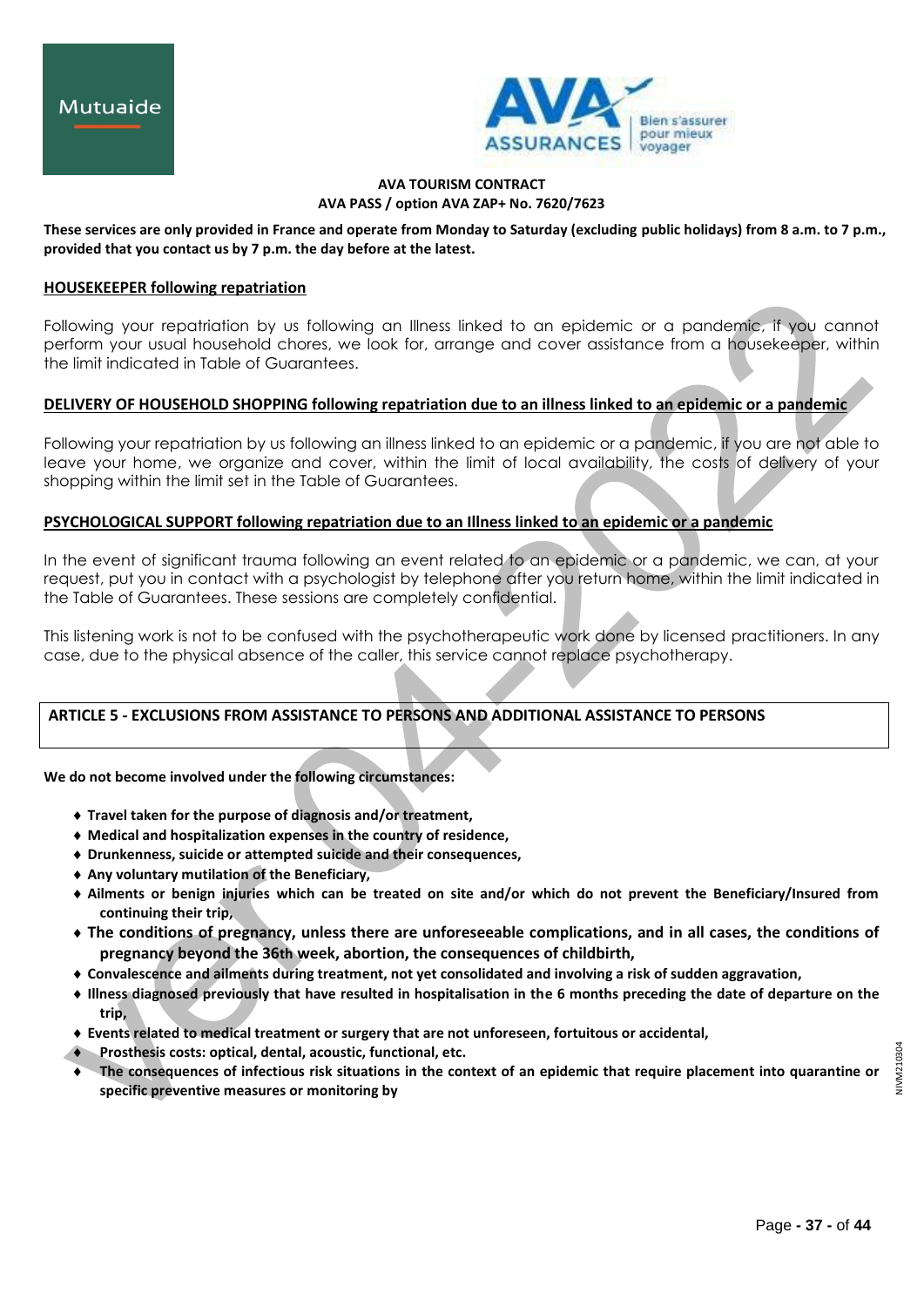

**international and/or local health authorities in the country where you are staying and/or national health authorities in your country of origin, unless otherwise stipulated in the guarantee.**

- **The costs of spa treatment, cosmetic treatment, vaccination and the associated costs,**
- **Stays in a nursing home and the associated costs,**
- **Rehabilitation, physiotherapy, chiropractic and related expenses,**
- **Expected hospitalizations.**

## **ARTICLE 6 - GENERAL EXCLUSIONS**

**We do not become involved under the following circumstances:**

- **Services which have not been requested during the trip or which have not been organized by us, or in agreement with us, do not give the right, a posteriori, to a refund or compensation,**
- **Expenses for dining, hotel, except those specified in the description of guarantees,**
- **Damage intentionally caused by the Beneficiary/Insured and that resulting from his participation in a crime, an offence or an altercation, except in the case of self-defence,**
- **The amount of convictions and their consequences,**
- **The use of narcotics or drugs not prescribed medically,**
- **The state of alcoholic intoxication,**
- **Customs duties,**
- **Participation as a competitor in a competitive sport or in a rally giving the right to national or international ranking which is organized by a sports federation for which a license is issued, as well as training for these competitions,**
- **The professional practice of any sport,**
- **Participation in competitions or endurance or speed tests and their preparatory tests, aboard any land, water or air locomotion vehicle,**
- **The consequences of non-compliance with recognized safety rules related to the practice of any leisure sport activity,**
- **Expenses incurred after the return trip or expiration of the guarantee,**
- **Accidents resulting from your participation, even as an amateur, in the following sports: motor sports (regardless of the motor vehicle used), air sports, high mountain mountaineering, bobsleigh, hunting of dangerous animals, ice hockey, skeleton, combat sports, caving, snow sports with an international, national or regional classification,**
- **Voluntary failure to comply with the regulations of the country visited or the practice of activities not authorised by the local authorities,**
- **Official prohibitions, seizures or constraints by the public authorities,**
- **Use by the Beneficiary of air navigation devices,**
- **The use of war devices, explosives and firearms,**
- **Damage resulting from wilful or intentional misconduct of the Beneficiary in accordance with article L.113-1 of the Insurance Code,**
- **Suicide and attempted suicide,**
- **Epidemics and Pandemics, unless otherwise stipulated in the guarantee, pollution, natural disaster,**
- **Civil or foreign war, riots, strikes, popular movements, acts of terrorism, hostage-taking,**
- **Disintegration of an atomic nucleus or any irradiation coming from a source of radioactive energy.**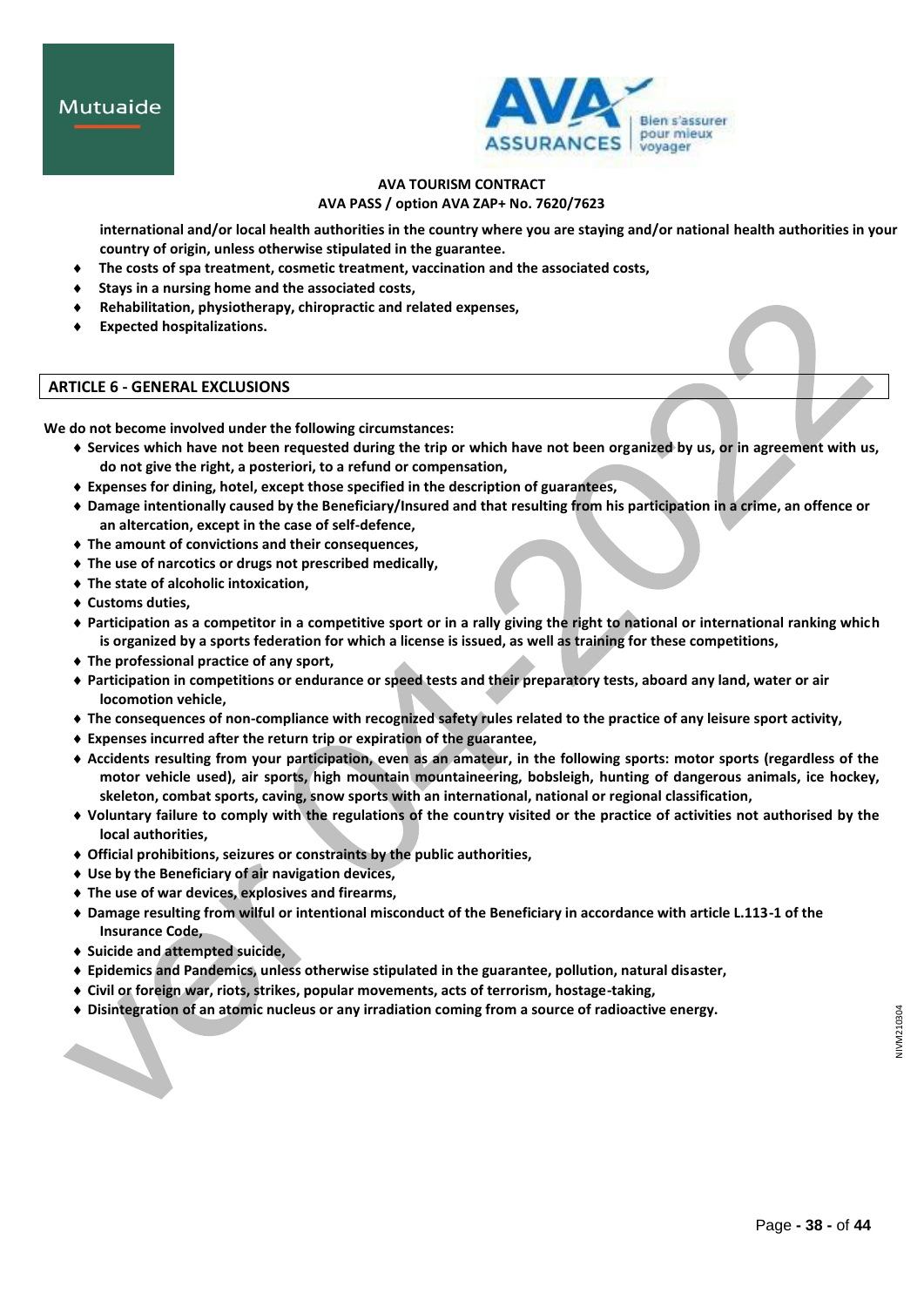

**Under no circumstances may the liability of MUTUAIDE ASSISTANCE be engaged for breaches or setbacks in the performance of its obligations resulting from cases of force majeure, or due to events such as civil or foreign war, riots or popular movements, lockouts, strikes, terrorist attacks, acts of terrorism, piracy, storms and hurricanes, earthquakes, cyclones, volcanic eruptions or other cataclysms, the disintegration of an atomic nucleus, the explosion of devices and the radioactive nuclear effects, epidemics, the effects of pollution and natural disasters, the effects of radiation or any other unforeseen event or force majeure, as well as their consequences.**

## **ARTICLE 7 – OPERATING RULES FOR ASSISTANCE SERVICES**

Only the telephone call of the Beneficiary at the time of the event permits implementation of assistance services.

Upon receipt of the call, MUTUAIDE ASSISTANCE, after having verified the rights of the requesting party, organizes and pays for the services provided for in this agreement.

To benefit from a service, MUTUAIDE ASSISTANCE may ask the Beneficiary to justify the status he invokes and to produce, at his expense, the items and documents proving this right.

The Beneficiary must allow our doctors access to any medical information concerning the person for whom we are intervening. This information will be treated in accordance with medical confidentiality.

**MUTUAIDE ASSISTANCE can in no way replace the local emergency relief organizations and intervene within the limits of the agreements given by the local authorities, nor cover the costs thus incurred, with the exception of the costs of transport by ambulance or by taxi to the nearest place where appropriate care can be provided, in the event of mild illness or minor injuries that do not require repatriation or medical transport.**

The interventions that MUTUAIDE ASSISTANCE comes to perform are conducted in full compliance with national and international laws and regulations. They are, therefore, linked to obtaining the necessary authorizations from the competent authorities.

When MUTUAIDE ASSISTANCE has paid for the transport of a Beneficiary, the latter must return the ticket initially foreseen and unused.

MUTUAIDE ASSISTANCE decides on the nature of the air ticketing made available to the Beneficiary according to the possibilities offered by the air carriers and the duration of the trip.

# **ARTICLE 8 – CONDITIONS OF REIMBURSEMENT**

Refunds to the Beneficiary can only be made by us upon presentation of original paid invoices corresponding to costs incurred with our approval.

Refund requests must be sent to:

**AVA Service Gestion des Sinistres 25 Rue de Maubeuge – 75009 PARIS CEDEX**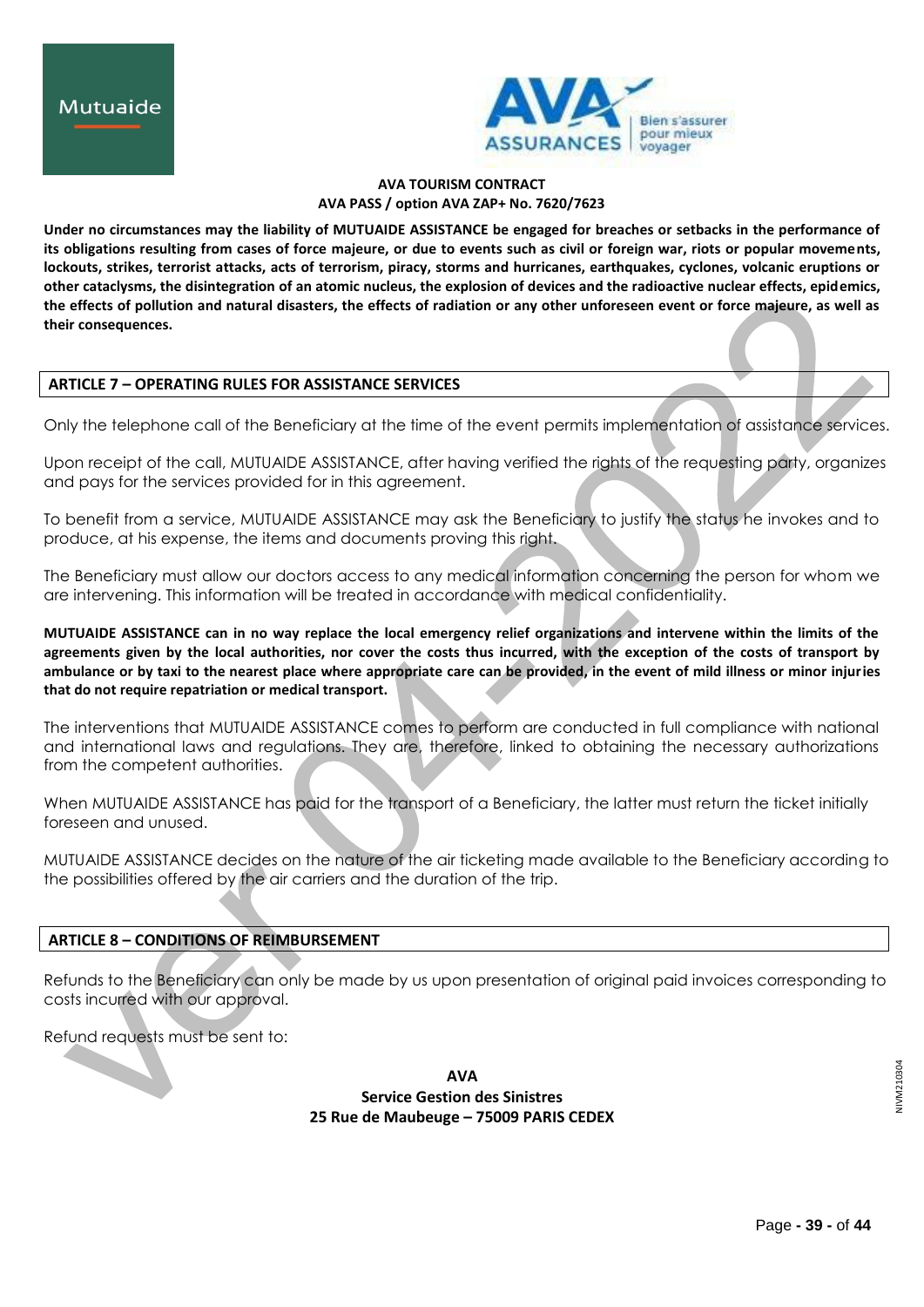

# **ARTICLE 9 – HANDLING OF COMPLAINTS**

1. In case of disagreement or dissatisfaction with the implementation of your contract, we invite you to let MUTUAIDE know by calling *01.55.98.58.55* or by writing to *[voyage@mutuaide.fr](mailto:voyage@mutuaide.fr)* for the Assistance guarantees listed below:

- $\checkmark$  Tele-consultation before departure
- $\checkmark$  Repatriation or medical transport
- $\checkmark$  Repatriation of accompanying persons
- $\checkmark$  Repatriation of children under age 18
- $\checkmark$  Visit of family member/close friend
- $\checkmark$  Return impossible
- $\checkmark$  Extension of stay
- $\checkmark$  Hotel costs following placement into quarantine
- $\checkmark$  Repatriation of remains
- $\checkmark$  Early return
- $\checkmark$  Cover of local telephone plan
- Legal Assistance Abroad
- $\checkmark$  Medical expenses outside country of residence
- $\checkmark$  Payment of expenses for search and rescue

If you are not satisfied with the answer you get, you can send a letter to:

# **MUTUAIDE SERVICE QUALITÉ CLIENTS**

# **126, rue de la Piazza - CS 20010 – 93196 Noisy le Grand CEDEX**

MUTUAIDE agrees to acknowledge receipt of your letter within 10 working days. It will be processed within 2 months at most.

If the disagreement persists, you may refer the matter for Insurance Mediation by postal mail at:

**La Médiation de l'Assurance TSA 50110 75441 Paris Cedex 09**

2. In case of disagreement or dissatisfaction with the implementation of your contract, we invite you to contact AVA by calling *01.53.20.44.23* or by writing to [sinistre@ava.fr](mailto:gestion-assurance@mutuaide.fr) for the Insurance guarantees listed below:

- $\checkmark$  Cancellation
- $\checkmark$  Flight delay
- Baggage
- $\checkmark$  Fees for interruption of stay
- $\checkmark$  Civil liability

If you are not satisfied with the answer you get, you can send a letter to:

**MUTUAIDE Service Assurance TSA 20296 94368 Bry sur Marne Cedex**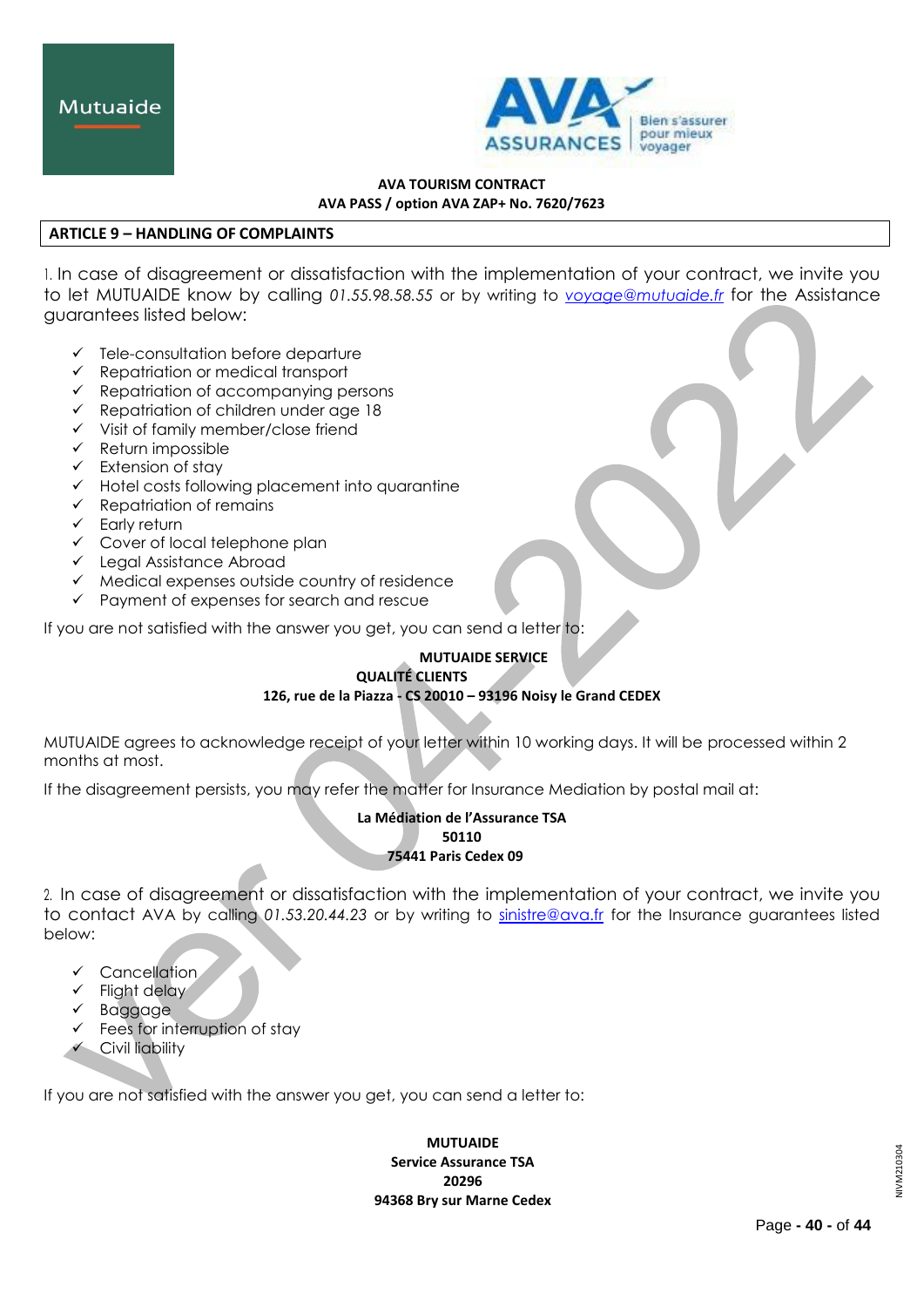



MUTUAIDE agrees to acknowledge receipt of your letter within 10 working days. It will be processed within 2 months at most.

If the disagreement persists, you may refer the matter for Insurance Mediation by postal mail at:

#### **La Médiation de l'Assurance TSA 50110 75441 Paris Cedex 09**

3. In the event of difficulty in implementing the Civil Liability in Private Life Abroad and the Individual Accident guarantees, the Subscriber or the Insured may send their complaint to:

# **TOKIO MARINE EUROPE SA (TOKIO MARINE HCC) 6-8 boulevard HAUSSMANN - CS 40064 – 75 441 PARIS CEDEX 09 Tel: 01 53 29 30 00 - Fax: 01 42 97 43 87 Or [reclamations@tmhcc.com](mailto:reclamations@tmhcc.com)**

The Insurer acknowledges receipt of the complaint within a period which must not exceed 10 working days from receipt thereof, unless the response itself is provided to the customer within this period. It sends the response to the insured within a period which must not exceed two months from the date of receipt.

Finally, if your disagreement persists after the answer has been given, you may refer the matter for Insurance Mediation provided that no legal action has been taken:

# **La Médiation de l'Assurance TSA 50110 75441 Paris Cedex 09**

The Insurance Mediation service is not competent to render decisions concerning contracts subscribed to cover professional risks.

**ARTICLE 10 – COLLECTION OF DATA**

The Beneficiary acknowledges being informed that the Insurer processes his personal data in accordance with regulations relative to the protection of personal data in effect and that, moreover:

- the answers to the questions asked are mandatory and that, in the event of false declarations or omissions, the consequences for him may be invalidity of enrolment in the contract (article L 113-8 of the Insurance Code) or the reduction of indemnities (article L 113-9 of the Insurance Code),

• The processing of personal data is necessary for acceptance and execution of its contract and its guarantees, for the management of commercial and contractual relationships, and for the execution of legal, regulatory or administrative provisions in effect.

• The data collected and processed is kept for the period necessary for execution of the contract or the legal obligation. This data is then archived in accordance with the durations specified by the provisions relative to time limits.

• The recipients of the data concerning him are, within the limits of their duties, the services of the Insurer in charge of establishment, management and execution of the Insurance Contract and guarantees, its delegates, agents, partners, subcontractors and re-insurers, within the framework of their duties.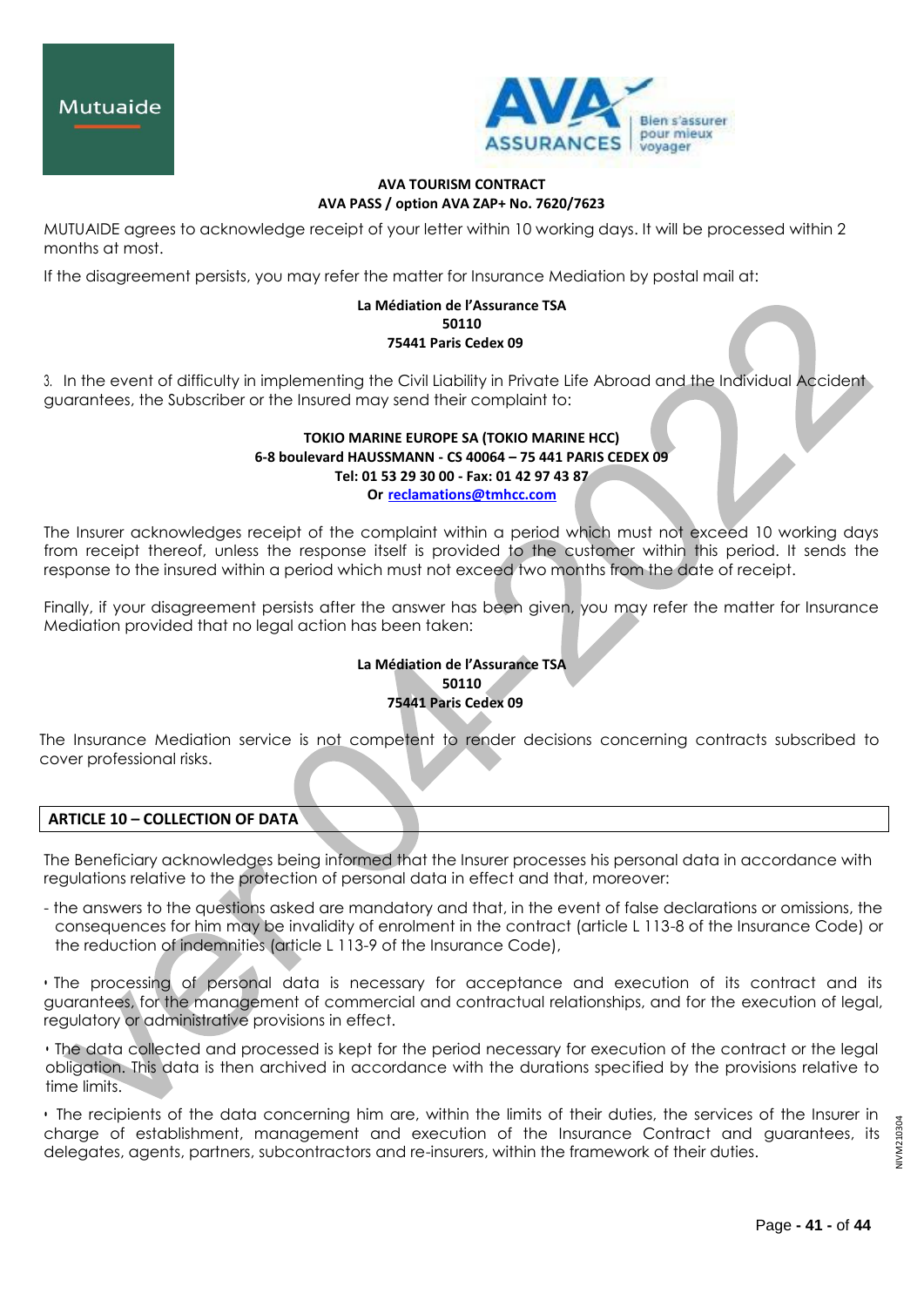

It can also be sent, if necessary, to professional bodies as well as to all persons involved in the contract such as lawyers, experts, court officials and ministerial officers, trustees, guardians or investigators.

Information concerning him may also be sent to the Underwriter, as well as to all persons authorized as Authorized Third Parties (courts, arbitrators, mediators, relevant ministries, supervisory and regulatory authorities and all public bodies authorized to receive it as well as departments in charge of control such as statutory auditors, auditors as well as departments in charge of internal control).

• In its capacity as a financial organization, the Insurer is subject to the legal obligations resulting mainly from the Monetary and Financial Code with regard to money laundering and against the financing of terrorism and, as such, it monitors contracts, which may result in the drafting of a declaration of suspicion or a measure of freezing of assets.

The data and documents concerning the Beneficiary are kept for a period of five (5) years from the end of the contract or termination of the relationship.

• His personal information will also be able to be used within the framework of processing to fight against insurance fraud, which may lead, if applicable, to placement on a list of persons presenting a risk of fraud.

This registration may have the effect of extending examination of his case, or even the reduction or refusal of the benefit of a right, benefit, contract or service offered.

In this context, personal data concerning him (or concerning persons or parties who are concerned by the contract may be processed by any authorized persons working within the entities of the Insurer Group in the context of the fight against fraud. This data may also be intended for the authorized personnel of organizations directly concerned by fraud (other insurance organizations or intermediaries; judicial authorities, mediators, arbitrators, court officials, legal officers; third-party organizations authorized by a legal provision and, if applicable, victims of acts of fraud or their representatives).

In the event of a fraud alert, the data is kept for a maximum of six (6) months to qualify the alert and then deleted, unless the alert is relevant. In the event of a relevant alert, the data is kept for up to five (5) years following closure of the fraud case, or until the end of the legal proceedings and the applicable limitation periods.

For people registered on a list of suspected fraudsters, their data is deleted after 5 years from the date of placement on this list.

• In its capacity as Insurer, it is founded in carrying out the processing of data relative to violations, condemnations and measures of security, either at the time of subscription of the insurance contract, or during the period of execution, or within the framework of managing legal action.

• Personal data may be used by the Insurer within the framework of processing implemented by the insurer, the purpose of which is research and development to improve the quality or relevance of its future insurance or assistance products and service offers.

• Personal data concerning him may be accessible to some of the Insurer's employees or service providers established in countries outside the European Union.

• By proving his identity, the Beneficiary has a right of access, rectification, deletion and opposition concerning the data processed. He also has the right to ask to limit the use of his data when it is no longer necessary, or to recover, in a structured format, the data that he has provided when it was necessary for the contract or when he consented to the use of this data.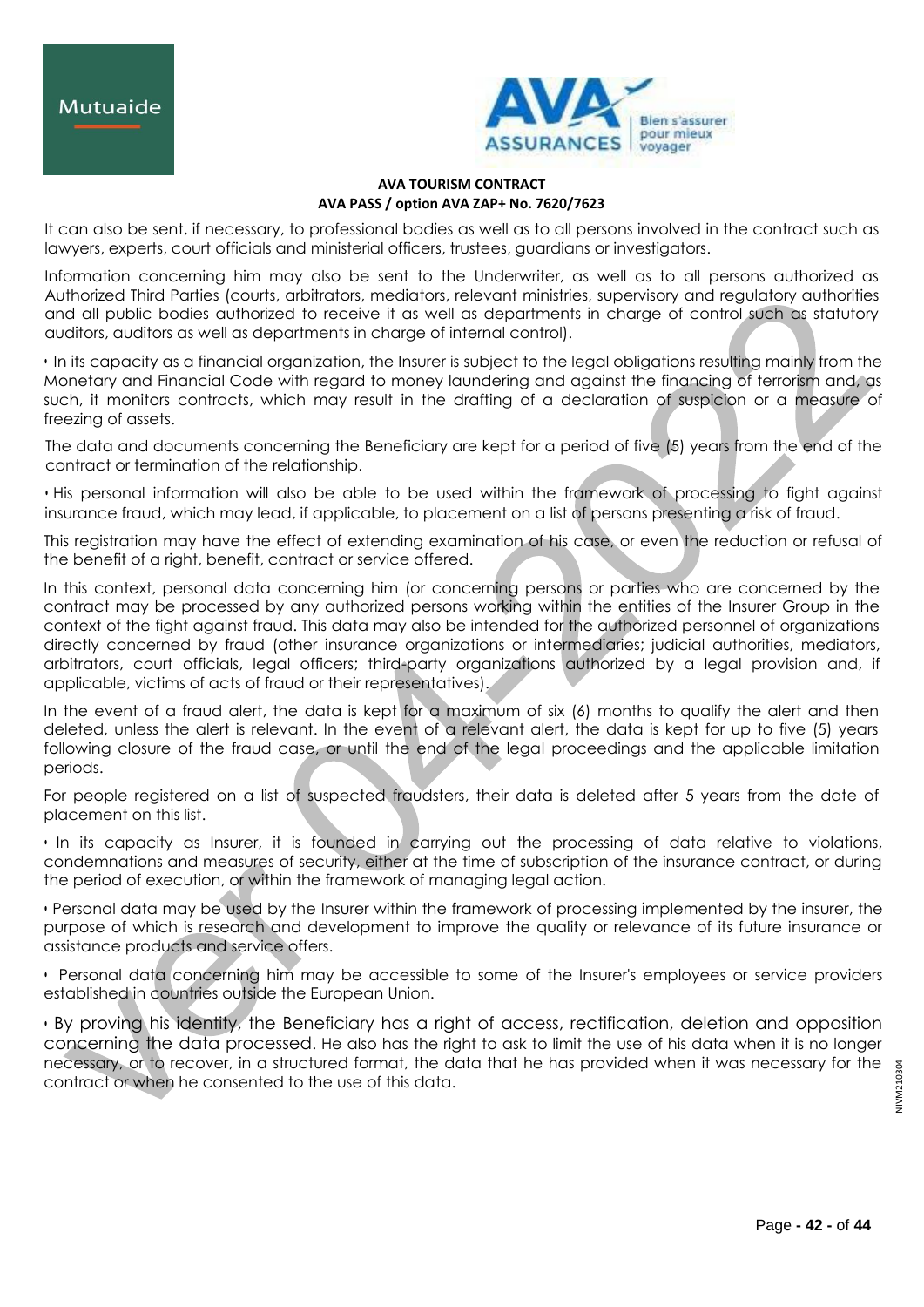

He has the right to provide instructions relative to the fate of his personal data after his death. These instructions, general or specific, concern the storage, removal and communication of his data after his death.

These rights can be exercised with the Insurer's Data Protection Representative:

- by email: sent to [DRPO@MUTUAIDE.fr](mailto:DRPO@MUTUAIDE.fr) or
- by postal mail: by writing to the following address: Délégué représentant à la protection des données MUTUAIDE ASSISTANCE – 126, rue de la Piazza - CS 20010 – 93196 Noisy le Grand CEDEX.

After having made a request to the Data Protection Representative without having received satisfaction, he has the possibility of contacting the CNIL (Commission Nationale de l'informatique et des Libertés).

# **ARTICLE 11 – SUBROGATION**

MUTUAIDE ASSISTANCE is subrogated, for the amount of the indemnities paid and the services provided by it, in the rights and actions of the Beneficiary, against any person responsible for the facts which justified its involvement. When the services provided in execution of the agreement are fully or partially covered by another company or institution, MUTUAIDE ASSISTANCE is subrogated in the rights and actions of the Beneficiary against this company or this institution.

# **ARTICLE 12 – TIME LIMIT**

In application of article L 114-1 of the Insurance Code, any action resulting from this contract is time-barred two years after the event giving rise to it. This period is extended to ten years for death guarantees, with the actions of beneficiaries being time-barred, at the latest, thirty years after this event.

However, this period does not run:

- in the event of reluctance, omission, false or inaccurate statement on the risk incurred, from the day that the Insurer became aware of it;
- in the event of a claim, from the day that the concerned parties became aware of it, if they prove that they were unaware of it until then.

When the action of the Insured against the Insurer is due to the recourse of a third party, this time limit only starts from the day that this third party brought legal action against the Insured or was indemnified by this latter party.

This time limit may be interrupted, in accordance with article L 114-2 of the Insurance Code, by one of the following ordinary causes of interruption:

- recognition by the debtor of the right of the party against whom the time limit was reached (article 2240 of the Civil Code);
- a lawsuit, even in summary proceedings, until the end of the proceedings. The same applies when it is brought before a court that does not have jurisdiction or when the act of referral to the court is annulled by the effect of a procedural defect (articles 2241 and 2242 of the Civil Code). The interruption is void if the petitioner withdraws his request or allows the procedure to expire, or if his request is definitively rejected (article 2243 of the Civil Code);
- a precautionary measure taken in application of the Code of Civil Enforcement Procedures or an act